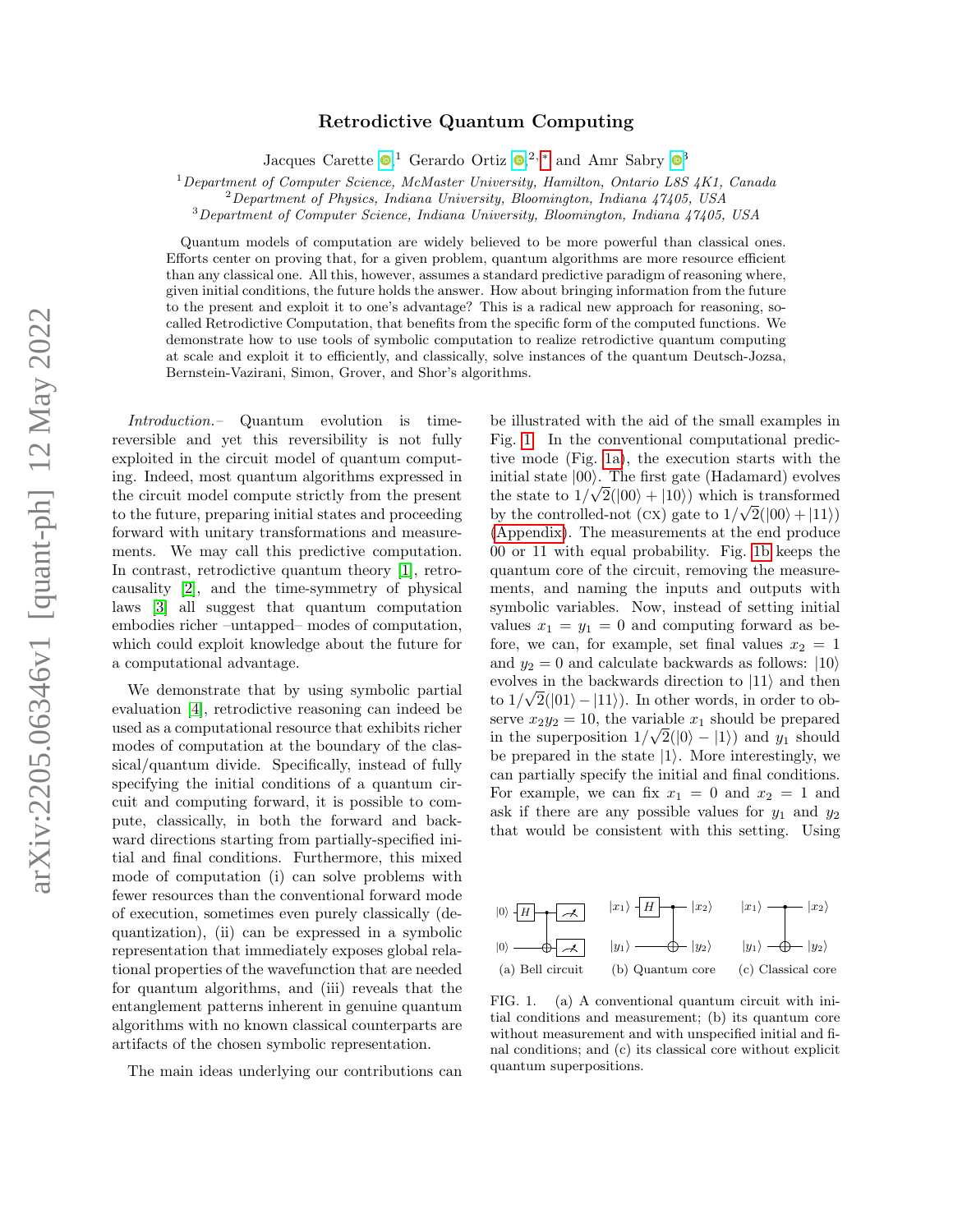the techniques of symbolic partial evaluation [\(Ap](#page-5-0)[pendix\)](#page-5-0), we calculate as follows. The initial state is  $|0y_1\rangle$  which evolves to  $1/\sqrt{2}(|0y_1\rangle + |1y_1\rangle)$  and then to  $1/\sqrt{2(\vert 0y_1 \rangle + \vert 1(1 \oplus y_1) \rangle})$  where  $\oplus$  is the exclusive-or operation and  $1 \oplus y_1$  is the canonical way of negating  $y_1$  in the Algebraic Normal Form  $(ANF)$ of boolean expressions [\(Appendix\)](#page-5-0). This final state can now be reconciled with the specified final conditions  $1y_2$  revealing that the settings are consistent provided that  $y_2 = 1 \oplus y_1$ . Had we additionally imposed  $y_1 = y_2$ , the equation is unsatisfiable. We can, in fact, go one step further and analyze the circuit without the Hadamard gate as shown in Fig. [1c.](#page-0-3) The reasoning is that the role of Hadamard is to introduce (modulo a phase) uncertainty about whether  $x_1 = 0$  or  $x_1 = 1$ . But, again modulo a phase, the same uncertainty can be expressed by just using the variable  $x_1$ . Thus, in Fig. [1c,](#page-0-3) we can set  $y_1 = 0$  and  $y_2 = 1$  and ask about values of  $x_1$  and  $x_2$  that would be consistent with this setting. Calculating backwards from  $|x_21\rangle$ , the state evolves to  $|x_2(1 \oplus x_2)\rangle$ which can be reconciled with the initial conditions yielding the constraints  $x_1 = x_2$  and  $1 \oplus x_2 = 0$ whose solutions are  $x_1 = x_2 = 1$ . Finally, we can leave  $x_1$  as a symbolic variable, set  $y_1 = 0$ , and evaluate the circuit starting with the state  $|x_10\rangle$ . The result,  $|x_1x_1\rangle$ , calculated in a single step, expresses the entanglement relation between the two qubits by using the same symbol twice. Classically, this correlation would need multiple evaluations to be inferred. Quantum mechanically, this correlation would not be directly observable. In that sense, symbolic execution is a new mode of execution which has distinct advantages in some situations.

These insights are robust and can be implemented



<span id="page-1-0"></span>FIG. 2. Template quantum circuit with flow of information indicated by arrows: Conventional (blue) and retrodictive flows (red). QFT: quantum Fourier transform.

in software [\(Appendix\)](#page-5-0) to analyze circuits with millions of gates for the quantum algorithms that match the template in Fig. [2](#page-1-0) (including Deutsch, Deutsch-Jozsa, Bernstein-Vazirani, Simon, Grover, and Shor's algorithms [\[5–](#page-14-5)[12\]](#page-14-6)). The software is completely classical, performing mixed mode executions of the classical core of the circuits, i.e., the  $U_f$  block formally defined as  $U_f(|x\rangle|y\rangle) = |x\rangle|f(x) \oplus y\rangle.$ Specifically, in all these algorithms, there is a top collection of wires (which, following the standard predictive flow of information, we call the input register) and a bottom collection of wires (the output register). The input register is prepared in a uniform superposition which can be represented using symbolic variables. The measurement of the output register after barrier 2 provides partial information about the future which is, together with the initial conditions of the output register, sufficient to symbolically execute the circuit. In each case, instead of the conventional execution flow depicted in Fig. [2,](#page-1-0) we find a possible measurement outcome  $w$  at barrier (2) and perform a symbolic retrodictive execution with a state  $|x_w\rangle$  going backwards to collect the  $\alpha$  constraints on  $x$  that enable us to solve the problem in question (Fig. [2\)](#page-1-0).

Algorithms.– The accompanying code includes retrodictive implementations of six major quantum algorithms: Deutsch, Deutsch-Jozsa, Bernstein-Vazirani, Simon, Grover, and Shor [\[10,](#page-14-7) [11\]](#page-14-8) [\(Ap](#page-5-0)[pendix\)](#page-5-0). An important insight is that each of these algorithms is essentially asking the same question: which input states can produce a particular output measurement? In conventional predictive quantum execution, the question is answered by initializing the input register to a superposition of all possible input states, evolving them through the  $U_f$  block, and measuring the output causing a phase kickback effect to refine the states to the ones consistent with the measurement. A conceptually simpler solution is to just start a retrodictive execution with the output measurement as a valid "retrodictive input."

A word of caution: all the algorithms (except Shor) are conventionally presented in the "blackbox" complexity model where the internals of the  $U_f$  are unspecified, where each access to  $U_f$  counts as one unit of execution cost, and where the algorithm complexity is expressed using the number of times  $U_f$  is queried. This is not, however, the only way to analyze complexity [\[13\]](#page-14-9). In our case, the  $U_f$  block is an actual known circuit that we execute (usually symbolically). We return to this point after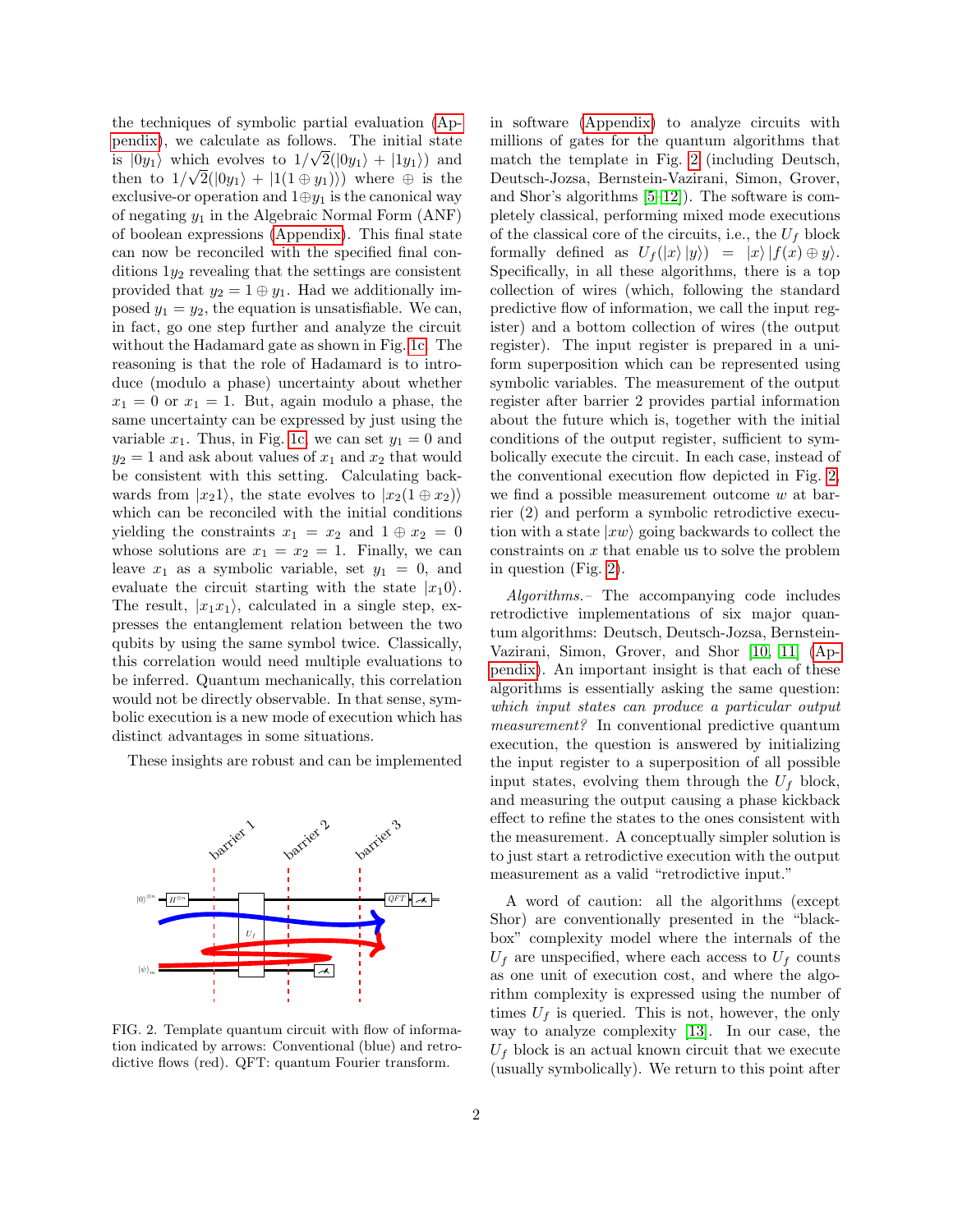

<span id="page-2-0"></span>FIG. 3. Quantum Circuit for the Deutsch-Jozsa Algorithm  $(n=1)$ 

highlighting the salient results for the first five algorithms, and discussing the interesting case of Shor's algorithm in detail.

De-Quantization.– We abbreviate the set  $\{0, 1, \ldots, (n-1)\}\$ as [n]. In the Deutsch-Jozsa problem, we are given a function  $[2^n] \rightarrow [2]$  that is promised to be constant or balanced and we need to distinguish the two cases. The quantum circuit Fig. [3](#page-2-0) shows the algorithm for the case  $n = 1$ . Instead of the conventional execution, we perform a retrodictive execution of the  $U_f$  block with an output measurement 0, i.e., with the state  $|x_{n-1} \cdots x_1 x_0 0\rangle$ . The result of the execution is a symbolic formula that determines the conditions under which  $f(x_{n-1}, \dots, x_0) = 0$ . When the function is constant (say 0), the results are  $0 = 0$ (always) or  $1 = 0$  (never). When the function is balanced, we get a formula that mentions the relevant variables. Thus, retrodictive reasoning does de-quantize Deutsch-Jozsa's problem for an arbitrary  $[2^n] \rightarrow [2]$  boolean function. For example, here are the results for three different balanced functions  $[2^6] \rightarrow [2]$ :

```
Case 1. x_0 = 0Case 2. x_0 \oplus x_1 \oplus x_2 \oplus x_3 \oplus x_4 \oplus x_5 = 0Case 3. 1 \oplus x_3x_5 \oplus x_2x_4 \oplus x_1x_5 \oplus x_0x_3 \oplus x_0x_2 \oplusx_3x_4x_5 \oplus x_2x_3x_5 \oplus x_1x_3x_5 \oplusx_0x_3x_5 \oplus x_0x_1x_4 \oplus x_0x_1x_2 \oplusx_2x_3x_4x_5 \oplus x_1x_3x_4x_5 \oplus x_1x_2x_4x_5 \oplusx_1x_2x_3x_5 \oplus x_0x_3x_4x_5 \oplus x_0x_2x_4x_5 \oplusx_0x_2x_3x_5 \oplus x_0x_1x_4x_5 \oplus x_0x_1x_3x_5 \oplusx_0x_1x_3x_4 \oplus x_0x_1x_2x_4 \oplus x_0x_1x_2x_4x_5 \oplusx_0x_1x_2x_3x_5 \oplus x_0x_1x_2x_3x_4 = 0
```
In the first case, the function is balanced because it produces 0 exactly when  $x_0 = 0$  which happens half of the time in all possible inputs; in the second case the output of the function is the exclusiveor of all the input variables which is another easy instance of a balanced function. The last case is a cryptographically-strong function whose output pattern is balanced but, by design, difficult to discern [\[14\]](#page-14-10). An important insight is that we actually

- $u = 0$   $1 \oplus x_3 \oplus x_2 \oplus x_1 \oplus x_0 \oplus x_2x_3 \oplus x_1x_3 \oplus x_1x_2 \oplus x_2$  $x_0x_3 \oplus x_0x_2 \oplus x_0x_1 \oplus x_1x_2x_3 \oplus x_0x_2x_3 \oplus$  $x_0x_1x_3 \oplus x_0x_1x_2 \oplus x_0x_1x_2x_3$
- $u = 1 \quad x_0 \oplus x_0x_3 \oplus x_0x_2 \oplus x_0x_1 \oplus x_0x_2x_3 \oplus x_0x_1x_3 \oplus x_1x_2$  $x_0x_1x_2 \oplus x_0x_1x_2x_3$
- $u = 2 \quad x_1 \oplus x_1x_3 \oplus x_1x_2 \oplus x_0x_1 \oplus x_1x_2x_3 \oplus x_0x_1x_3 \oplus$  $x_0x_1x_2 \oplus x_0x_1x_2x_3$
- $u = 3$   $x_0x_1 \oplus x_0x_1x_3 \oplus x_0x_1x_2 \oplus x_0x_1x_2x_3$
- $u = 4$   $x_2 \oplus x_2x_3 \oplus x_1x_2 \oplus x_0x_2 \oplus x_1x_2x_3 \oplus x_0x_2x_3 \oplus$  $x_0x_1x_2 \oplus x_0x_1x_2x_3$
- $u = 5$   $x_0x_2 \oplus x_0x_2x_3 \oplus x_0x_1x_2 \oplus x_0x_1x_2x_3$
- $u = 6$   $x_1x_2 \oplus x_1x_2x_3 \oplus x_0x_1x_2 \oplus x_0x_1x_2x_3$
- $u = 7$   $x_0x_1x_2 \oplus x_0x_1x_2x_3$
- $u = 8$   $x_3 \oplus x_2x_3 \oplus x_1x_3 \oplus x_0x_3 \oplus x_1x_2x_3 \oplus x_0x_2x_3 \oplus$  $x_0x_1x_3 \oplus x_0x_1x_2x_3$
- $u = 9$   $x_0x_3 \oplus x_0x_2x_3 \oplus x_0x_1x_3 \oplus x_0x_1x_2x_3$
- $u = 10$   $x_1x_3 \oplus x_1x_2x_3 \oplus x_0x_1x_3 \oplus x_0x_1x_2x_3$
- $u = 11 x_0x_1x_3 \oplus x_0x_1x_2x_3$
- $u = 12 x_2x_3 \oplus x_1x_2x_3 \oplus x_0x_2x_3 \oplus x_0x_1x_2x_3$
- $u = 13 x_0x_2x_3 \oplus x_0x_1x_2x_3$
- $u = 14 x_1x_2x_3 \oplus x_0x_1x_2x_3$
- <span id="page-2-1"></span> $u = 15 x_0x_1x_2x_3$

FIG. 4. Result of retrodictive execution for the Grover oracle  $(n = 4, u$  in the range  $\{0, \dots, 15\}$ . The highlighted red subformula is the binary representation of the hidden input u.

do not care about the exact formula. Indeed, since we are promised that the function is either constant or balanced, then any formula that refers to at least one variable must indicate a balanced function: the outcome of the algorithm can be immediately decided if the formula is anything other than 0 or 1. Indeed, our implementation correctly identifies all 12,870 balanced functions  $[2^4] \rightarrow [2]$ . This is significant as some of these functions produce complicated entangled patterns during quantum evolution and could not be de-quantized using previous approaches [\[15\]](#page-14-11).

The above analysis suggests that the specific equations may not be relevant for some algorithms and that it is enough to glean the equations to solve the problem in question. Indeed, this observation holds for not just the Deutsch-Jozsa algorithm but also for the Bernstein-Vazirani, Simon, and Grover algorithms. In all cases, the result can be immediately read from the formula sidestepping the underlying NP-complete SAT problem [\[16–](#page-14-12)[18\]](#page-14-13). In the Bernstein-Vazirani case, formulae are guaranteed to have all subformulae consist of single variables, e.g.,  $x_1 \oplus x_3 \oplus x_4 \oplus x_5$ ; the secret string is then the binary number that has a 1 at the indices of the relevant variables  $\{1, 3, 4, 5\}$ . For Grover, as there is a unique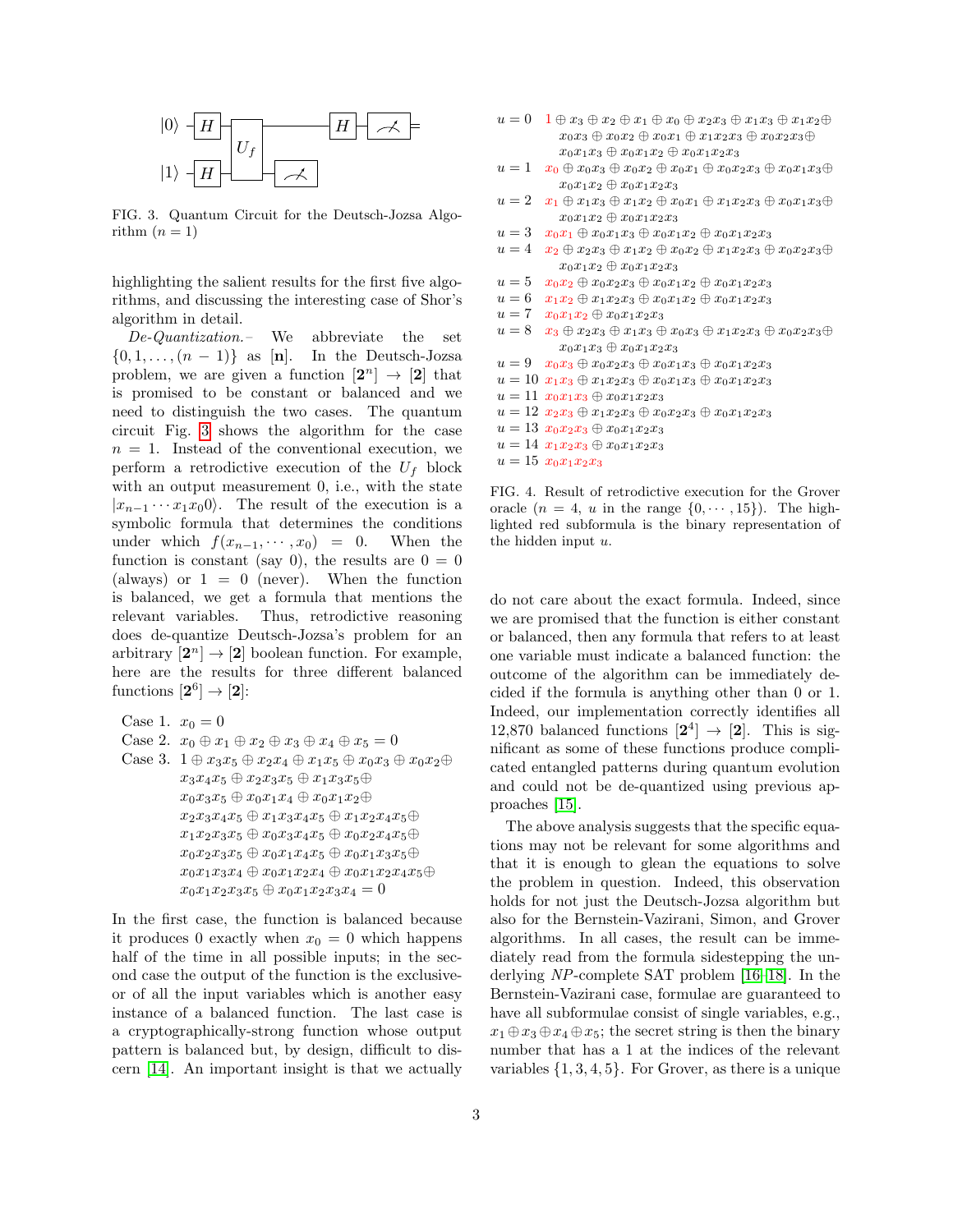input u for which  $f(u) = 1$ , the ANF formula must include a subformula matching the binary representation of u, and in fact that subformula is guaranteed to be the shortest one as shown in Fig. [4.](#page-2-1) This solves Grover's unstructured search problem in a deterministic manner.

<span id="page-3-0"></span>

<span id="page-3-1"></span>FIG. 5. Period finding circuits. (a) The circuit uses qubits and conventional gates. (b) The circuit uses qutrits. The three gates are from left to right are the  $X$ , SUM, and  $C(X)$  gates for ternary arithmetic [\[19\]](#page-14-14). The X gate adds 1 modulo 3; the controlled version  $C(X)$ only increments when the control is equal to 2, and the SUM gates maps  $|a, b\rangle$  to  $|a, a+b\rangle$ .

Shor's Algorithm.– The circuit in Fig. [5a](#page-3-0) uses a hand-optimized implementation of the quantum oracle  $U_f$  for the modular exponentiation function  $f(x) = 4^x \mod 15$ . In the graphical representation, an empty circle indicates that a negative control bit (active when it is 0) and a black circle indicates a positive control bit (active when it is 1). In conventional forward execution, the state before the QFT block is:

$$
\frac{1}{2\sqrt{2}}((|0\rangle+|2\rangle+|4\rangle+|6\rangle)|1\rangle+(|1\rangle+|3\rangle+|5\rangle+|7\rangle)|4\rangle).
$$

At this point, the output register is measured to either  $|1\rangle$  or  $|4\rangle$ . In either case, the input register snaps to a state of the form  $\sum_{r=0}^{3} |a + 2r\rangle$  whose QFT has peaks at  $|0\rangle$  or  $|4\rangle$  making them the most likely outcomes of measurements of the input register. If we measure  $|0\rangle$ , we repeat the experiment; otherwise we infer that the period is 2.

In the retrodictive execution, we can start with the state  $|x_2x_1x_0001\rangle$  since 1 is guaranteed to be a possible output measurement (corresponding to  $f(0)$ ). The first CX-gate changes the state to  $|x_2x_1x_0x_0|$  and the second CX-gate produces  $|x_2x_1x_0x_00x_0\rangle$ . At that point, we reconcile the retrodictive result of the output register  $|x_00x_0\rangle$  with the initial condition  $|000\rangle$  to conclude that  $x_0 = 0$ . In other words, in order to observe the output at 001, the input register must be initialized to a superposition of the form  $|??0\rangle$  where the least significant bit must be 0 and the other two bits are unconstrained. Expanding the possibilities, the first register needs to be in a superposition of the states  $|000\rangle$ ,  $|010\rangle$ ,  $|100\rangle$  or  $|110\rangle$  and we have just inferred using purely classical but retrodictive reasoning that the period is 2.

This result does not, in fact, require the small optimized circuit of Fig. [5a.](#page-3-0) In our implementation, modular exponentiation circuits are constructed from first principles using adders and multipliers [\[20\]](#page-14-15) and have size  $\mathcal{O}(n^3)$  for a circuit with n qubits (Appendix). In the case of  $f(x) = 4^x \mod 15$ , although the unoptimized constructed circuit has 56,538 generalized Toffoli gates (controlled<sup>n</sup>-not gates for all  $n$ with both positive and negative controls), the execution results in just two simple equations:  $x_0 = 0$ and  $1 \oplus x_0 = 1$ . Furthermore, as shown in Fig. [6,](#page-4-0) the shape and size of the equations is largely insensitive to the choice of 4 as the base of the exponent, leading in all cases to the immediate conclusion that the period is either 2 or 4. When the solution is  $x_0 = 0$ , the period is 2, and when it is  $x_0 = x_1 = 0$ , the period is 4.

The remarkable effectiveness of retrodictive computation of the Shor instance for factoring 15 is, however, due to a coincidence: a period that is a power of 2 is trivial to represent in the binary number system which, after all, is expressly designed for that purpose. That coincidence repeats itself when factoring products of the (known) Fermat primes: 3, 5, 17, 257, and 65537, and leads to small circuits [\[21\]](#page-14-16). This is confirmed with our implementation which smoothly deals with unoptimized circuits for factoring such products. Factoring  $3*17=51$  using the unoptimized circuit of 177,450 generalized Toffoli gates produces just the 4 equations:  $1 \oplus x_1 = 1$ ,  $x_0 = 0$ ,  $x_0 \oplus x_0 x_1 = 0$ , and  $x_1 \oplus x_0 x_1 = 0$ . Even for 3\*65537=196611 whose circuit has 4,328,778 generalized Toffoli gates, the execution produces 16 small equations that refer to just the four variables  $x_0$ ,  $x_1, x_2, x_3$  constraining them to be all 0, i.e., asserting that the period is 16.

Since periods that are powers of 2 are rare and special, we turn our attention to factoring problems with other periods. The simplest such problem is that of factoring 21 with an underlying function  $f(x) = 4^x \mod 21$  of period 3. The unoptimized circuit constructed from the first principles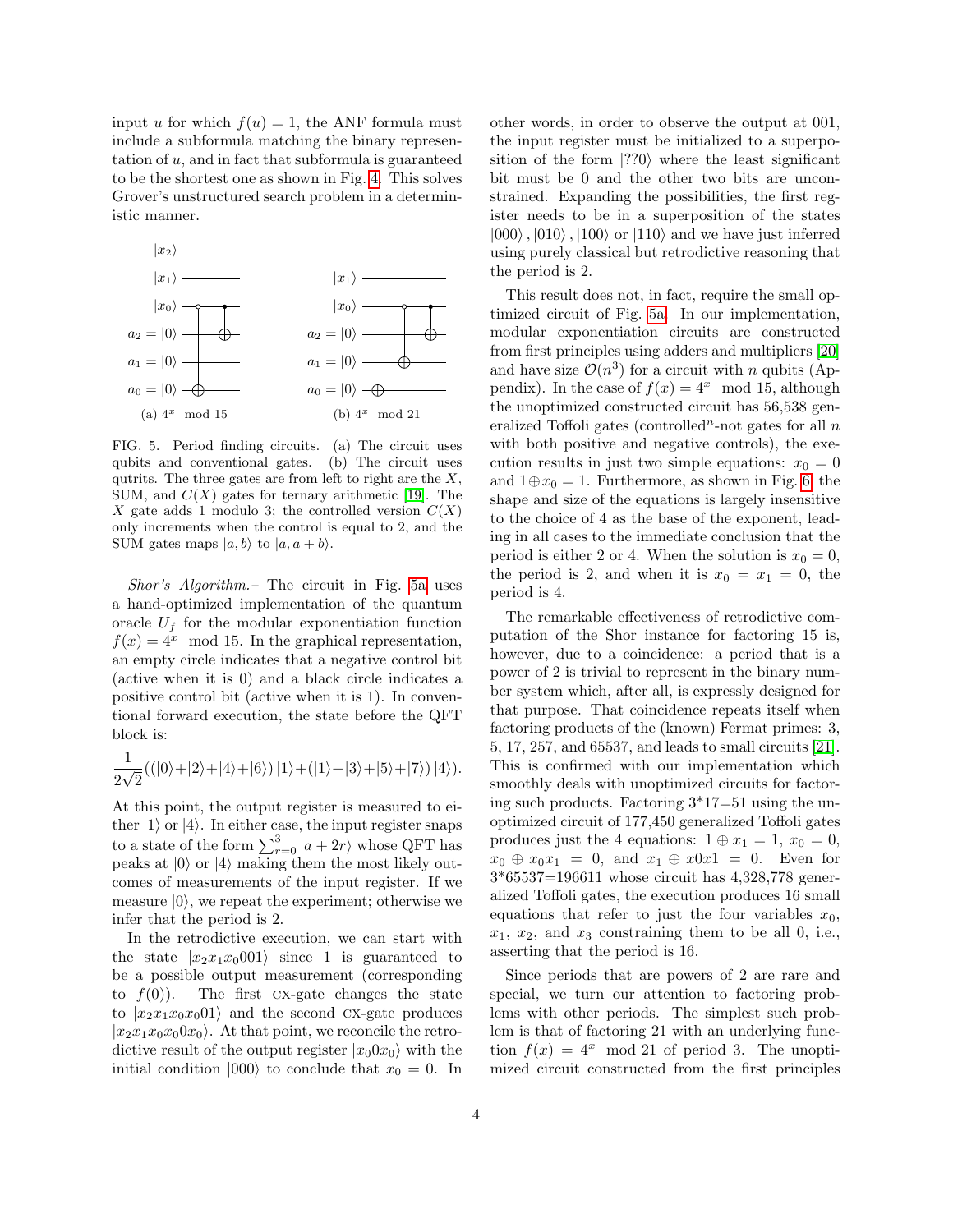Base **Equations** Solution

| $a=11$      | $x_0=0$                           |                                                                                     |                          | $x_0=0$         |
|-------------|-----------------------------------|-------------------------------------------------------------------------------------|--------------------------|-----------------|
| $a = 4.14$  | $1 \oplus x_0 = 1$                | $x_0=0$                                                                             |                          | $x_0=0$         |
| $a = 7, 13$ | $1 \oplus x_1 \oplus x_0 x_1 = 1$ | $x_0x_1 = 0$ $x_0 \oplus x_1 \oplus x_0x_1 = 0$ $x_0 \oplus x_0x_1 = 0$             |                          | $x_0 = x_1 = 0$ |
| $a=2,8$     |                                   | $1 \oplus x_0 \oplus x_1 \oplus x_0 x_1 = 1$ $x_0 x_1 = 0$ $x_1 \oplus x_0 x_1 = 0$ | $x_0 \oplus x_0 x_1 = 0$ | $x_0 = x_1 = 0$ |

<span id="page-4-0"></span>FIG. 6. Equations generated by retrodictive execution of  $a^x \mod 15$  for different values of a, starting from observed result 1 and unknown  $x_8x_7x_6x_5x_4x_3x_2x_1x_0$ . The solution for the unknown variables is given in the last column.

has 78,600 generalized Toffoli gates; its execution generates just three equations. But even in this rather trivial situation, the equations span 5 pages of text! (Appendix). A small optimization reducing the number of qubits results in a circuit of 15,624 generalized Toffoli gates whose execution produces still quite large, but more reasonable, equations (Appendix). Despite this blowup, it would however be incorrect to conclude that factoring 21 is inherently harder than factoring 15. The cause and cure for these unwieldy equations is explained next.

Complexity Analysis.– Like regular execution, symbolic execution (whether in predictive or retrodictive mode) makes one pass over the circuit, touching each gate once. Thus the cost of symbolic execution is entirely dominated by the amount of work done when processing an individual gate. This cost is proportional to the size of the formulae representing the inputs to the gate and as the example of Shor 21 shows, this size can be exponentially large. On one hand, this exponential blowup can be viewed as a good sign as exponentially large intermediate states are a necessary condition for any quantum algorithm that offers an exponential speedup over classical computation [\[22\]](#page-14-17). We can still ask, however, if perhaps the exponential size is due to our choice of ANF and whether another representation could be more efficient. Indeed, it is clear that the issue is simply that the binary number system is well-tuned to expressing patterns over powers of 2 (yielding small formulae in those cases) but a very poor match for expressing patterns over powers of other prime numbers (yielding large formulae in those cases). This suggests that by using qutrits, the circuit and equations for factoring 21 would become trivial. And indeed, the circuit in Fig. [5b](#page-3-1) for the modular exponentiation routine needed for factoring 21 consists of just three gates; its retrodictive execution produces two equations:  $x_0 = 0$  and  $x_0 \neq 2$ , setting  $x_0 = 0$  and leaving  $x_1$  unconstrained. The matching values in the qutrit system are 00, 10, 20 or in decimal 0, 3, 6 identifying the period to be 3.

Even if we uniformly maintain the ANF representation, retrodictive and symbolic executions are surprisingly efficient for some instances of the quantum algorithms we discussed. Most significantly, a Grover function  $f: [2^n] \to [2]$  such that  $f(u) = 1$ for a unique marked input  $u$  induces many possible implementations of  $U_f$  that are all equivalent to a circuit with a single generalized Toffoli gate that negates the output qubit when the controls match  $u$ . Together with the fact that we only need the shortest subformula to identify  $u$ , instances of Grover search are all solved in a single pass (in our white-box complexity model), as opposed to  $\mathcal{O}(\sqrt{2^n})$  queries. The performance depends on the number of zeros in the binary representation of the marked element. Fig. [7](#page-5-1) shows the execution times for various choices of the marked element  $u$  as a function of the number of elements N. The worst case occurs when  $u = 0$  and is proportional to  $N$ . In the best case, the marked element is  $2^n - 1$  (all ones in binary) and the symbolic retrodictive execution time is negligible far beyond the scale of the chart, remaining less then 30 milliseconds on a conventional laptop even as  $n$  reaches 1000, i.e., searching among  $N = 2^{1000}$  items.

In summary, the reasons for the efficacy of symbolic retrodictive execution can be recapped as: (i) retrodictive execution, classical or quantum, is inherently optimized to consider a single output of interest alleviating the need to consider inputs leading to other values of the output register when analyzing many-to-one functions, (ii) for many quantum algorithms, the symbolic formulae need not be explicitly solved and in fact are not even needed in their full representation as the solution can in some cases be gleaned from parts of the formulae since it represents a relational property of the function's output, (iii) for many quantum algorithms there is neither a need for relative phases (other than a fixed phase zero) nor for measurements, making the symbolic representation adequate for representing the emergent entan-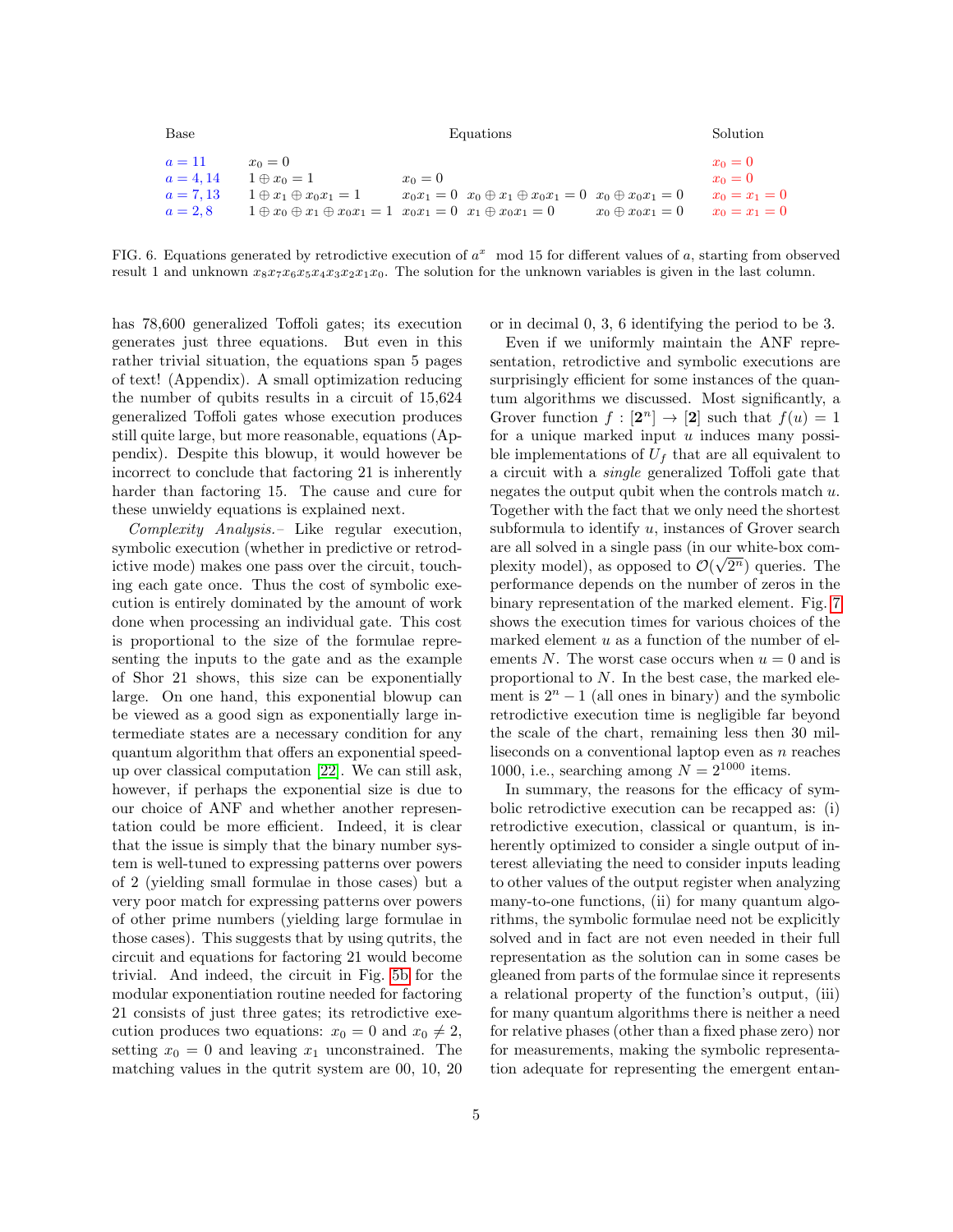

<span id="page-5-1"></span>FIG. 7. Execution times for Grover's search for various numbers of elements N and for various choices of the marked element u

glement patterns, and (iv) with judicious adaptive choice of the representation of formulae, the hidden entanglement patterns can be made to disappear as illustrated by the use of qutrits to represent formulae with period 3. This idea of adapting the representation of the computation to simplify the circuit and equations is inspired by the fact that entanglement is relative to a particular tensor product decomposition or, more generically, to a distinguished subspace of observables [\[23\]](#page-14-18) [\(Appendix\)](#page-5-0). It is therefore tempting to conjecture that quantum advantage relies on the dynamic reconfiguration of the computational subspaces. This can certainly be efficiently achieved via the QFT, a suspected source of quantum advantage [\[24\]](#page-14-19), but it also raises the question of whether, and to what extent, such dynamic adaptability may be automatically realized classically? Clearly it is all about representation of the flow information, one of the best protected secrets of Nature.

## <span id="page-5-0"></span>APPENDIX

Quantum Algorithms. Standard quantum gates include Hadamard,  $H = \frac{1}{\sqrt{2}}$ 2  $(1 \ 1)$ 1 −1  $\setminus$ , and controlled-not (cx) gate,  $cx = \begin{pmatrix} 1 & 0 \\ 0 & 1 \end{pmatrix} \oplus \begin{pmatrix} 0 & 1 \\ 1 & 0 \end{pmatrix}$ , or  $cx = \begin{pmatrix} 0 & 1 \\ 1 & 0 \end{pmatrix} \oplus \begin{pmatrix} 1 & 0 \\ 0 & 1 \end{pmatrix}$ , depending on the control bit being positive (1) or negative (0), respectively. In the Deutsch problem, we are given a function  $[2] \rightarrow [2]$ ; the goal is to determine if the function is constant or balanced. The Deutsch-Jozsa problem generalizes this question to functions of type

 $[2^n] \rightarrow [2]$ . In the Bernstein-Vazirani problem, we are given a function  $[2^n] \to [2]$  that hides a secret number  $s \in [2^n]$ . We are promised that the function is defined using the binary representations  $\sum_{i=1}^{n-1} x_i$  and  $\sum_{i=1}^{n-1} s_i$  of x and s respectively as  $f(x) = \sum_{i=0}^{n-1} s_i x_i \mod 2$ . The goal is to determine the secret number s. In the Simon problem, we are given a 2-1 function  $f: [\mathbf{2}^n] \to [\mathbf{2}^n]$  with the property that there exists an a such that  $f(x) = f(x \oplus a)$ for all  $x$ ; the goal is to determine  $a$ . In Grover's algorithm, we are given a function  $f : [2^n] \to [2]$ with the property that there exists only one input  $u$ such that  $f(u) = 1$ ; the goal is to find u. In **Shor**'s algorithm, we are given a number  $N$  to factor and a function  $f : [\mathbf{Q}] \to [\mathbf{Q}]$  where  $Q = \lceil \log_2 N^2 \rceil$  and where  $f(x) = a^x \mod N$ . For appropriate values of a, this function has the property that there exists an r such that  $f(x) = f(x+r)$  for all x; the goal is to determine r.

Symbolic Execution of Classical Programs. A well-established technique to simultaneously explore multiple paths that a classical program could take under different inputs is symbolic execution [\[25–](#page-14-20)[29\]](#page-15-0). In this execution scheme, concrete values are replaced by symbols which are initially unconstrained. As the execution proceeds, the symbols interact with program constructs and this typically introduces constraints on the possible values that the symbols represent. In this way, one builds classical correlations among symbolic variables. At the end of the execution, these constraints can be solved to infer properties of the program under consideration.

Algebraic Normal Form (ANF). The semantics of a generalized Toffoli gate with  $n$  positive control qubits:  $a_{n-1}, \dots, a_0$  and one target qubit b is  $b \oplus \bigwedge_i a_i$ , the exclusive-or of the target b with the conjunction of all the control qubits. This form is precisely the definition of the algebraic normal form of boolean expressions.

When all the variables are bits, the execution of one gate takes time proportional to the number of control wires. But when the variables range over formulae, the execution of one gate additionally depends on the size of formulae. As each conjunction has the potential of doubling the size of the formula, this can quickly get prohibitively expensive. We note that circuits that only use x and cx-gates never generate any conjunctions and hence lead to formulae that are efficiently solvable classically [\[30,](#page-15-1) [31\]](#page-15-2). This situation is reminiscent of the Gottesman-Knill theorem [\[32\]](#page-15-3).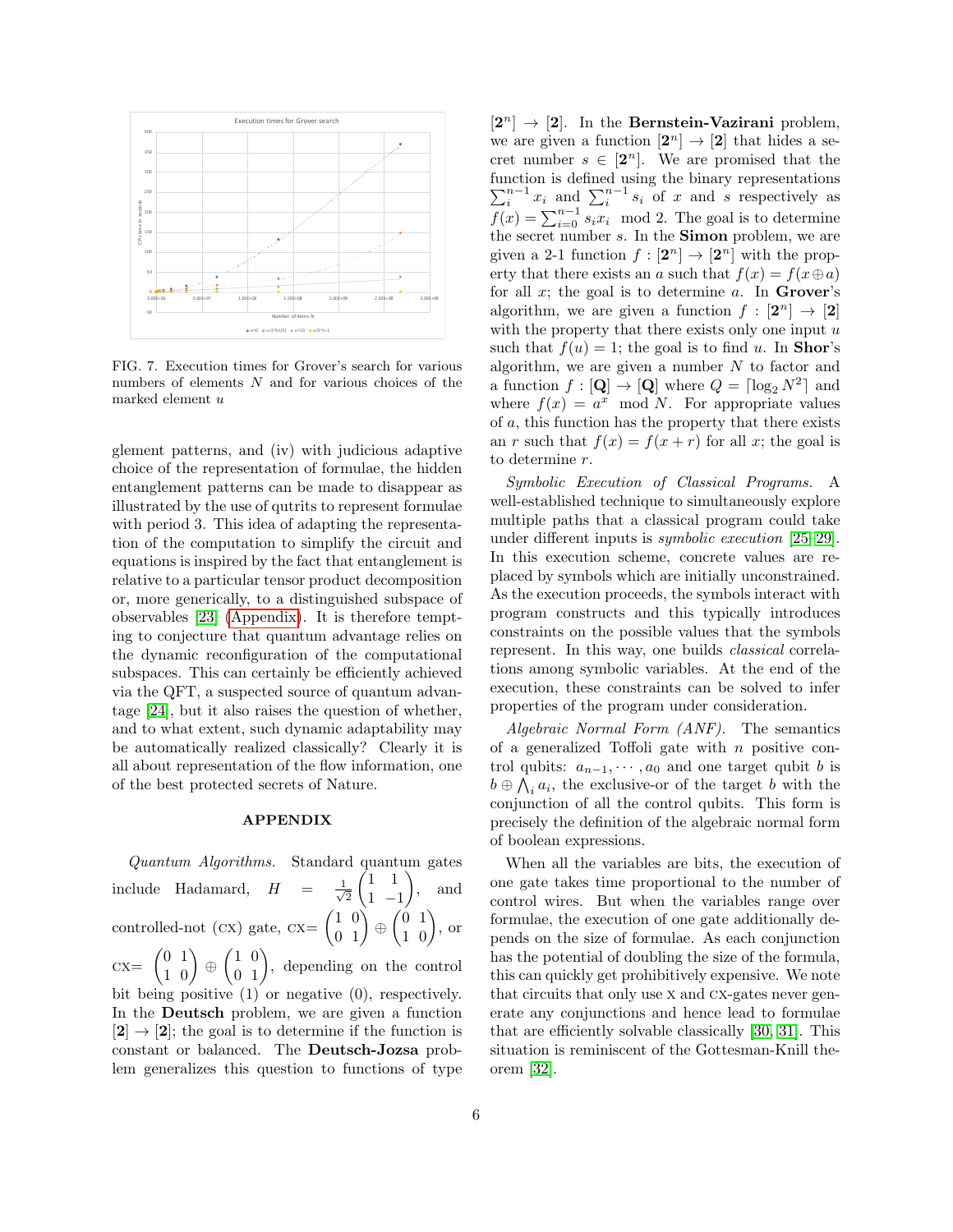

FIG. 8. Bell and GHZ States

<span id="page-6-0"></span>There are two properties of ANF that make it an excellent representation for symbolic formulae. First, being a normal form, the ANF of a circuit is unique which explains why wildly different circuits for the same algorithm yield the same equations. Additionally, a general ANF formula of the form  $X_1 \oplus X_2 \oplus X_3 \oplus \ldots = 0$  where each  $X_i$  is a conjunction of some boolean variables can express both constructive and destructive interference. All the variables in each  $X$  must all be true to enable that  $X = 1$ , i.e., they constructively interfere. But since the entire formula must equal to 0, every  $X_i = 1$ must be offset by another  $X_j = 1$ , thus exhibiting destructive interference among  $X_i$  and  $X_j$ . Generally speaking, arbitrary interference patterns can be encoded in the formulae at the cost of making the size of the formulae exponential in the number of variables.

Entanglement. A symbolic variable represents a boolean value that can be 0 or 1; this is similar to a qubit in a superposition  $(1/\sqrt{2})(|0\rangle \pm |1\rangle)$ . Thus, it appears that  $H |0\rangle$  could be represented by a symbol  $x$  to denote the uncertainty. Surprisingly, this idea scales to even represent maximally entangled states. Fig. [8](#page-6-0) (left) shows a circuit to generate the Bell state  $(1/\sqrt{2})(|00\rangle + |11\rangle)$ . By using the symbol x for  $H |0\rangle$ , the input to the CX-gate is  $|x0\rangle$  which evolves to  $|x\chi\rangle$ . By sharing the same symbol in two positions, the symbolic state accurately represents the entangled Bell state. Similarly, for the circuit in Fig. [8](#page-6-0) (right), the state after the Hadamard gate is  $|x00\rangle$  which evolves to  $|xxy\rangle$  and then to  $|xxx\rangle$  again accurately capturing the entanglement correlations.

Given a maximally entangled state defined with respect to a particular tensor product decomposition, the same state may become unentangled in a different tensor product decomposition. Given the (unnormalized) state:

$$
|\Psi\rangle = |0\rangle + |3\rangle + |6\rangle + |9\rangle + |12\rangle + |15\rangle,
$$

one can find a 4-qubit representation  $(\mathcal{H})$  =

$$
\bigotimes_{i=1}^{4} \mathbb{C}^{2}
$$
  

$$
|\Psi\rangle = |0000\rangle + |0011\rangle + |0110\rangle + |1001\rangle + |1100\rangle + |1111\rangle,
$$

where we used the following map  $|m\rangle = \sum_{i=0}^{3} x_i 2^i$ , with  $m \in \mathbb{Z}$  and  $x_i = 0, 1$ . One can use the purity [\[23\]](#page-14-18)

$$
P_{|\Psi\rangle} = \frac{1}{4} \sum_{i=1}^{4} \sum_{\mu=x,y,z} \langle \Psi | \sigma_i^{\mu} | \Psi \rangle^2 ,
$$

where  $\sigma_i^{\mu}$  are Pauli matrices, and confirm that the state  $|\Psi\rangle$  is maximally entangled, i.e., has  $P_{|\Psi\rangle} = 0$ . In contrast, in a qutrit basis  $(\mathcal{H} = \bigotimes_{i=1}^{4} \mathbb{C}^{3})$ , given the map  $|m\rangle = \sum_{i=0}^{3} x_i 3^i$ , with  $x_i = 0, 1, 2$ , the state

$$
|\Psi\rangle = |0000\rangle + |0010\rangle + |0020\rangle + |0100\rangle + |0110\rangle + |0120\rangle
$$
  
=  $|0\rangle \otimes (|0\rangle + |1\rangle) \otimes (|0\rangle + |1\rangle + |2\rangle) \otimes |0\rangle,$ 

is a product (unentangled) state.

Partial Evaluation. Below is a Haskell [\[33\]](#page-15-4) program that computes  $a^n$  by repeated squaring:

```
power :: Int -> Int -> Int
power a n
  | n == 0 = 1| n == 1 = a| even n = let r = power a (n 'div' 2)
               in r * r
  | otherwise = a * power a (n-1)
```
When both inputs are known, e.g.,  $a = 3$  and  $n = 5$ the program evaluates as follows:

```
power 3 5
= 3 * power 3 43 * (let r1 = power 3 2 in r1 * r1)3 * (let r1 =(let r2 = power 3 1 in r2 * r2)
         in r1 * r1)= 3 * (let r1 =(let r2 = 3 in r2 * r2) in r1 * r1)
= 3 * (let r1 = 9 in r1 * r1)= 243
```
Partial evaluation is used when we only have partial information about the inputs. Say we only know  $n = 5$ . A partial evaluator then attempts to evaluate power with symbolic input a and actual input n=5 This evaluation proceeds as follows:

power a 5  $a * power a 4$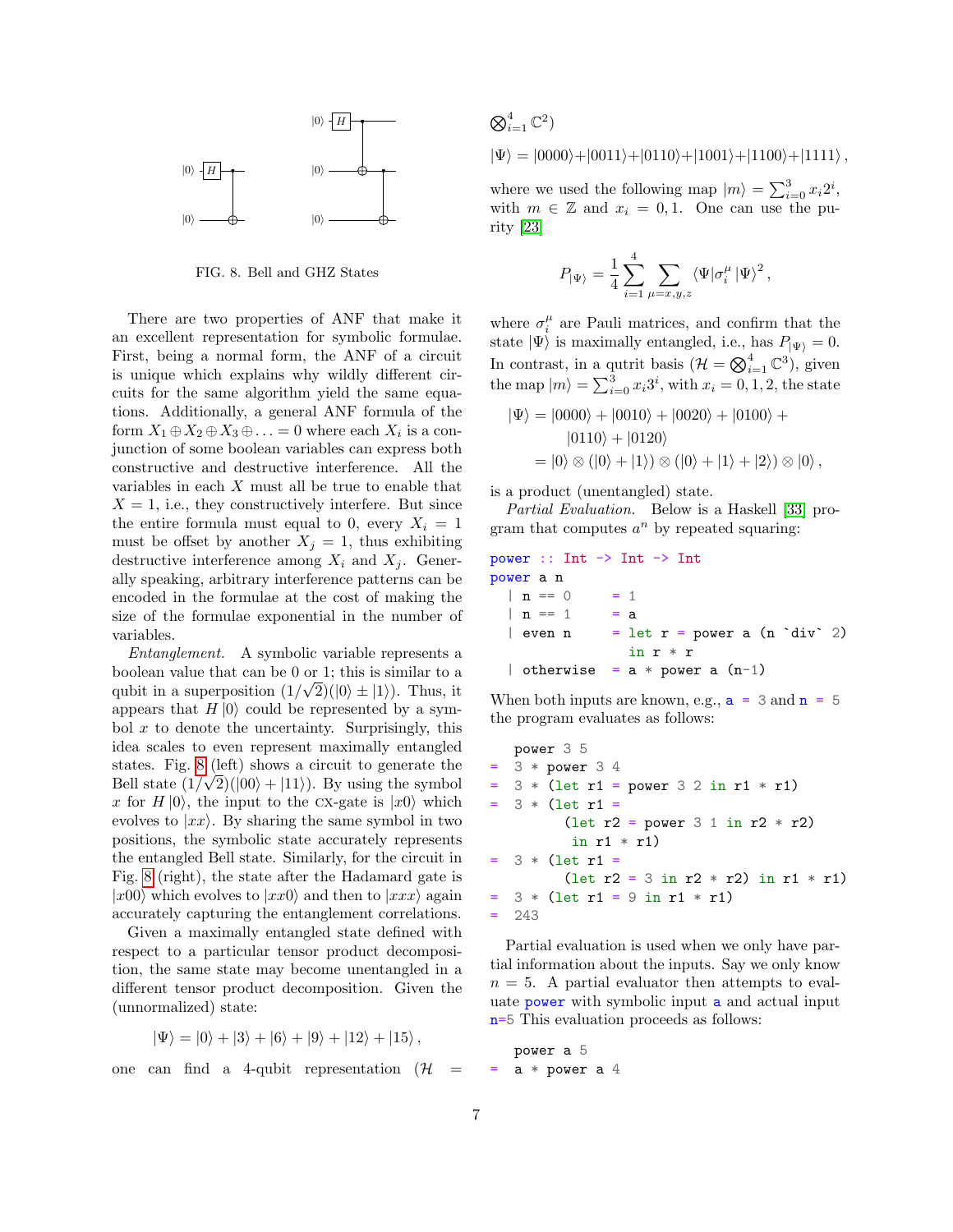```
a * (let r1 = power a 2 in r1 * r1)a * (let r1 =(let r2 = power a 1 in r2 * r2)
           in r1 * r1)
   a * (let r1 =(\text{let } r2 = a \text{ in } r2 * r2)in r1 * r1a * (let r1 = a * a in r1 * r1)= let r1 = a * a in a * r1 * r1
```
All of this evaluation, simplification, and specialization happens without knowledge of a. Just knowing n was enough to produce a residual program that is much simpler. This is the underlying technology for our symbolic evaluator.



<span id="page-7-0"></span>FIG. 9. Pre-image of 4 under  $f(x) = 7^x \mod 15$ .

Complexity Analysis. Given finite sets A and B, a function  $f : A \rightarrow B$  and an element  $y \in B$ , we define  $\{\cdot \stackrel{f}{\longleftarrow} y\}$ , the pre-image of y under f, as the set  $\{x \in A \mid f(x) = y\}$ . For example, let  $A = B = \begin{bmatrix} 2^4 \end{bmatrix}$  and let  $f(x) = 7^x \mod 15$ , then the collection of values that f maps to 4,  $\{\cdot \stackrel{f}{\leftarrow} 4\}$ , is the set  $\{2, 6, 10, 14\}$  as shown in Fig. [9.](#page-7-0) Symbolic retrodictive execution can be seen as a method to generate boolean formulae that describe the pre-image of the function  $f$  under study. For the example in Fig. [9,](#page-7-0) retrodictive execution might generate the formulae  $x_1 = 1$  and  $x_0 = 0$ . The (trivial in this case) solution for the formulae is indeed the set  $\{2, 6, 10, 14\}$ . The critical points to note, however, are that: (i) solving the equations describing the pre-image is in general an intractable (even for quantum computers) NPcomplete problem, and (ii) solving the equations is not needed for typical quantum algorithms. Only some global or relational properties of the pre-image are needed! Indeed, we have already seen that for solving the Deutsch-Jozsa problem, the only thing needed was whether the formula contains some variables. For the Bernstein-Vazirani problem, the only thing needed was the indices of the variables occurring in the formula. For Grover's algorithm, we only need to extract the singleton element in the preimage and for Shor's algorithm we "only" need to extract the periodicity of the elements in the preimage.

To appreciate the difficulty of computing preimages in general, note that finding the pre-image of a function subsumes several challenging computational problems such as pre-image attacks on hash functions [\[34\]](#page-15-5), predicting environmental conditions that allow certain reactions to take place in computational biology [\[35,](#page-15-6) [36\]](#page-15-7), and finding the pre-image of feature vectors in the space induced by a kernel in neural networks [\[37\]](#page-15-8). More to the point, the boolean satisfiability problem SAT is expressible as a boolean function over the input variables and solving a SAT problem is asking for the pre-image of true. Indeed, based on the conjectured existence of one-way functions which itself implies  $P \neq NP$ , all these preimages calculations are believed to be computationally intractable in their most general setting.

Software. The entire suite of programs including synthesis of reversible circuits, standard evaluation, retrodictive evaluation under various modes, testing, debugging, and alternative representations of ANF formulae is about 1,500 lines of Haskell. Fig. [10](#page-7-1) shows the number of gates in the unoptimized modular exponentiation circuits. The heart of the implementation is this simple function:

```
peG :: Value v \Rightarrow GToffoli s v \rightarrow ST s ()
peG (GToffoli bs cs t) = do
  controls <- mapM readSTRef cs
  tv <- readSTRef t
  let funs =
    map (\b{-} if b then id else snot) bs
  let r =
```


<span id="page-7-1"></span>FIG. 10. Number of gates in modular exponentiation circuits as a function of the number of qubits. The blue dots are the actual counts. The red line is the fitted equation (displayed in red)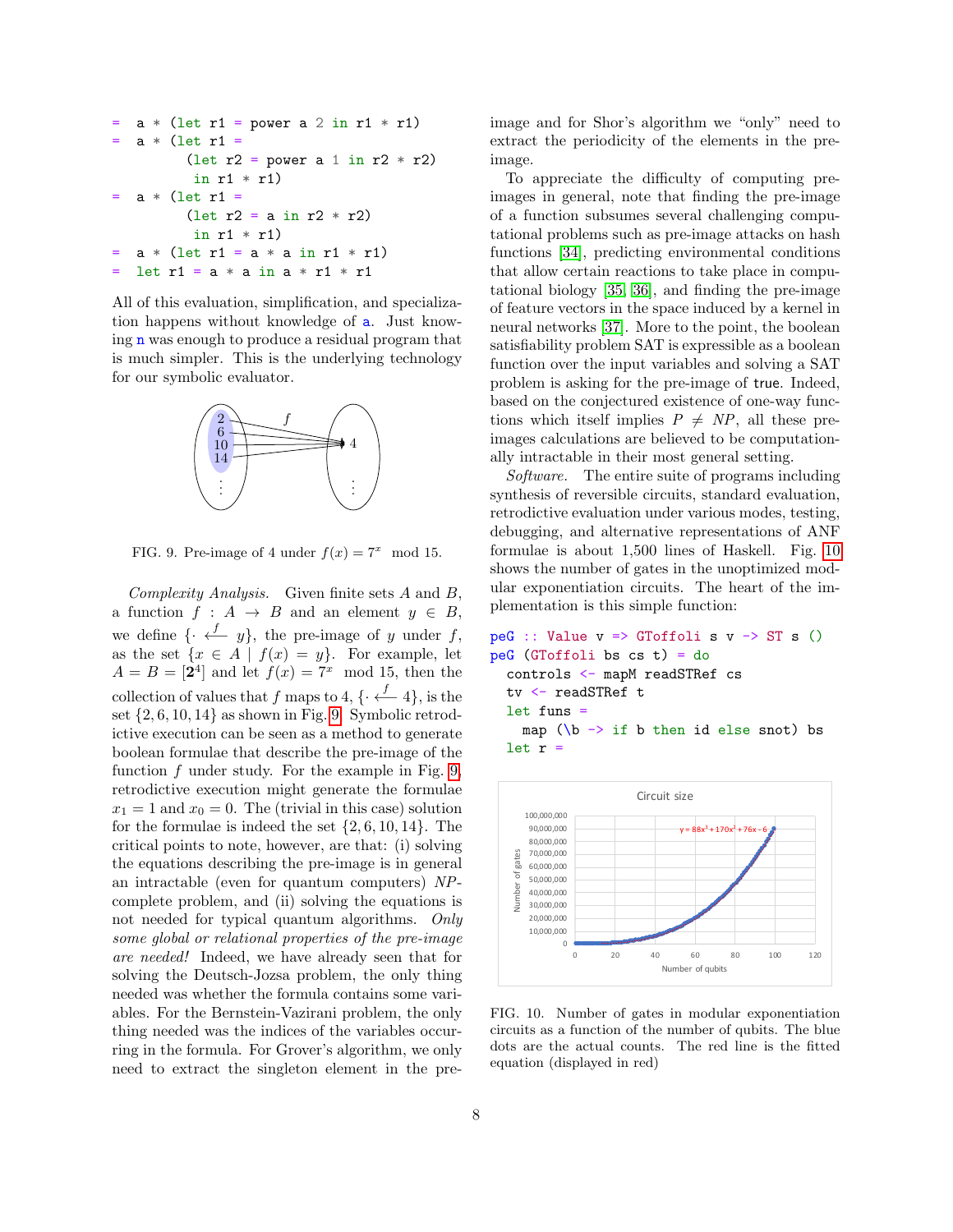```
sxor tv
    (foldr sand one
      (zipWith ($) funs controls))
writeSTRef t r
```
The function performs symbolic evaluation of one generalized Toffoli gate, reading the current ANF formulae for each control and producing an appropriate ANF formula for the target.

Data Availability. All execution results will be made available and can be replicated by executing the associated software.

Code Availability. The computer programs used to generate the circuits and symbolically execute the quantum algorithms retrodictively will be made publicly available.

Author Contributions. The idea of symbolic evaluation is due to A.S. The connection to retrodictive quantum mechanics is due to G.O. The connection to partial evaluation is due to J.C. Both A.S. and J.C. contributed to the software code to run the experiments. Both A.S. and G.O. contributed to the analysis of the quantum algorithms and their dequantization. All authors contributed to the writing of the document.

Competing Interests. No competing interests.

Materials & Correspondence. The corresponding author is Gerardo Ortiz.

Equations for Shor 21. The equations generated by retrodictive execution of the optimized circuit for  $4^x$ mod 21 starting from observed result 1 and unknown  $x$  are:

 $1 \oplus x_0 \oplus x_1 \oplus x_2 \oplus x_0x_2 \oplus x_0x_1x_2 \oplus x_3 \oplus x_1x_3 \oplus x_0x_1x_3 \oplus x_0x_2x_3 \oplus x_1x_2x_3 \oplus x_4 \oplus x_0x_1x_4 \oplus x_0x_1x_4 \oplus x_2x_4 \oplus x_3x_4$  $x_1x_2x_4 \oplus x_0x_1x_2x_4 \oplus x_0x_3x_4 \oplus x_1x_3x_4 \oplus x_2x_3x_4 \oplus x_0x_2x_3x_4 \oplus x_0x_1x_2x_3x_4 \oplus x_5 \oplus x_1x_5 \oplus x_0x_1x_5 \oplus x_0x_2x_5 \oplus x_0x_2x_5 \oplus x_1x_5$  $x_1x_2x_5 \oplus x_3x_5 \oplus x_0x_3x_5 \oplus x_0x_1x_3x_5 \oplus x_2x_3x_5 \oplus x_1x_2x_3x_5 \oplus x_0x_1x_2x_3x_5 \oplus x_0x_4x_5 \oplus x_1x_4x_5 \oplus x_2x_4x_5 \oplus x_1x_2x_3$  $x_0x_2x_4x_5 \oplus x_0x_1x_2x_4x_5 \oplus x_3x_4x_5 \oplus x_1x_3x_4x_5 \oplus x_0x_1x_3x_4x_5 \oplus x_0x_2x_3x_4x_5 \oplus x_1x_2x_3x_4x_5 = 1$ 

 $x_1 \oplus x_0x_1 \oplus x_0x_2 \oplus x_1x_2 \oplus x_3 \oplus x_0x_3 \oplus x_0x_1x_3 \oplus x_2x_3 \oplus x_1x_2x_3 \oplus x_0x_1x_2x_3 \oplus x_0x_4 \oplus x_1x_4 \oplus x_2x_4 \oplus x_0x_2x_4 \oplus x_1x_2x_3$  $x_0x_1x_2x_4 \oplus x_3x_4 \oplus x_1x_3x_4 \oplus x_0x_1x_3x_4 \oplus x_0x_2x_3x_4 \oplus x_1x_2x_3x_4 \oplus x_5 \oplus x_0x_5 \oplus x_0x_1x_5 \oplus x_2x_5 \oplus x_1x_2x_5 \oplus x_1x_2x_5$  $x_0x_1x_2x_5 \oplus x_0x_3x_5 \oplus x_1x_3x_5 \oplus x_2x_3x_5 \oplus x_0x_2x_3x_5 \oplus x_0x_1x_2x_3x_5 \oplus x_1x_4x_5 \oplus x_1x_4x_5 \oplus x_0x_1x_4x_5 \oplus x_0x_2x_4x_5 \oplus x_1x_4x_5$  $x_1x_2x_4x_5 \oplus x_3x_4x_5 \oplus x_0x_3x_4x_5 \oplus x_0x_1x_3x_4x_5 \oplus x_2x_3x_4x_5 \oplus x_1x_2x_3x_4x_5 \oplus x_0x_1x_2x_3x_4x_5 = 0$ 

 $x_0 \oplus x_0x_1 \oplus x_2 \oplus x_1x_2 \oplus x_0x_1x_2 \oplus x_0x_3 \oplus x_1x_3 \oplus x_2x_3 \oplus x_0x_2x_3 \oplus x_0x_1x_2x_3 \oplus x_4 \oplus x_1x_4 \oplus x_0x_1x_4 \oplus x_0x_2x_4 \oplus x_1x_2$  $x_1x_2x_4 + x_3x_4 + x_0x_3x_4 + x_0x_1x_3x_4 + x_2x_3x_4 + x_1x_2x_3x_4 + x_0x_1x_2x_3x_4 + x_0x_5 + x_1x_5 + x_2x_5 + x_0x_2x_5 + x_1x_2x_4 + x_1x_2x_4 + x_1x_3x_4 + x_1x_2x_3$  $x_0x_1x_2x_5 \oplus x_3x_5 \oplus x_1x_3x_5 \oplus x_0x_1x_3x_5 \oplus x_0x_2x_3x_5 \oplus x_1x_2x_3x_5 \oplus x_4x_5 \oplus x_0x_4x_5 \oplus x_0x_1x_4x_5 \oplus x_2x_4x_5 \oplus x_3x_4$  $x_1x_2x_4x_5 \oplus x_0x_1x_2x_4x_5 \oplus x_0x_3x_4x_5 \oplus x_1x_3x_4x_5 \oplus x_2x_3x_4x_5 \oplus x_0x_2x_3x_4x_5 \oplus x_0x_1x_2x_3x_4x_5 = 0$ 

The equations generated by retrodictive execution of the unoptimized  $4^x \mod 21$  starting from observed result 1 and unknown x. The circuit consists of 36,400 cx-gates, 38,200 ccx-gates, and 4,000 cccx-gates. There are only three equations but each equation is exponentially large:

 $1 \oplus x0 \oplus x_1 \oplus x_2 \oplus x_0x_2 \oplus x_0x_1x_2 \oplus x_3 \oplus x_1x_3 \oplus x_0x_1x_3 \oplus x_0x_2x_3 \oplus x_1x_2x_3 \oplus x_4 \oplus x_0x_4 \oplus x_0x_1x_4 \oplus x_2x_4 \oplus x_1x_2$  $x_1x_2x_4\oplus x_0x_1x_2x_4\oplus x_0x_3x_4\oplus x_1x_3x_4\oplus x_2x_3x_4\oplus x_0x_2x_3x_4\oplus x_0x_1x_2x_3x_4\oplus x_5\oplus x_1x_5\oplus x_0x_1x_5\oplus x_0x_2x_5\oplus$  $x_1x_2x_5 \oplus x_3x_5 \oplus x_0x_3x_5 \oplus x_0x_1x_3x_5 \oplus x_2x_3x_5 \oplus x_1x_2x_3x_5 \oplus x_0x_1x_2x_3x_5 \oplus x_0x_4x_5 \oplus x_1x_4x_5 \oplus x_2x_4x_5 \oplus x_3x_5 \oplus x_4x_5$  $x_0x_2x_4x_5 \oplus x_0x_1x_2x_4x_5 \oplus x_3x_4x_5 \oplus x_1x_3x_4x_5 \oplus x_0x_1x_3x_4x_5 \oplus x_0x_2x_3x_4x_5 \oplus x_1x_2x_3x_4x_5 \oplus x_6 \oplus x_0x_6 \oplus x_0x_1x_6 \oplus x_0x_1x_6 \oplus x_1x_2x_3$  $x_2x_6 \oplus x_1x_2x_6 \oplus x_0x_1x_2x_6 \oplus x_0x_3x_6 \oplus x_1x_3x_6 \oplus x_2x_3x_6 \oplus x_0x_2x_3x_6 \oplus x_0x_1x_2x_3x_6 \oplus x_1x_4x_6 \oplus x_1x_4x_6 \oplus x_0x_1x_4x_6 \oplus x_0x_1x_4x_6 \oplus x_0x_1x_4x_6 \oplus x_0x_1x_4x_6 \oplus x_0x_1x_4x_6 \oplus x_0x_1x_4x_6 \oplus x$  $x_0x_2x_4x_6 \oplus x_1x_2x_4x_6 \oplus x_3x_4x_6 \oplus x_0x_3x_4x_6 \oplus x_0x_1x_3x_4x_6 \oplus x_2x_3x_4x_6 \oplus x_1x_2x_3x_4x_6 \oplus x_0x_1x_2x_3x_4x_6 \oplus x_1x_2x_3x_4$  $x_0x_5x_6 + x_1x_5x_6 + x_2x_5x_6 + x_0x_2x_5x_6 + x_0x_1x_2x_5x_6 + x_3x_5x_6 + x_1x_3x_5x_6 + x_0x_1x_3x_5x_6 + x_0x_2x_3x_5x_6 + x_1x_5x_6 + x_1x_5x_6 + x_1x_5x_6 + x_1x_5x_6 + x_1x_5x_6 + x_1x_5x_6 + x_1x_5x_6 + x_1x_5x_6 + x_1x_5x_6 + x_1x_5x_6 + x_1x_5$  $x_1x_2x_3x_5x_6 \oplus x_4x_5x_6 \oplus x_0x_4x_5x_6 \oplus x_0x_1x_4x_5x_6 \oplus x_2x_4x_5x_6 \oplus x_1x_2x_4x_5x_6 \oplus x_0x_1x_2x_4x_5x_6 \oplus x_0x_3x_4x_5x_6 \oplus x_1x_2x_4x_5$  $x_1x_3x_4x_5x_6 \oplus x_2x_3x_4x_5x_6 \oplus x_0x_2x_3x_4x_5x_6 \oplus x_0x_1x_2x_3x_4x_5x_6 \oplus x_7 \oplus x_1x_7 \oplus x_0x_1x_7 \oplus x_0x_2x_7 \oplus x_1x_2x_7 \oplus x_1x_2x_7$  $x_3x_7 \oplus x_0x_3x_7 \oplus x_0x_1x_3x_7 \oplus x_2x_3x_7 \oplus x_1x_2x_3x_7 \oplus x_0x_1x_2x_3x_7 \oplus x_0x_4x_7 \oplus x_1x_4x_7 \oplus x_2x_4x_7 \oplus x_0x_2x_4x_7 \oplus x_1x_2x_3$  $x_0x_1x_2x_4x_7 \oplus x_3x_4x_7 \oplus x_1x_3x_4x_7 \oplus x_0x_1x_3x_4x_7 \oplus x_0x_2x_3x_4x_7 \oplus x_1x_2x_3x_4x_7 \oplus x_5x_7 \oplus x_0x_5x_7 \oplus x_0x_1x_5x_7 \oplus x_1x_2x_3x_4$  $x_2x_5x_7 \oplus x_1x_2x_5x_7 \oplus x_0x_1x_2x_5x_7 \oplus x_0x_3x_5x_7 \oplus x_1x_3x_5x_7 \oplus x_2x_3x_5x_7 \oplus x_0x_2x_3x_5x_7 \oplus x_0x_1x_2x_3x_5x_7 \oplus x_1x_2x_3x_5$  $x_4x_5x_7 \oplus x_1x_4x_5x_7 \oplus x_0x_1x_4x_5x_7 \oplus x_0x_2x_4x_5x_7 \oplus x_1x_2x_4x_5x_7 \oplus x_3x_4x_5x_7 \oplus x_0x_3x_4x_5x_7 \oplus x_0x_1x_3x_4x_5x_7 \oplus x_1x_2x_4x_5$  $x_2x_3x_4x_5x_7 + x_1x_2x_3x_4x_5x_7 + x_0x_1x_2x_3x_4x_5x_7 + x_0x_6x_7 + x_1x_6x_7 + x_2x_6x_7 + x_0x_2x_6x_7 + x_0x_1x_2x_6x_7 + x_1x_2x_3x_4$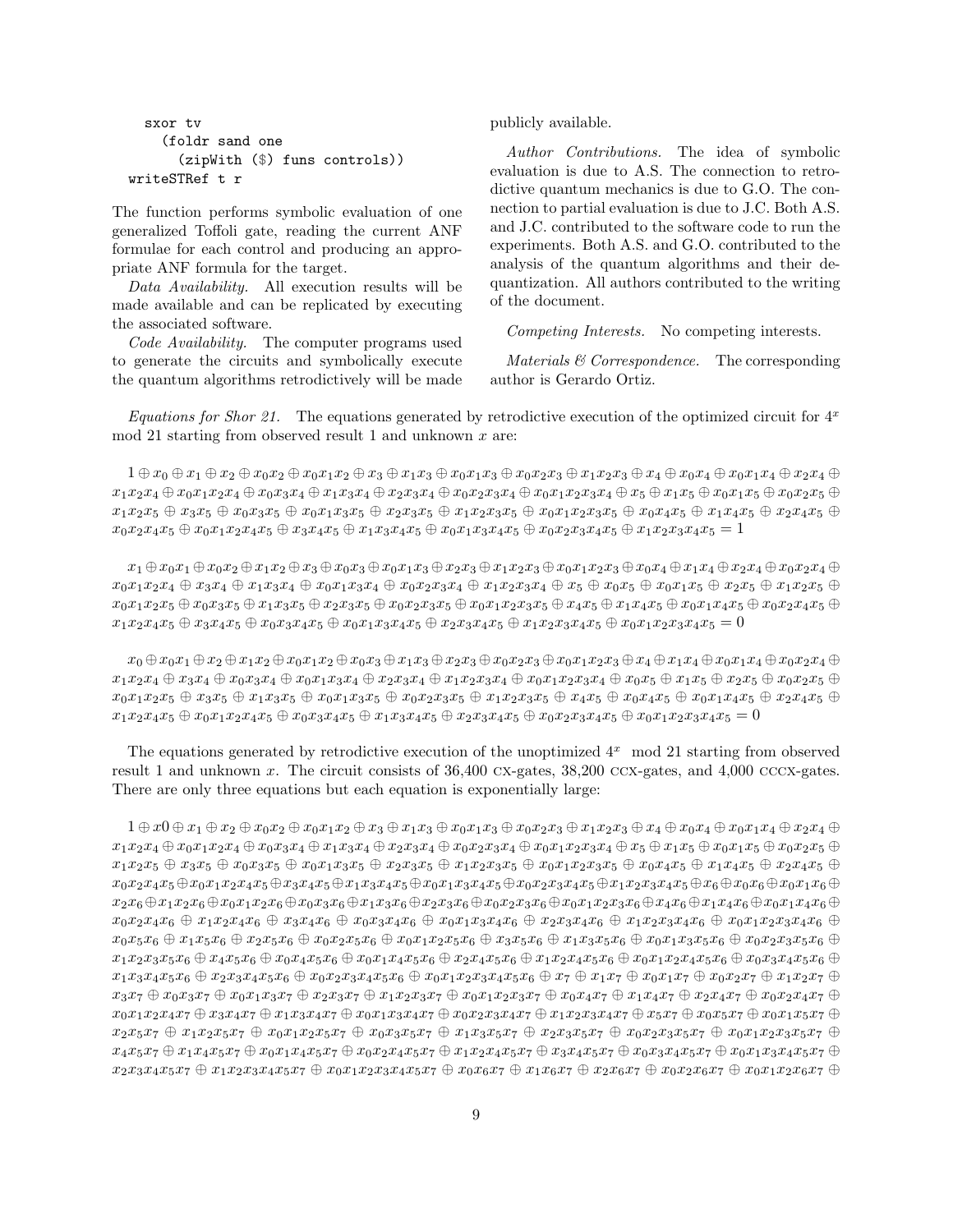$x_3x_6x_7 \oplus x_1x_3x_6x_7 \oplus x_0x_1x_3x_6x_7 \oplus x_0x_2x_3x_6x_7 \oplus x_1x_2x_3x_6x_7 \oplus x_0x_4x_6x_7 \oplus x_0x_1x_4x_6x_7 \oplus x_0x_1x_4x_6x_7 \oplus x_0x_1x_4x_6x_7 \oplus x_0x_1x_4x_6x_7 \oplus x_0x_1x_4x_6x_7 \oplus x_0x_1x_4x_6x_7 \oplus x_0x_1x_4x_6x_7 \$  $x_1x_2x_4x_6x_7 \oplus x_0x_1x_2x_4x_6x_7 \oplus x_0x_3x_4x_6x_7 \oplus x_1x_3x_4x_6x_7 \oplus x_2x_3x_4x_6x_7 \oplus x_0x_2x_3x_4x_6x_7 \oplus x_0x_1x_2x_3x_4x_6x_7 \oplus x_1x_2x_3x_4x_6$  $x_5x_6x_7 \oplus x_1x_5x_6x_7 \oplus x_0x_1x_5x_6x_7 \oplus x_0x_2x_5x_6x_7 \oplus x_1x_2x_5x_6x_7 \oplus x_3x_5x_6x_7 \oplus x_0x_3x_5x_6x_7 \oplus x_0x_1x_3x_5x_6x_7 \oplus x_1x_2x_5$  $x_2x_3x_5x_6x_7 + x_1x_2x_3x_5x_6x_7 + x_0x_1x_2x_3x_5x_6x_7 + x_0x_4x_5x_6x_7 + x_1x_4x_5x_6x_7 + x_2x_4x_5x_6x_7 + x_0x_2x_4x_5x_6x_7 + x_1x_4x_5x_6x_7 + x_1x_4x_5x_6x_7 + x_1x_4x_5x_6x_7 + x_1x_4x_5x_6x_7 + x_1x_4x_5x_6x_7 + x_1x_4x_5x_6x_7 +$  $x_0x_1x_2x_4x_5x_6x_7 + x_3x_4x_5x_6x_7 + x_1x_3x_4x_5x_6x_7 + x_0x_1x_3x_4x_5x_6x_7 + x_0x_2x_3x_4x_5x_6x_7 + x_1x_2x_3x_4x_5x_6x_7 + x_1x_2x_3x_4x_5x_6x_7$  $x_8 \oplus x_0x_8 \oplus x_0x_1x_8 \oplus x_2x_8 \oplus x_1x_2x_8 \oplus x_0x_1x_2x_8 \oplus x_0x_3x_8 \oplus x_1x_3x_8 \oplus x_2x_3x_8 \oplus x_0x_2x_3x_8 \oplus x_0x_1x_2x_3x_8 \oplus x_4x_8 \oplus x_5x_4x_8 \oplus x_6x_5$  $x_1x_4x_8 \oplus x_0x_1x_4x_8 \oplus x_0x_2x_4x_8 \oplus x_1x_2x_4x_8 \oplus x_3x_4x_8 \oplus x_0x_3x_4x_8 \oplus x_0x_1x_3x_4x_8 \oplus x_2x_3x_4x_8 \oplus x_1x_2x_3x_4x_8 \oplus x_1x_2x_3x_4$  $x_0x_1x_2x_3x_4x_8 \oplus x_0x_5x_8 \oplus x_1x_5x_8 \oplus x_2x_5x_8 \oplus x_0x_2x_5x_8 \oplus x_0x_1x_2x_5x_8 \oplus x_1x_3x_5x_8 \oplus x_0x_1x_3x_5x_8 \oplus x_0x_1x_3x_5$  $x_0x_2x_3x_5x_8 \oplus x_1x_2x_3x_5x_8 \oplus x_4x_5x_8 \oplus x_0x_4x_5x_8 \oplus x_0x_1x_4x_5x_8 \oplus x_2x_4x_5x_8 \oplus x_1x_2x_4x_5x_8 \oplus x_0x_1x_2x_4x_5x_8 \oplus x_1x_2x_4x_5$  $x_0x_3x_4x_5x_8 \oplus x_1x_3x_4x_5x_8 \oplus x_2x_3x_4x_5x_8 \oplus x_0x_2x_3x_4x_5x_8 \oplus x_0x_1x_2x_3x_4x_5x_8 \oplus x_0x_1x_6x_8 \oplus x_0x_1x_6x_8 \oplus x_0x_1x_6x_8 \oplus x_1x_6x_8$  $x_0x_2x_6x_8 \oplus x_1x_2x_6x_8 \oplus x_3x_6x_8 \oplus x_0x_3x_6x_8 \oplus x_0x_1x_3x_6x_8 \oplus x_2x_3x_6x_8 \oplus x_1x_2x_3x_6x_8 \oplus x_0x_1x_2x_3x_6x_8 \oplus x_0x_1x_2x_3x_6$  $x_0x_4x_6x_8 \oplus x_1x_4x_6x_8 \oplus x_2x_4x_6x_8 \oplus x_0x_2x_4x_6x_8 \oplus x_0x_1x_2x_4x_6x_8 \oplus x_3x_4x_6x_8 \oplus x_1x_3x_4x_6x_8 \oplus x_0x_1x_3x_4x_6x_8 \oplus x_1x_2x_4x_6x_8$  $x_0x_2x_3x_4x_6x_8 \oplus x_1x_2x_3x_4x_6x_8 \oplus x_5x_6x_8 \oplus x_0x_5x_6x_8 \oplus x_0x_1x_5x_6x_8 \oplus x_2x_5x_6x_8 \oplus x_1x_2x_5x_6x_8 \oplus x_0x_1x_2x_5x_6x_8 \oplus x_0x_1x_2x_5x_6$  $x_0x_3x_5x_6x_8 + x_1x_3x_5x_6x_8 + x_2x_3x_5x_6x_8 + x_0x_2x_3x_5x_6x_8 + x_0x_1x_2x_3x_5x_6x_8 + x_4x_5x_6x_8 + x_1x_4x_5x_6x_8 + x_1x_5x_6x_8 + x_1x_5x_6x_8 + x_1x_5x_6x_8 + x_1x_5x_6x_8 + x_1x_5x_6x_8 + x_1x_5x_6x_8 + x_1x_5x_6x_8 + x_1x_5x_6x_$  $x_0x_1x_4x_5x_6x_8 + x_0x_2x_4x_5x_6x_8 + x_1x_2x_4x_5x_6x_8 + x_3x_4x_5x_6x_8 + x_0x_3x_4x_5x_6x_8 + x_0x_1x_3x_4x_5x_6x_8 + x_1x_2x_4x_5x_6x_8$  $x_2x_3x_4x_5x_6x_8 \oplus x_1x_2x_3x_4x_5x_6x_8 \oplus x_0x_1x_2x_3x_4x_5x_6x_8 \oplus x_0x_7x_8 \oplus x_1x_7x_8 \oplus x_2x_7x_8 \oplus x_0x_2x_7x_8 \oplus x_0x_1x_2x_7x_8 \oplus x_1x_2x_3x_4x_5$  $x_3x_7x_8 \oplus x_1x_3x_7x_8 \oplus x_0x_1x_3x_7x_8 \oplus x_0x_2x_3x_7x_8 \oplus x_1x_2x_3x_7x_8 \oplus x_4x_7x_8 \oplus x_0x_4x_7x_8 \oplus x_0x_1x_4x_7x_8 \oplus x_2x_4x_7x_8 \oplus x_0x_1x_4x_7x_8 \oplus x_0x_1x_4x_7x_8 \oplus x_0x_1x_4x_7x_8 \oplus x_0x_1x_4x_7x_8 \oplus x_0x_1x$  $x_1x_2x_4x_7x_8 \oplus x_0x_1x_2x_4x_7x_8 \oplus x_0x_3x_4x_7x_8 \oplus x_1x_3x_4x_7x_8 \oplus x_2x_3x_4x_7x_8 \oplus x_0x_2x_3x_4x_7x_8 \oplus x_0x_1x_2x_3x_4x_7x_8 \oplus x_0x_1x_2x_3x_4x_7x_8$  $x_5x_7x_8 \oplus x_1x_5x_7x_8 \oplus x_0x_1x_5x_7x_8 \oplus x_0x_2x_5x_7x_8 \oplus x_1x_2x_5x_7x_8 \oplus x_3x_5x_7x_8 \oplus x_0x_3x_5x_7x_8 \oplus x_0x_1x_3x_5x_7x_8 \oplus x_1x_2x_5x_7$  $x_2x_3x_5x_7x_8 \oplus x_1x_2x_3x_5x_7x_8 \oplus x_0x_1x_2x_3x_5x_7x_8 \oplus x_0x_4x_5x_7x_8 \oplus x_1x_4x_5x_7x_8 \oplus x_2x_4x_5x_7x_8 \oplus x_0x_2x_4x_5x_7x_8 \oplus x_0x_2x_4x_5x_7x_8 \oplus x_0x_2x_4x_5x_7x_8 \oplus x_0x_2x_4x_5x_7x_8 \oplus x_0x_2x_4x_5x_7x_8 \$  $x_0x_1x_2x_4x_5x_7x_8 \oplus x_3x_4x_5x_7x_8 \oplus x_1x_3x_4x_5x_7x_8 \oplus x_0x_1x_3x_4x_5x_7x_8 \oplus x_0x_2x_3x_4x_5x_7x_8 \oplus x_1x_2x_3x_4x_5x_7x_8 \oplus x_1x_2x_3x_4x_5x_7x_8 \oplus x_1x_2x_3x_4x_5x_7x_8$  $x_6x_7x_8 \oplus x_0x_6x_7x_8 \oplus x_0x_1x_6x_7x_8 \oplus x_2x_6x_7x_8 \oplus x_1x_2x_6x_7x_8 \oplus x_0x_1x_2x_6x_7x_8 \oplus x_0x_3x_6x_7x_8 \oplus x_1x_3x_6x_7x_8 \oplus x_1x_2x_6$  $x_2x_3x_6x_7x_8 \oplus x_0x_2x_3x_6x_7x_8 \oplus x_0x_1x_2x_3x_6x_7x_8 \oplus x_4x_6x_7x_8 \oplus x_1x_4x_6x_7x_8 \oplus x_0x_1x_4x_6x_7x_8 \oplus x_0x_2x_4x_6x_7x_8 \oplus x_1x_4x_6x_7x_8$  $x_1x_2x_4x_6x_7x_8 \oplus x_3x_4x_6x_7x_8 \oplus x_0x_3x_4x_6x_7x_8 \oplus x_0x_1x_3x_4x_6x_7x_8 \oplus x_2x_3x_4x_6x_7x_8 \oplus x_1x_2x_3x_4x_6x_7x_8 \oplus x_1x_2x_3x_4x_6x_7x_8$  $x_0x_1x_2x_3x_4x_6x_7x_8 \oplus x_0x_5x_6x_7x_8 \oplus x_1x_5x_6x_7x_8 \oplus x_2x_5x_6x_7x_8 \oplus x_0x_2x_5x_6x_7x_8 \oplus x_0x_1x_2x_5x_6x_7x_8 \oplus x_0x_1x_2x_5$  $x_3x_5x_6x_7x_8 + x_1x_3x_5x_6x_7x_8 + x_0x_1x_3x_5x_6x_7x_8 + x_0x_2x_3x_5x_6x_7x_8 + x_1x_2x_3x_5x_6x_7x_8 + x_4x_5x_6x_7x_8 + x_5x_6x_7x_8 + x_6x_7x_8 + x_7x_5x_6x_7$  $x_0x_4x_5x_6x_7x_8 \oplus x_0x_1x_4x_5x_6x_7x_8 \oplus x_2x_4x_5x_6x_7x_8 \oplus x_1x_2x_4x_5x_6x_7x_8 \oplus x_0x_1x_2x_4x_5x_6x_7x_8 \oplus x_0x_3x_4x_5x_6x_7x_8 \oplus x_0x_3x_4x_5x_6x_7x_8 \oplus x_0x_3x_4x_5x_6x_7x_8 \oplus x_0x_3x_4x_5x_6x_7x_8 \oplus x_0x_3x$  $x_1x_3x_4x_5x_6x_7x_8 \oplus x_2x_3x_4x_5x_6x_7x_8 \oplus x_0x_2x_3x_4x_5x_6x_7x_8 \oplus x_0x_1x_2x_3x_4x_5x_6x_7x_8 \oplus x_9 \oplus x_1x_9 \oplus x_0x_1x_9 \oplus x_0x_1x_9$  $x_0x_2x_9 \oplus x_1x_2x_9 \oplus x_3x_9 \oplus x_0x_3x_9 \oplus x_0x_1x_3x_9 \oplus x_2x_3x_9 \oplus x_1x_2x_3x_9 \oplus x_0x_1x_2x_3x_9 \oplus x_0x_4x_9 \oplus x_1x_4x_9 \oplus x_2x_4x_9 \oplus x_3x_4x_9$  $x_0x_2x_4x_9 \oplus x_0x_1x_2x_4x_9 \oplus x_3x_4x_9 \oplus x_1x_3x_4x_9 \oplus x_0x_1x_3x_4x_9 \oplus x_0x_2x_3x_4x_9 \oplus x_1x_2x_3x_4x_9 \oplus x_5x_9 \oplus x_0x_5x_9 \oplus x_1x_2x_3x_4x_9$  $x_0x_1x_5x_9 \oplus x_2x_5x_9 \oplus x_1x_2x_5x_9 \oplus x_0x_1x_2x_5x_9 \oplus x_0x_3x_5x_9 \oplus x_1x_3x_5x_9 \oplus x_2x_3x_5x_9 \oplus x_0x_2x_3x_5x_9 \oplus x_0x_1x_2x_3x_5x_9 \oplus x_0x_2x_3x_5$  $x_4x_5x_9 \oplus x_1x_4x_5x_9 \oplus x_0x_1x_4x_5x_9 \oplus x_0x_2x_4x_5x_9 \oplus x_1x_2x_4x_5x_9 \oplus x_3x_4x_5x_9 \oplus x_0x_3x_4x_5x_9 \oplus x_0x_1x_3x_4x_5x_9 \oplus x_1x_2x_4x_5$  $x_2x_3x_4x_5x_9 \oplus x_1x_2x_3x_4x_5x_9 \oplus x_0x_1x_2x_3x_4x_5x_9 \oplus x_0x_6x_9 \oplus x_1x_6x_9 \oplus x_2x_6x_9 \oplus x_0x_2x_6x_9 \oplus x_0x_1x_2x_6x_9 \oplus x_1x_2x_6x_9$  $x_3x_6x_9 \oplus x_1x_3x_6x_9 \oplus x_0x_1x_3x_6x_9 \oplus x_0x_2x_3x_6x_9 \oplus x_1x_2x_3x_6x_9 \oplus x_4x_6x_9 \oplus x_0x_4x_6x_9 \oplus x_0x_1x_4x_6x_9 \oplus x_2x_4x_6x_9 \oplus x_0x_1x_4x_6$  $x_1x_2x_4x_6x_9 \oplus x_0x_1x_2x_4x_6x_9 \oplus x_0x_3x_4x_6x_9 \oplus x_1x_3x_4x_6x_9 \oplus x_2x_3x_4x_6x_9 \oplus x_0x_2x_3x_4x_6x_9 \oplus x_0x_1x_2x_3x_4x_6x_9 \oplus x_0x_1x_2x_3x_4x_6x_9$  $x_5x_6x_9 \oplus x_1x_5x_6x_9 \oplus x_0x_1x_5x_6x_9 \oplus x_0x_2x_5x_6x_9 \oplus x_1x_2x_5x_6x_9 \oplus x_3x_5x_6x_9 \oplus x_0x_3x_5x_6x_9 \oplus x_0x_1x_3x_5x_6x_9 \oplus x_0x_1x_3x_5$  $x_2x_3x_5x_6x_9 \oplus x_1x_2x_3x_5x_6x_9 \oplus x_0x_1x_2x_3x_5x_6x_9 \oplus x_0x_4x_5x_6x_9 \oplus x_1x_4x_5x_6x_9 \oplus x_2x_4x_5x_6x_9 \oplus x_0x_2x_4x_5x_6x_9 \oplus x_0x_2x_4x_5x_6x_9$  $x_0x_1x_2x_4x_5x_6x_9 \oplus x_3x_4x_5x_6x_9 \oplus x_1x_3x_4x_5x_6x_9 \oplus x_0x_1x_3x_4x_5x_6x_9 \oplus x_0x_2x_3x_4x_5x_6x_9 \oplus x_1x_2x_3x_4x_5x_6x_9 \oplus x_1x_2x_3x_4x_5x_6x_9$  $x_7x_9 \oplus x_0x_7x_9 \oplus x_0x_1x_7x_9 \oplus x_2x_7x_9 \oplus x_1x_2x_7x_9 \oplus x_0x_1x_2x_7x_9 \oplus x_0x_3x_7x_9 \oplus x_1x_3x_7x_9 \oplus x_2x_3x_7x_9 \oplus x_0x_2x_3x_7x_9 \oplus x_0x_2x_3x_7x_9$  $x_0x_1x_2x_3x_7x_9 \oplus x_4x_7x_9 \oplus x_1x_4x_7x_9 \oplus x_0x_1x_4x_7x_9 \oplus x_0x_2x_4x_7x_9 \oplus x_1x_2x_4x_7x_9 \oplus x_3x_4x_7x_9 \oplus x_0x_3x_4x_7x_9 \oplus x_1x_2x_3$  $x_0x_1x_3x_4x_7x_9 \oplus x_2x_3x_4x_7x_9 \oplus x_1x_2x_3x_4x_7x_9 \oplus x_0x_1x_2x_3x_4x_7x_9 \oplus x_0x_5x_7x_9 \oplus x_1x_5x_7x_9 \oplus x_2x_5x_7x_9 \oplus x_1x_2x_3x_4x_7x_9$  $x_0x_2x_5x_7x_9 \oplus x_0x_1x_2x_5x_7x_9 \oplus x_3x_5x_7x_9 \oplus x_1x_3x_5x_7x_9 \oplus x_0x_1x_3x_5x_7x_9 \oplus x_0x_2x_3x_5x_7x_9 \oplus x_1x_2x_3x_5x_7x_9 \oplus x_1x_2x_3x_5x_7$  $x_4x_5x_7x_9 \oplus x_0x_4x_5x_7x_9 \oplus x_0x_1x_4x_5x_7x_9 \oplus x_2x_4x_5x_7x_9 \oplus x_1x_2x_4x_5x_7x_9 \oplus x_0x_1x_2x_4x_5x_7x_9 \oplus x_0x_3x_4x_5x_7x_9 \oplus x_0x_2x_4x_5x_7x_9$  $x_1x_3x_4x_5x_7x_9 \oplus x_2x_3x_4x_5x_7x_9 \oplus x_0x_2x_3x_4x_5x_7x_9 \oplus x_0x_1x_2x_3x_4x_5x_7x_9 \oplus x_6x_7x_9 \oplus x_1x_6x_7x_9 \oplus x_0x_1x_6x_7x_9 \oplus x_0x_2x_3x_4x_5x_7$  $x_0x_2x_6x_7x_9 \oplus x_1x_2x_6x_7x_9 \oplus x_3x_6x_7x_9 \oplus x_0x_3x_6x_7x_9 \oplus x_0x_1x_3x_6x_7x_9 \oplus x_2x_3x_6x_7x_9 \oplus x_1x_2x_3x_6x_7x_9 \oplus x_1x_2x_3x_6x_7x_9$  $x_0x_1x_2x_3x_6x_7x_9 \oplus x_0x_4x_6x_7x_9 \oplus x_1x_4x_6x_7x_9 \oplus x_2x_4x_6x_7x_9 \oplus x_0x_2x_4x_6x_7x_9 \oplus x_0x_1x_2x_4x_6x_7x_9 \oplus x_3x_4x_6x_7x_9 \oplus x_0x_2x_4x_6x_7$  $x_1x_3x_4x_6x_7x_9 \oplus x_0x_1x_3x_4x_6x_7x_9 \oplus x_0x_2x_3x_4x_6x_7x_9 \oplus x_1x_2x_3x_4x_6x_7x_9 \oplus x_5x_6x_7x_9 \oplus x_0x_5x_6x_7x_9 \oplus$  $x_0x_1x_5x_6x_7x_9 \oplus x_2x_5x_6x_7x_9 \oplus x_1x_2x_5x_6x_7x_9 \oplus x_0x_1x_2x_5x_6x_7x_9 \oplus x_0x_3x_5x_6x_7x_9 \oplus x_1x_3x_5x_6x_7x_9 \oplus x_1x_2x_5$  $x_2x_3x_5x_6x_7x_9 \oplus x_0x_2x_3x_5x_6x_7x_9 \oplus x_0x_1x_2x_3x_5x_6x_7x_9 \oplus x_4x_5x_6x_7x_9 \oplus x_1x_4x_5x_6x_7x_9 \oplus x_0x_1x_4x_5x_6x_7x_9 \oplus x_1x_4x_5x_6x_7x_9$  $x_0x_2x_4x_5x_6x_7x_9 \oplus x_1x_2x_4x_5x_6x_7x_9 \oplus x_3x_4x_5x_6x_7x_9 \oplus x_0x_3x_4x_5x_6x_7x_9 \oplus x_0x_1x_3x_4x_5x_6x_7x_9 \oplus x_0x_1x_2x_4x_5x_6x_7$  $x_2x_3x_4x_5x_6x_7x_9 \oplus x_1x_2x_3x_4x_5x_6x_7x_9 \oplus x_0x_1x_2x_3x_4x_5x_6x_7x_9 \oplus x_0x_8x_9 \oplus x_1x_8x_9 \oplus x_2x_8x_9 \oplus x_0x_2x_8x_9 \oplus x_0x_2x_8x_9$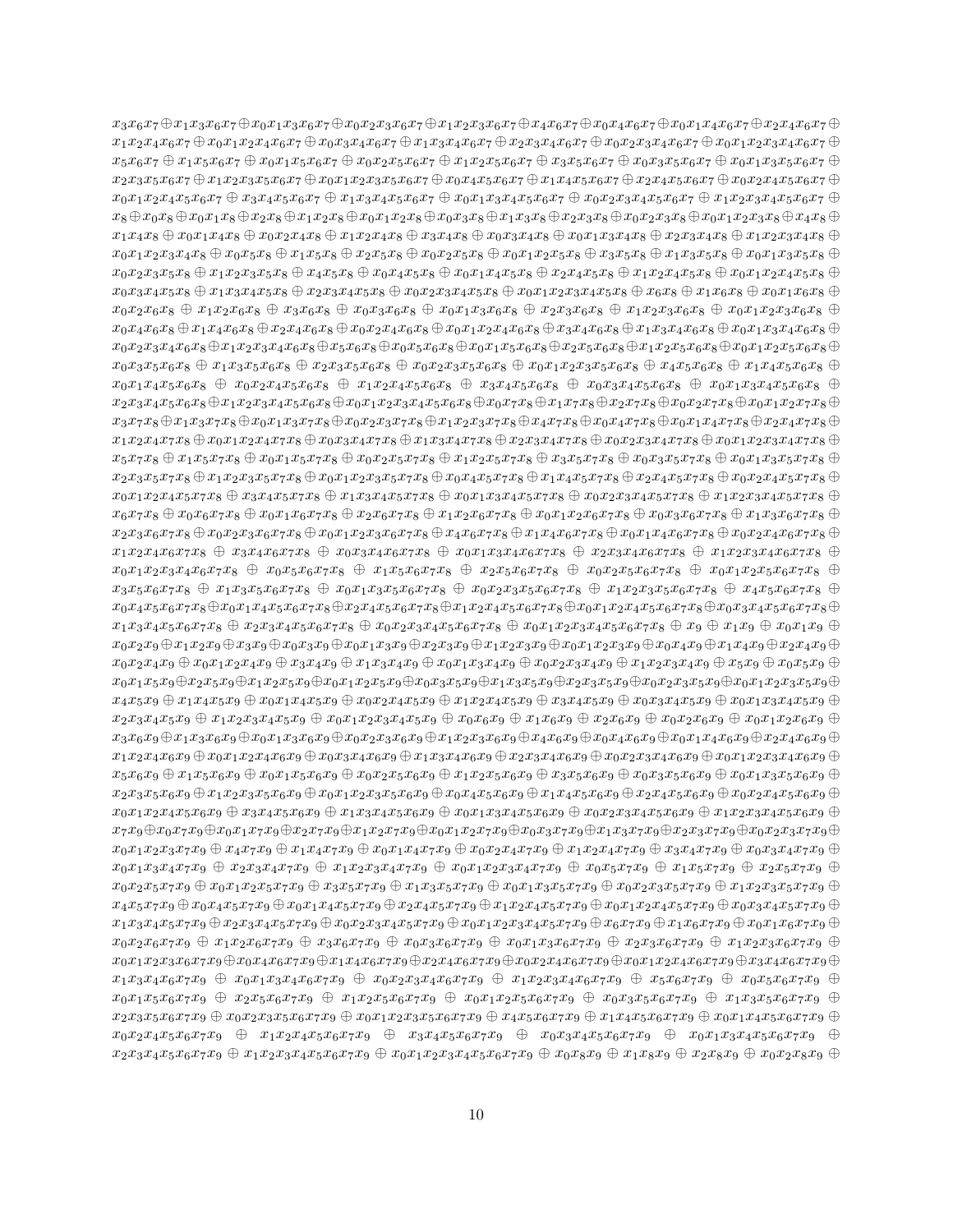$x_0x_1x_2x_8x_9 \oplus x_3x_8x_9 \oplus x_1x_3x_8x_9 \oplus x_0x_1x_3x_8x_9 \oplus x_0x_2x_3x_8x_9 \oplus x_1x_2x_3x_8x_9 \oplus x_0x_4x_8x_9 \oplus x_0x_1x_4x_8x_9 \oplus x_1x_2x_3x_4$  $x_2x_4x_8x_9 \oplus x_1x_2x_4x_8x_9 \oplus x_0x_1x_2x_4x_8x_9 \oplus x_0x_3x_4x_8x_9 \oplus x_1x_3x_4x_8x_9 \oplus x_2x_3x_4x_8x_9 \oplus x_0x_2x_3x_4x_8x_9 \oplus x_0x_3x_4x_8x_9$  $x_0x_1x_2x_3x_4x_8x_9 \oplus x_5x_8x_9 \oplus x_1x_5x_8x_9 \oplus x_0x_1x_5x_8x_9 \oplus x_0x_2x_5x_8x_9 \oplus x_1x_2x_5x_8x_9 \oplus x_3x_5x_8x_9 \oplus x_0x_3x_5x_8x_9 \oplus x_0x_2x_5x_8x_9$  $x_0x_1x_3x_5x_8x_9 \oplus x_2x_3x_5x_8x_9 \oplus x_1x_2x_3x_5x_8x_9 \oplus x_0x_1x_2x_3x_5x_8x_9 \oplus x_0x_4x_5x_8x_9 \oplus x_1x_4x_5x_8x_9 \oplus x_2x_4x_5x_8x_9 \oplus x_2x_4x_5x_8x_9$  $x_0x_2x_4x_5x_8x_9 + x_0x_1x_2x_4x_5x_8x_9 + x_3x_4x_5x_8x_9 + x_1x_3x_4x_5x_8x_9 + x_0x_1x_3x_4x_5x_8x_9 + x_0x_2x_3x_4x_5x_8x_9 + x_0x_3x_4x_5x_8x_9 + x_0x_3x_4x_5x_8x_9 + x_0x_3x_4x_5x_8x_9 + x_0x_3x_4x_5x_8x_9 + x_0x_3x_4x_5x_8x_9 + x_0x_$  $x_1x_2x_3x_4x_5x_8x_9 + x_6x_8x_9 + x_0x_6x_8x_9 + x_0x_1x_6x_8x_9 + x_2x_6x_8x_9 + x_1x_2x_6x_8x_9 + x_0x_1x_2x_6x_8x_9 +$  $x_0x_3x_6x_8x_9 + x_1x_3x_6x_8x_9 + x_2x_3x_6x_8x_9 + x_0x_2x_3x_6x_8x_9 + x_0x_1x_2x_3x_6x_8x_9 + x_4x_6x_8x_9 + x_1x_4x_6x_8x_9 + x_1x_4x_6x_8x_9 + x_1x_4x_6x_8x_9 + x_1x_4x_6x_8x_9 + x_1x_4x_6x_8x_9 + x_1x_4x_6x_8x_9 + x_1x_4x_6x_8x_9 + x_1x_4$  $x_0x_1x_4x_6x_8x_9 + x_0x_2x_4x_6x_8x_9 + x_1x_2x_4x_6x_8x_9 + x_3x_4x_6x_8x_9 + x_0x_3x_4x_6x_8x_9 + x_0x_1x_3x_4x_6x_8x_9 + x_0x_1x_2x_4x_6x_8x_9$  $x_2x_3x_4x_6x_8x_9 + x_1x_2x_3x_4x_6x_8x_9 + x_0x_1x_2x_3x_4x_6x_8x_9 + x_0x_5x_6x_8x_9 + x_1x_5x_6x_8x_9 + x_2x_5x_6x_8x_9 + x_1x_5x_6x_8x_9$  $x_0x_2x_5x_6x_8x_9 + x_0x_1x_2x_5x_6x_8x_9 + x_3x_5x_6x_8x_9 + x_1x_3x_5x_6x_8x_9 + x_0x_1x_3x_5x_6x_8x_9 + x_0x_2x_3x_5x_6x_8x_9 + x_0x_3x_5x_6x_8x_9 + x_0x_3x_5x_6x_8x_9 + x_0x_3x_5x_6x_8x_9 + x_0x_3x_5x_6x_8x_9 + x_0x_3x_5x_6x_8x_9 + x_0x_$  $x_1x_2x_3x_5x_6x_8x_9 + x_4x_5x_6x_8x_9 + x_0x_4x_5x_6x_8x_9 + x_0x_1x_4x_5x_6x_8x_9 + x_2x_4x_5x_6x_8x_9 + x_1x_2x_4x_5x_6x_8x_9 + x_1x_2x_4x_5x_6x_8x_9$  $x_0x_1x_2x_4x_5x_6x_8x_9 \oplus x_0x_3x_4x_5x_6x_8x_9 \oplus x_1x_3x_4x_5x_6x_8x_9 \oplus x_2x_3x_4x_5x_6x_8x_9 \oplus x_0x_2x_3x_4x_5x_6x_8x_9 \oplus$  $x_0x_1x_2x_3x_4x_5x_6x_8x_9 \oplus x_7x_8x_9 \oplus x_1x_7x_8x_9 \oplus x_0x_1x_7x_8x_9 \oplus x_0x_2x_7x_8x_9 \oplus x_1x_2x_7x_8x_9 \oplus x_3x_7x_8x_9$  $x_0x_3x_7x_8x_9 \oplus x_0x_1x_3x_7x_8x_9 \oplus x_2x_3x_7x_8x_9 \oplus x_1x_2x_3x_7x_8x_9 \oplus x_0x_1x_2x_3x_7x_8x_9 \oplus x_0x_4x_7x_8x_9 \oplus x_1x_4x_7x_8x_9 \oplus x_1x_4x_7x_8x_9$  $x_2x_4x_7x_8x_9 + x_0x_2x_4x_7x_8x_9 + x_0x_1x_2x_4x_7x_8x_9 + x_3x_4x_7x_8x_9 + x_1x_3x_4x_7x_8x_9 + x_0x_1x_3x_4x_7x_8x_9 + x_1x_2x_4x_7x_8x_9$  $x_0x_2x_3x_4x_7x_8x_9 \oplus x_1x_2x_3x_4x_7x_8x_9 \oplus x_5x_7x_8x_9 \oplus x_0x_5x_7x_8x_9 \oplus x_0x_1x_5x_7x_8x_9 \oplus x_2x_5x_7x_8x_9 \oplus x_1x_2x_3x_4x_7x_8x_9$  $x_1x_2x_5x_7x_8x_9 + x_0x_1x_2x_5x_7x_8x_9 + x_0x_3x_5x_7x_8x_9 + x_1x_3x_5x_7x_8x_9 + x_2x_3x_5x_7x_8x_9 + x_0x_2x_3x_5x_7x_8x_9 + x_0x_3x_5x_7x_8x_9$  $x_0x_1x_2x_3x_5x_7x_8x_9 \oplus x_4x_5x_7x_8x_9 \oplus x_1x_4x_5x_7x_8x_9 \oplus x_0x_1x_4x_5x_7x_8x_9 \oplus x_0x_2x_4x_5x_7x_8x_9 \oplus x_1x_2x_4x_5x_7x_8x_9 \oplus x_1x_2x_4x_5x_7x_8x_9$  $x_3x_4x_5x_7x_8x_9$   $\oplus$   $x_0x_3x_4x_5x_7x_8x_9$   $\oplus$   $x_0x_1x_3x_4x_5x_7x_8x_9$   $\oplus$   $x_2x_3x_4x_5x_7x_8x_9$   $\oplus$   $x_1x_2x_3x_4x_5x_7x_8x_9$   $\oplus$  $x_0x_1x_2x_3x_4x_5x_7x_8x_9 + x_0x_6x_7x_8x_9 + x_1x_6x_7x_8x_9 + x_2x_6x_7x_8x_9 + x_0x_2x_6x_7x_8x_9 + x_0x_1x_2x_6x_7x_8x_9 + x_0x_1x_2x_6x_7x_8x_9$  $x_3x_6x_7x_8x_9 + x_1x_3x_6x_7x_8x_9 + x_0x_1x_3x_6x_7x_8x_9 + x_0x_2x_3x_6x_7x_8x_9 + x_1x_2x_3x_6x_7x_8x_9 + x_4x_6x_7x_8x_9 + x_5x_6x_7x_8x_9$  $x_0x_4x_6x_7x_8x_9 \oplus x_0x_1x_4x_6x_7x_8x_9 \oplus x_2x_4x_6x_7x_8x_9 \oplus x_1x_2x_4x_6x_7x_8x_9 \oplus x_0x_1x_2x_4x_6x_7x_8x_9 \oplus x_0x_3x_4x_6x_7x_8x_9 \oplus x_0x_3x_4x_6x_7x_8x_9$  $x_1x_3x_4x_6x_7x_8x_9$   $\oplus$   $x_2x_3x_4x_6x_7x_8x_9$   $\oplus$   $x_0x_2x_3x_4x_6x_7x_8x_9$   $\oplus$   $x_0x_1x_2x_3x_4x_6x_7x_8x_9$   $\oplus$   $x_5x_6x_7x_8x_9$   $\oplus$  $x_1x_5x_6x_7x_8x_9 \oplus x_0x_1x_5x_6x_7x_8x_9 \oplus x_0x_2x_5x_6x_7x_8x_9 \oplus x_1x_2x_5x_6x_7x_8x_9 \oplus x_3x_5x_6x_7x_8x_9 \oplus x_0x_3x_5x_6x_7x_8x_9 \oplus x_0x_3x_5x_6x_7x_8x_9$  $x_0x_1x_3x_5x_6x_7x_8x_9 + x_2x_3x_5x_6x_7x_8x_9 + x_1x_2x_3x_5x_6x_7x_8x_9 + x_0x_1x_2x_3x_5x_6x_7x_8x_9 + x_0x_4x_5x_6x_7x_8x_9 + x_0x_5x_6x_7x_8x_9$  $x_1x_4x_5x_6x_7x_8x_9 + x_2x_4x_5x_6x_7x_8x_9 + x_0x_2x_4x_5x_6x_7x_8x_9 + x_0x_1x_2x_4x_5x_6x_7x_8x_9 + x_3x_4x_5x_6x_7x_8x_9 + x_0x_1x_2x_4x_5x_6x_7x_8x_9$  $x_1x_3x_4x_5x_6x_7x_8x_9 + x_0x_1x_3x_4x_5x_6x_7x_8x_9 + x_0x_2x_3x_4x_5x_6x_7x_8x_9 + x_1x_2x_3x_4x_5x_6x_7x_8x_9 = 1$ 

 $x_1 \oplus x_0x_1 \oplus x_0x_2 \oplus x_1x_2 \oplus x_3 \oplus x_0x_3 \oplus x_0x_1x_3 \oplus x_2x_3 \oplus x_1x_2x_3 \oplus x_0x_1x_2x_3 \oplus x_0x_4 \oplus x_1x_4 \oplus x_2x_4 \oplus x_0x_2x_4 \oplus x_1x_4$  $x_0x_1x_2x_4 \oplus x_3x_4 \oplus x_1x_3x_4 \oplus x_0x_1x_3x_4 \oplus x_0x_2x_3x_4 \oplus x_1x_2x_3x_4 \oplus x_5 \oplus x_0x_5 \oplus x_0x_1x_5 \oplus x_2x_5 \oplus x_1x_2x_5 \oplus x_0x_1x_2x_5 \oplus x_0x_1x_2x_5 \oplus x_1x_2x_5 \oplus x_1x_2x_5 \oplus x_1x_2x_5 \oplus x_1x_2x_5 \oplus x_1x_2x_5 \oplus x$  $x_0x_3x_5 \oplus x_1x_3x_5 \oplus x_2x_3x_5 \oplus x_0x_2x_3x_5 \oplus x_0x_1x_2x_3x_5 \oplus x_4x_5 \oplus x_1x_4x_5 \oplus x_0x_1x_4x_5 \oplus x_0x_2x_4x_5 \oplus x_1x_2x_4x_5 \oplus x_1x_2x_4x_5$  $x_3x_4x_5 \oplus x_0x_3x_4x_5 \oplus x_0x_1x_3x_4x_5 \oplus x_2x_3x_4x_5 \oplus x_1x_2x_3x_4x_5 \oplus x_0x_1x_2x_3x_4x_5 \oplus x_0x_6 \oplus x_1x_6 \oplus x_2x_6 \oplus x_0x_2x_6 \oplus x_1x_2x_3$  $x_0x_1x_2x_6 \oplus x_3x_6 \oplus x_1x_3x_6 \oplus x_0x_1x_3x_6 \oplus x_0x_2x_3x_6 \oplus x_1x_2x_3x_6 \oplus x_4x_6 \oplus x_0x_4x_6 \oplus x_0x_1x_4x_6 \oplus x_2x_4x_6 \oplus x_1x_2x_4x_6 \oplus x_1x_2x_4x_6 \oplus x_2x_4x_6$  $x_0x_1x_2x_4x_6 \oplus x_0x_3x_4x_6 \oplus x_1x_3x_4x_6 \oplus x_2x_3x_4x_6 \oplus x_0x_2x_3x_4x_6 \oplus x_0x_1x_2x_3x_4x_6 \oplus x_1x_5x_6 \oplus x_1x_5x_6 \oplus x_0x_1x_5x_6 \oplus x_1x_5x_6$  $x_0x_2x_5x_6 + x_1x_2x_5x_6 + x_3x_5x_6 + x_0x_3x_5x_6 + x_0x_1x_3x_5x_6 + x_2x_3x_5x_6 + x_1x_2x_3x_5x_6 + x_0x_1x_2x_3x_5x_6 + x_1x_2x_3x_5x_6 + x_1x_2x_3x_5x_6 + x_1x_2x_3x_5x_6 + x_1x_2x_3x_5x_6 + x_1x_2x_3x_5x_6 + x_1x_2x_3x_5x_6 + x_1x_2x_3x_$  $x_0x_4x_5x_6 \oplus x_1x_4x_5x_6 \oplus x_2x_4x_5x_6 \oplus x_0x_2x_4x_5x_6 \oplus x_0x_1x_2x_4x_5x_6 \oplus x_3x_4x_5x_6 \oplus x_1x_3x_4x_5x_6 \oplus x_0x_1x_3x_4x_5x_6 \oplus x_0x_1x_3x_4x_5$  $x_0x_2x_3x_4x_5x_6 \oplus x_1x_2x_3x_4x_5x_6 \oplus x_7 \oplus x_0x_7 \oplus x_0x_1x_7 \oplus x_2x_7 \oplus x_1x_2x_7 \oplus x_0x_1x_2x_7 \oplus x_0x_3x_7 \oplus x_1x_3x_7 \oplus x_1x_2x_7$  $x_2x_3x_7 \oplus x_0x_2x_3x_7 \oplus x_0x_1x_2x_3x_7 \oplus x_4x_7 \oplus x_1x_4x_7 \oplus x_0x_1x_4x_7 \oplus x_0x_2x_4x_7 \oplus x_1x_2x_4x_7 \oplus x_3x_4x_7 \oplus x_0x_3x_4x_7 \oplus x_1x_2x_4$  $x_0x_1x_3x_4x_7 \oplus x_2x_3x_4x_7 \oplus x_1x_2x_3x_4x_7 \oplus x_0x_1x_2x_3x_4x_7 \oplus x_0x_5x_7 \oplus x_1x_5x_7 \oplus x_2x_5x_7 \oplus x_0x_2x_5x_7 \oplus x_0x_1x_2x_5x_7 \oplus x_0x_1x_2x_5$  $x_3x_5x_7 \oplus x_1x_3x_5x_7 \oplus x_0x_1x_3x_5x_7 \oplus x_0x_2x_3x_5x_7 \oplus x_1x_2x_3x_5x_7 \oplus x_4x_5x_7 \oplus x_0x_4x_5x_7 \oplus x_0x_1x_4x_5x_7 \oplus x_2x_4x_5x_7 \oplus x_2x_4x_5$  $x_1x_2x_4x_5x_7 \oplus x_0x_1x_2x_4x_5x_7 \oplus x_0x_3x_4x_5x_7 \oplus x_1x_3x_4x_5x_7 \oplus x_2x_3x_4x_5x_7 \oplus x_0x_2x_3x_4x_5x_7 \oplus x_0x_1x_2x_3x_4x_5x_7 \oplus x_0x_1x_2x_3x_4x_5x_7$  $x_6x_7 \oplus x_1x_6x_7 \oplus x_0x_1x_6x_7 \oplus x_0x_2x_6x_7 \oplus x_1x_2x_6x_7 \oplus x_3x_6x_7 \oplus x_0x_3x_6x_7 \oplus x_0x_1x_3x_6x_7 \oplus x_2x_3x_6x_7 \oplus x_3x_6$  $x_1x_2x_3x_6x_7 \oplus x_0x_1x_2x_3x_6x_7 \oplus x_0x_4x_6x_7 \oplus x_1x_4x_6x_7 \oplus x_2x_4x_6x_7 \oplus x_0x_2x_4x_6x_7 \oplus x_0x_1x_2x_4x_6x_7 \oplus x_3x_4x_6x_7 \oplus x_1x_2x_4x_6$  $x_1x_3x_4x_6x_7 \oplus x_0x_1x_3x_4x_6x_7 \oplus x_0x_2x_3x_4x_6x_7 \oplus x_1x_2x_3x_4x_6x_7 \oplus x_5x_6x_7 \oplus x_0x_5x_6x_7 \oplus x_0x_1x_5x_6x_7 \oplus x_2x_5x_6x_7 \oplus x_2x_5x_6$  $x_1x_2x_5x_6x_7 + x_0x_1x_2x_5x_6x_7 + x_0x_3x_5x_6x_7 + x_1x_3x_5x_6x_7 + x_2x_3x_5x_6x_7 + x_0x_2x_3x_5x_6x_7 + x_0x_1x_2x_3x_5x_6x_7 + x_0x_1x_2x_3x_5x_6x_7$  $x_4x_5x_6x_7 \oplus x_1x_4x_5x_6x_7 \oplus x_0x_1x_4x_5x_6x_7 \oplus x_0x_2x_4x_5x_6x_7 \oplus x_1x_2x_4x_5x_6x_7 \oplus x_3x_4x_5x_6x_7 \oplus x_0x_3x_4x_5x_6x_7 \oplus x_1x_2x_4x_5$  $x_0x_1x_3x_4x_5x_6x_7 + x_2x_3x_4x_5x_6x_7 + x_1x_2x_3x_4x_5x_6x_7 + x_0x_1x_2x_3x_4x_5x_6x_7 + x_0x_2x_8 + x_1x_8 + x_2x_8 + x_0x_2x_8 + x_1x_2x_3$  $x_0x_1x_2x_8 \oplus x_3x_8 \oplus x_1x_3x_8 \oplus x_0x_1x_3x_8 \oplus x_0x_2x_3x_8 \oplus x_1x_2x_3x_8 \oplus x_0x_4x_8 \oplus x_0x_1x_4x_8 \oplus x_2x_4x_8 \oplus x_1x_2x_4x_8 \oplus x_1x_2x_4x_8 \oplus x_1x_2x_4x_8 \oplus x_1x_2x_4x_8 \oplus x_1x_2x_4x_8 \oplus x_1x_2x_4x_8 \oplus x_1x_2x_4x$  $x_0x_1x_2x_4x_8 \oplus x_0x_3x_4x_8 \oplus x_1x_3x_4x_8 \oplus x_2x_3x_4x_8 \oplus x_0x_2x_3x_4x_8 \oplus x_0x_1x_2x_3x_4x_8 \oplus x_1x_5x_8 \oplus x_0x_1x_5x_8 \oplus x_0x_1x_5x_8 \oplus x_1x_5x_8$  $x_0x_2x_5x_8 + x_1x_2x_5x_8 + x_3x_5x_8 + x_0x_3x_5x_8 + x_0x_1x_3x_5x_8 + x_2x_3x_5x_8 + x_1x_2x_3x_5x_8 + x_0x_1x_2x_3x_5x_8 +$  $x_0x_4x_5x_8 \oplus x_1x_4x_5x_8 \oplus x_2x_4x_5x_8 \oplus x_0x_2x_4x_5x_8 \oplus x_0x_1x_2x_4x_5x_8 \oplus x_3x_4x_5x_8 \oplus x_1x_3x_4x_5x_8 \oplus x_0x_1x_3x_4x_5x_8 \oplus x_0x_1x_3x_4x_5$  $x_0x_2x_3x_4x_5x_8 \oplus x_1x_2x_3x_4x_5x_8 \oplus x_6x_8 \oplus x_0x_6x_8 \oplus x_0x_1x_6x_8 \oplus x_2x_6x_8 \oplus x_1x_2x_6x_8 \oplus x_0x_1x_2x_6x_8 \oplus x_0x_1x_2x_6x_8 \oplus x_0x_3x_6x_8 \oplus x_0x_2x_6$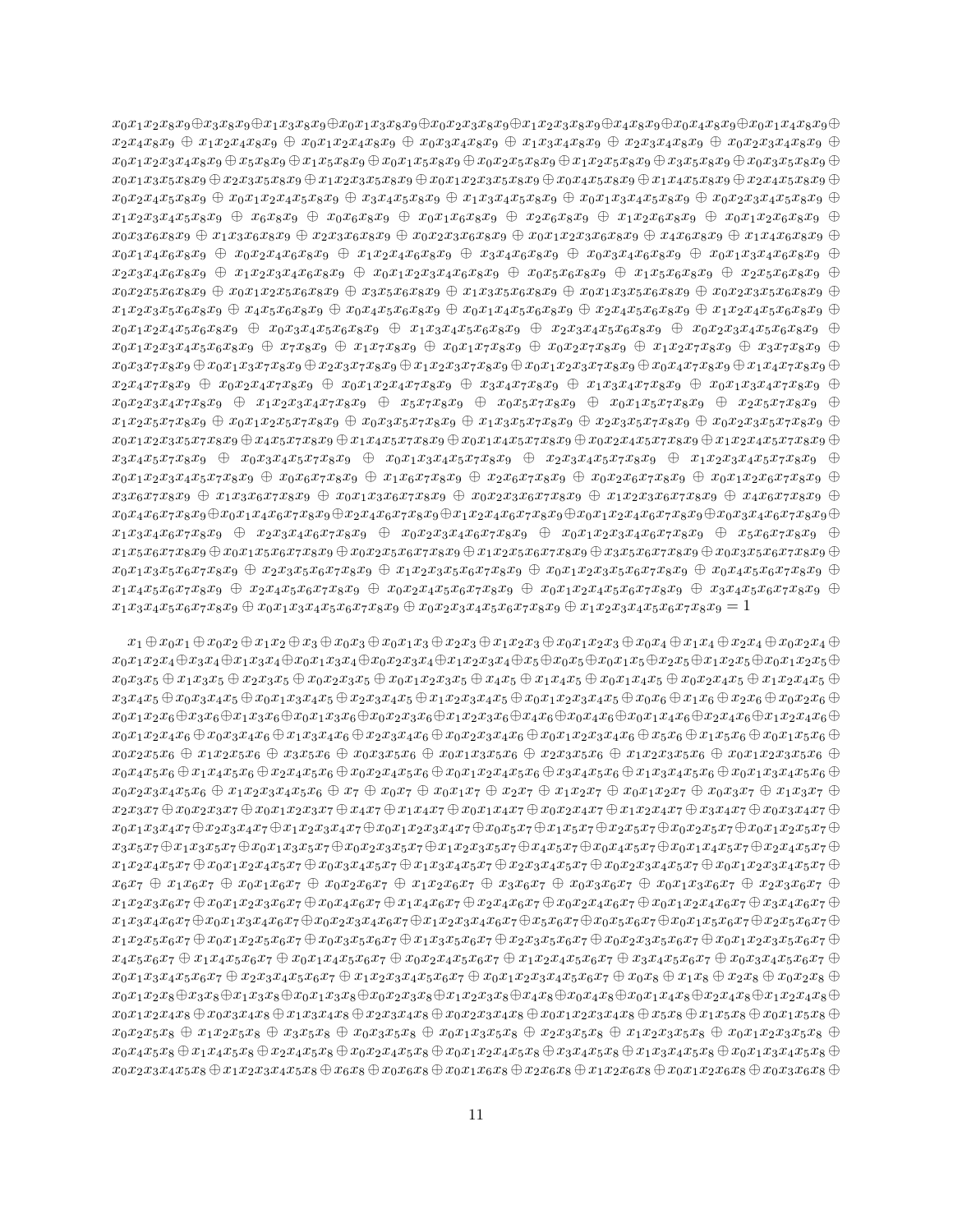$x_1x_3x_6x_8 + x_2x_3x_6x_8 + x_0x_2x_3x_6x_8 + x_0x_1x_2x_3x_6x_8 + x_4x_6x_8 + x_1x_4x_6x_8 + x_0x_1x_4x_6x_8 + x_0x_2x_4x_6x_8 + x_1x_3x_6x_8 + x_1x_4x_6x_8 + x_1x_4x_6x_8 + x_1x_4x_6x_8 + x_1x_4x_6x_8 + x_1x_4x_6x_8 + x_1x_4x_6x_8 + x_1x_4x_6x_8 +$  $x_1x_2x_4x_6x_8 \oplus x_3x_4x_6x_8 \oplus x_0x_3x_4x_6x_8 \oplus x_0x_1x_3x_4x_6x_8 \oplus x_2x_3x_4x_6x_8 \oplus x_1x_2x_3x_4x_6x_8 \oplus x_0x_1x_2x_3x_4x_6x_8 \oplus x_1x_2x_3x_4x_6x_8$  $x_0x_5x_6x_8 \oplus x_1x_5x_6x_8 \oplus x_2x_5x_6x_8 \oplus x_0x_2x_5x_6x_8 \oplus x_0x_1x_2x_5x_6x_8 \oplus x_3x_5x_6x_8 \oplus x_1x_3x_5x_6x_8 \oplus x_0x_1x_3x_5x_6x_8 \oplus x_0x_1x_3x_5x_6$  $x_0x_2x_3x_5x_6x_8 \oplus x_1x_2x_3x_5x_6x_8 \oplus x_4x_5x_6x_8 \oplus x_0x_4x_5x_6x_8 \oplus x_0x_1x_4x_5x_6x_8 \oplus x_2x_4x_5x_6x_8 \oplus x_1x_2x_4x_5x_6x_8 \oplus x_1x_2x_4x_5x_6$  $x_0x_1x_2x_4x_5x_6x_8 \oplus x_0x_3x_4x_5x_6x_8 \oplus x_1x_3x_4x_5x_6x_8 \oplus x_2x_3x_4x_5x_6x_8 \oplus x_0x_2x_3x_4x_5x_6x_8 \oplus x_0x_1x_2x_3x_4x_5x_6x_8 \oplus x_0x_1x_2x_3x_4x_5x_6$  $x_7x_8 \oplus x_1x_7x_8 \oplus x_0x_1x_7x_8 \oplus x_0x_2x_7x_8 \oplus x_1x_2x_7x_8 \oplus x_3x_7x_8 \oplus x_0x_3x_7x_8 \oplus x_0x_1x_3x_7x_8 \oplus x_2x_3x_7x_8 \oplus x_3x_7x_8$  $x_1x_2x_3x_7x_8 \oplus x_0x_1x_2x_3x_7x_8 \oplus x_0x_4x_7x_8 \oplus x_1x_4x_7x_8 \oplus x_2x_4x_7x_8 \oplus x_0x_2x_4x_7x_8 \oplus x_0x_1x_2x_4x_7x_8 \oplus x_3x_4x_7x_8 \oplus x_0x_1x_2x_4$  $x_1x_3x_4x_7x_8 \oplus x_0x_1x_3x_4x_7x_8 \oplus x_0x_2x_3x_4x_7x_8 \oplus x_1x_2x_3x_4x_7x_8 \oplus x_5x_7x_8 \oplus x_0x_5x_7x_8 \oplus x_0x_1x_5x_7x_8 \oplus x_2x_5x_7x_8 \oplus x_1x_2x_3x_4x_7$  $x_1x_2x_5x_7x_8 \oplus x_0x_1x_2x_5x_7x_8 \oplus x_0x_3x_5x_7x_8 \oplus x_1x_3x_5x_7x_8 \oplus x_2x_3x_5x_7x_8 \oplus x_0x_2x_3x_5x_7x_8 \oplus x_0x_1x_2x_3x_5x_7x_8 \oplus x_0x_1x_2x_3x_5x_7x_8 \oplus x_0x_1x_2x_3x_5x_7$  $x_4x_5x_7x_8 \oplus x_1x_4x_5x_7x_8 \oplus x_0x_1x_4x_5x_7x_8 \oplus x_0x_2x_4x_5x_7x_8 \oplus x_1x_2x_4x_5x_7x_8 \oplus x_3x_4x_5x_7x_8 \oplus x_0x_3x_4x_5x_7x_8 \oplus x_1x_2x_4x_5$  $x_0x_1x_3x_4x_5x_7x_8 \oplus x_2x_3x_4x_5x_7x_8 \oplus x_1x_2x_3x_4x_5x_7x_8 \oplus x_0x_6x_7x_8 \oplus x_1x_6x_7x_8 \oplus x_2x_6x_7x_8 \oplus x_2x_6x_7x_8 \oplus x_2x_6x_7x_8 \oplus x_2x_6x_7x_8 \oplus x_2x_6x_7x_8 \oplus x_2x_6x_7x_8 \oplus x_2x_6x_7x_8 \oplus x_2x_6x_7x_8 \oplus x$  $x_0x_2x_6x_7x_8 \oplus x_0x_1x_2x_6x_7x_8 \oplus x_3x_6x_7x_8 \oplus x_1x_3x_6x_7x_8 \oplus x_0x_1x_3x_6x_7x_8 \oplus x_0x_2x_3x_6x_7x_8 \oplus x_1x_2x_3x_6x_7x_8 \oplus x_1x_2x_3x_6$  $x_4x_6x_7x_8 \oplus x_0x_4x_6x_7x_8 \oplus x_0x_1x_4x_6x_7x_8 \oplus x_2x_4x_6x_7x_8 \oplus x_1x_2x_4x_6x_7x_8 \oplus x_0x_1x_2x_4x_6x_7x_8 \oplus x_0x_3x_4x_6x_7x_8 \oplus x_1x_2x_4x_6$  $x_1x_3x_4x_6x_7x_8 \oplus x_2x_3x_4x_6x_7x_8 \oplus x_0x_2x_3x_4x_6x_7x_8 \oplus x_0x_1x_2x_3x_4x_6x_7x_8 \oplus x_5x_6x_7x_8 \oplus x_1x_5x_6x_7x_8 \oplus x_1x_2x_3x_4x_6x_7$  $x_0x_1x_5x_6x_7x_8 + x_0x_2x_5x_6x_7x_8 + x_1x_2x_5x_6x_7x_8 + x_3x_5x_6x_7x_8 + x_0x_3x_5x_6x_7x_8 + x_0x_1x_3x_5x_6x_7x_8 + x_1x_2x_5x_6x_7x_8$  $x_2x_3x_5x_6x_7x_8 + x_1x_2x_3x_5x_6x_7x_8 + x_0x_1x_2x_3x_5x_6x_7x_8 + x_0x_4x_5x_6x_7x_8 + x_1x_4x_5x_6x_7x_8 + x_2x_4x_5x_6x_7x_8 + x_3x_4x_5x_6$  $x_0x_2x_4x_5x_6x_7x_8$   $\oplus x_0x_1x_2x_4x_5x_6x_7x_8$   $\oplus x_3x_4x_5x_6x_7x_8$   $\oplus x_1x_3x_4x_5x_6x_7x_8$   $\oplus x_0x_1x_3x_4x_5x_6x_7x_8$   $\oplus x_0x_1x_2x_4x_5x_6x_7$  $x_0x_2x_3x_4x_5x_6x_7x_8 \oplus x_1x_2x_3x_4x_5x_6x_7x_8 \oplus x_9 \oplus x_0x_9 \oplus x_0x_1x_9 \oplus x_2x_9 \oplus x_1x_2x_9 \oplus x_0x_1x_2x_9 \oplus x_0x_3x_9 \oplus x_1x_3x_9 \oplus x_1x_3x_9 \oplus x_1x_2x_9$  $x_2x_3x_9 \oplus x_0x_2x_3x_9 \oplus x_0x_1x_2x_3x_9 \oplus x_4x_9 \oplus x_1x_4x_9 \oplus x_0x_1x_4x_9 \oplus x_0x_2x_4x_9 \oplus x_1x_2x_4x_9 \oplus x_3x_4x_9 \oplus x_0x_3x_4x_9 \oplus x_1x_2x_3$  $x_0x_1x_3x_4x_9 \oplus x_2x_3x_4x_9 \oplus x_1x_2x_3x_4x_9 \oplus x_0x_1x_2x_3x_4x_9 \oplus x_0x_5x_9 \oplus x_1x_5x_9 \oplus x_2x_5x_9 \oplus x_0x_2x_5x_9 \oplus x_0x_1x_2x_5x_9 \oplus x_0x_2x_3x_4$  $x_3x_5x_9 \oplus x_1x_3x_5x_9 \oplus x_0x_1x_3x_5x_9 \oplus x_0x_2x_3x_5x_9 \oplus x_1x_2x_3x_5x_9 \oplus x_4x_5x_9 \oplus x_0x_4x_5x_9 \oplus x_0x_1x_4x_5x_9 \oplus x_2x_4x_5x_9 \oplus x_1x_2x_3x_5$  $x_1x_2x_4x_5x_9 \oplus x_0x_1x_2x_4x_5x_9 \oplus x_0x_3x_4x_5x_9 \oplus x_1x_3x_4x_5x_9 \oplus x_2x_3x_4x_5x_9 \oplus x_0x_2x_3x_4x_5x_9 \oplus x_0x_1x_2x_3x_4x_5x_9 \oplus x_0x_1x_2x_3x_4x_5x_9$  $x_6x_9 \oplus x_1x_6x_9 \oplus x_0x_1x_6x_9 \oplus x_0x_2x_6x_9 \oplus x_1x_2x_6x_9 \oplus x_3x_6x_9 \oplus x_0x_3x_6x_9 \oplus x_0x_1x_3x_6x_9 \oplus x_2x_3x_6x_9 \oplus x_3x_6x_9$  $x_1x_2x_3x_6x_9 \oplus x_0x_1x_2x_3x_6x_9 \oplus x_0x_4x_6x_9 \oplus x_1x_4x_6x_9 \oplus x_2x_4x_6x_9 \oplus x_0x_2x_4x_6x_9 \oplus x_0x_1x_2x_4x_6x_9 \oplus x_3x_4x_6x_9 \oplus x_1x_2x_4x_6x_9$  $x_1x_3x_4x_6x_9 \oplus x_0x_1x_3x_4x_6x_9 \oplus x_0x_2x_3x_4x_6x_9 \oplus x_1x_2x_3x_4x_6x_9 \oplus x_5x_6x_9 \oplus x_0x_5x_6x_9 \oplus x_0x_1x_5x_6x_9 \oplus$  $x_2x_5x_6x_9 \oplus x_1x_2x_5x_6x_9 \oplus x_0x_1x_2x_5x_6x_9 \oplus x_0x_3x_5x_6x_9 \oplus x_1x_3x_5x_6x_9 \oplus x_2x_3x_5x_6x_9 \oplus x_0x_2x_3x_5x_6x_9 \oplus x_0x_2x_3x_5x_6x_9$  $x_0x_1x_2x_3x_5x_6x_9 \oplus x_4x_5x_6x_9 \oplus x_1x_4x_5x_6x_9 \oplus x_0x_1x_4x_5x_6x_9 \oplus x_0x_2x_4x_5x_6x_9 \oplus x_1x_2x_4x_5x_6x_9 \oplus x_3x_4x_5x_6x_9 \oplus x_4x_5x_6x_9$  $x_0x_3x_4x_5x_6x_9 + x_0x_1x_3x_4x_5x_6x_9 + x_2x_3x_4x_5x_6x_9 + x_1x_2x_3x_4x_5x_6x_9 + x_0x_1x_2x_3x_4x_5x_6x_9 + x_0x_7x_9 + x_1x_2x_3x_4x_5x_6x_9$  $x_1x_7x_9 \oplus x_2x_7x_9 \oplus x_0x_2x_7x_9 \oplus x_0x_1x_2x_7x_9 \oplus x_3x_7x_9 \oplus x_1x_3x_7x_9 \oplus x_0x_1x_3x_7x_9 \oplus x_0x_2x_3x_7x_9 \oplus x_1x_2x_3x_7x_9 \oplus x_1x_2x_3x_7x_9$  $x_4x_7x_9 \oplus x_0x_4x_7x_9 \oplus x_0x_1x_4x_7x_9 \oplus x_2x_4x_7x_9 \oplus x_1x_2x_4x_7x_9 \oplus x_0x_1x_2x_4x_7x_9 \oplus x_0x_3x_4x_7x_9 \oplus x_1x_3x_4x_7x_9 \oplus x_1x_2x_4x_7x_9$  $x_2x_3x_4x_7x_9 \oplus x_0x_2x_3x_4x_7x_9 \oplus x_0x_1x_2x_3x_4x_7x_9 \oplus x_5x_7x_9 \oplus x_1x_5x_7x_9 \oplus x_0x_1x_5x_7x_9 \oplus x_0x_2x_5x_7x_9 \oplus x_0x_1x_5x_7$  $x_1x_2x_5x_7x_9 \oplus x_3x_5x_7x_9 \oplus x_0x_3x_5x_7x_9 \oplus x_0x_1x_3x_5x_7x_9 \oplus x_2x_3x_5x_7x_9 \oplus x_1x_2x_3x_5x_7x_9 \oplus x_0x_1x_2x_3x_5x_7x_9 \oplus x_1x_2x_3x_5x_7x_9$  $x_0x_4x_5x_7x_9 \oplus x_1x_4x_5x_7x_9 \oplus x_2x_4x_5x_7x_9 \oplus x_0x_2x_4x_5x_7x_9 \oplus x_0x_1x_2x_4x_5x_7x_9 \oplus x_3x_4x_5x_7x_9 \oplus x_1x_3x_4x_5x_7x_9 \oplus x_1x_3x_4x_5x_7x_9$  $x_0x_1x_3x_4x_5x_7x_9 \oplus x_0x_2x_3x_4x_5x_7x_9 \oplus x_1x_2x_3x_4x_5x_7x_9 \oplus x_6x_7x_9 \oplus x_0x_6x_7x_9 \oplus x_0x_1x_6x_7x_9 \oplus x_2x_6x_7x_9 \oplus x_0x_1x_6$  $x_1x_2x_6x_7x_9 \oplus x_0x_1x_2x_6x_7x_9 \oplus x_0x_3x_6x_7x_9 \oplus x_1x_3x_6x_7x_9 \oplus x_2x_3x_6x_7x_9 \oplus x_0x_2x_3x_6x_7x_9 \oplus x_0x_1x_2x_3x_6x_7x_9 \oplus x_0x_2x_3x_6$  $x_4x_6x_7x_9 \oplus x_1x_4x_6x_7x_9 \oplus x_0x_1x_4x_6x_7x_9 \oplus x_0x_2x_4x_6x_7x_9 \oplus x_1x_2x_4x_6x_7x_9 \oplus x_3x_4x_6x_7x_9 \oplus x_0x_3x_4x_6x_7x_9 \oplus x_1x_2x_3x_4$  $x_0x_1x_3x_4x_6x_7x_9 \oplus x_2x_3x_4x_6x_7x_9 \oplus x_1x_2x_3x_4x_6x_7x_9 \oplus x_0x_1x_2x_3x_4x_6x_7x_9 \oplus x_0x_5x_6x_7x_9 \oplus x_1x_5x_6x_7x_9 \oplus x_1x_5x_6x_7x_9$  $x_2x_5x_6x_7x_9 \oplus x_0x_2x_5x_6x_7x_9 \oplus x_0x_1x_2x_5x_6x_7x_9 \oplus x_3x_5x_6x_7x_9 \oplus x_1x_3x_5x_6x_7x_9 \oplus x_0x_1x_3x_5x_6x_7x_9 \oplus x_0x_1x_3x_5x_6x_7x_9$  $x_0x_2x_3x_5x_6x_7x_9 + x_1x_2x_3x_5x_6x_7x_9 + x_4x_5x_6x_7x_9 + x_0x_4x_5x_6x_7x_9 + x_0x_1x_4x_5x_6x_7x_9 + x_2x_4x_5x_6x_7x_9 + x_0x_2x_3x_5x_6x_7x_9$  $x_1x_2x_4x_5x_6x_7x_9$   $\oplus$   $x_0x_1x_2x_4x_5x_6x_7x_9$   $\oplus$   $x_0x_3x_4x_5x_6x_7x_9$   $\oplus$   $x_1x_3x_4x_5x_6x_7x_9$   $\oplus$   $x_2x_3x_4x_5x_6x_7x_9$   $\oplus$  $x_0x_2x_3x_4x_5x_6x_7x_9 \oplus x_0x_1x_2x_3x_4x_5x_6x_7x_9 \oplus x_8x_9 \oplus x_1x_8x_9 \oplus x_0x_2x_8x_9 \oplus x_1x_2x_8x_9 \oplus x_1x_2x_8x_9 \oplus x_3x_8x_9 \oplus x_4x_5x_6$  $x_0x_3x_8x_9 \oplus x_0x_1x_3x_8x_9 \oplus x_2x_3x_8x_9 \oplus x_1x_2x_3x_8x_9 \oplus x_0x_1x_2x_3x_8x_9 \oplus x_0x_4x_8x_9 \oplus x_1x_4x_8x_9 \oplus x_2x_4x_8x_9 \oplus x_3x_4x_8x_9$  $x_0x_2x_4x_8x_9 \oplus x_0x_1x_2x_4x_8x_9 \oplus x_3x_4x_8x_9 \oplus x_1x_3x_4x_8x_9 \oplus x_0x_1x_3x_4x_8x_9 \oplus x_0x_2x_3x_4x_8x_9 \oplus x_1x_2x_3x_4x_8x_9 \oplus x_1x_2x_3x_4x_8x_9$  $x_5x_8x_9 \oplus x_0x_5x_8x_9 \oplus x_0x_1x_5x_8x_9 \oplus x_2x_5x_8x_9 \oplus x_1x_2x_5x_8x_9 \oplus x_0x_1x_2x_5x_8x_9 \oplus x_0x_3x_5x_8x_9 \oplus x_1x_3x_5x_8x_9 \oplus x_1x_2x_5x_8x_9$  $x_2x_3x_5x_8x_9 \oplus x_0x_2x_3x_5x_8x_9 \oplus x_0x_1x_2x_3x_5x_8x_9 \oplus x_4x_5x_8x_9 \oplus x_1x_4x_5x_8x_9 \oplus x_0x_1x_4x_5x_8x_9 \oplus x_0x_2x_4x_5x_8x_9 \oplus x_0x_2x_4x_5x_8x_9$  $x_1x_2x_4x_5x_8x_9 + x_3x_4x_5x_8x_9 + x_0x_3x_4x_5x_8x_9 + x_0x_1x_3x_4x_5x_8x_9 + x_2x_3x_4x_5x_8x_9 + x_1x_2x_3x_4x_5x_8x_9 + x_1x_2x_3x_4x_5x_8x_9$  $x_0x_1x_2x_3x_4x_5x_8x_9 \oplus x_0x_6x_8x_9 \oplus x_1x_6x_8x_9 \oplus x_2x_6x_8x_9 \oplus x_0x_2x_6x_8x_9 \oplus x_0x_1x_2x_6x_8x_9 \oplus x_3x_6x_8x_9 \oplus x_4x_5x_8x_9$  $x_1x_3x_6x_8x_9 + x_0x_1x_3x_6x_8x_9 + x_0x_2x_3x_6x_8x_9 + x_1x_2x_3x_6x_8x_9 + x_4x_6x_8x_9 + x_0x_4x_6x_8x_9 + x_0x_1x_4x_6x_8x_9 + x_0x_1x_2x_3x_6x_8$  $x_2x_4x_6x_8x_9 + x_1x_2x_4x_6x_8x_9 + x_0x_1x_2x_4x_6x_8x_9 + x_0x_3x_4x_6x_8x_9 + x_1x_3x_4x_6x_8x_9 + x_2x_3x_4x_6x_8x_9 + x_3x_4x_6x_8x_9 + x_4x_4x_6x_8x_9 + x_4x_4x_6x_8x_9 + x_5x_4x_6x_8x_9 + x_6x_5x_6x_9$  $x_0x_2x_3x_4x_6x_8x_9 \oplus x_0x_1x_2x_3x_4x_6x_8x_9 \oplus x_5x_6x_8x_9 \oplus x_1x_5x_6x_8x_9 \oplus x_0x_1x_5x_6x_8x_9 \oplus x_0x_2x_5x_6x_8x_9 \oplus x_0x_2x_3x_4x_6x_8x_9$  $x_1x_2x_5x_6x_8x_9 + x_3x_5x_6x_8x_9 + x_0x_3x_5x_6x_8x_9 + x_0x_1x_3x_5x_6x_8x_9 + x_2x_3x_5x_6x_8x_9 + x_1x_2x_3x_5x_6x_8x_9 + x_1x_2x_3x_5x_6x_8x_9$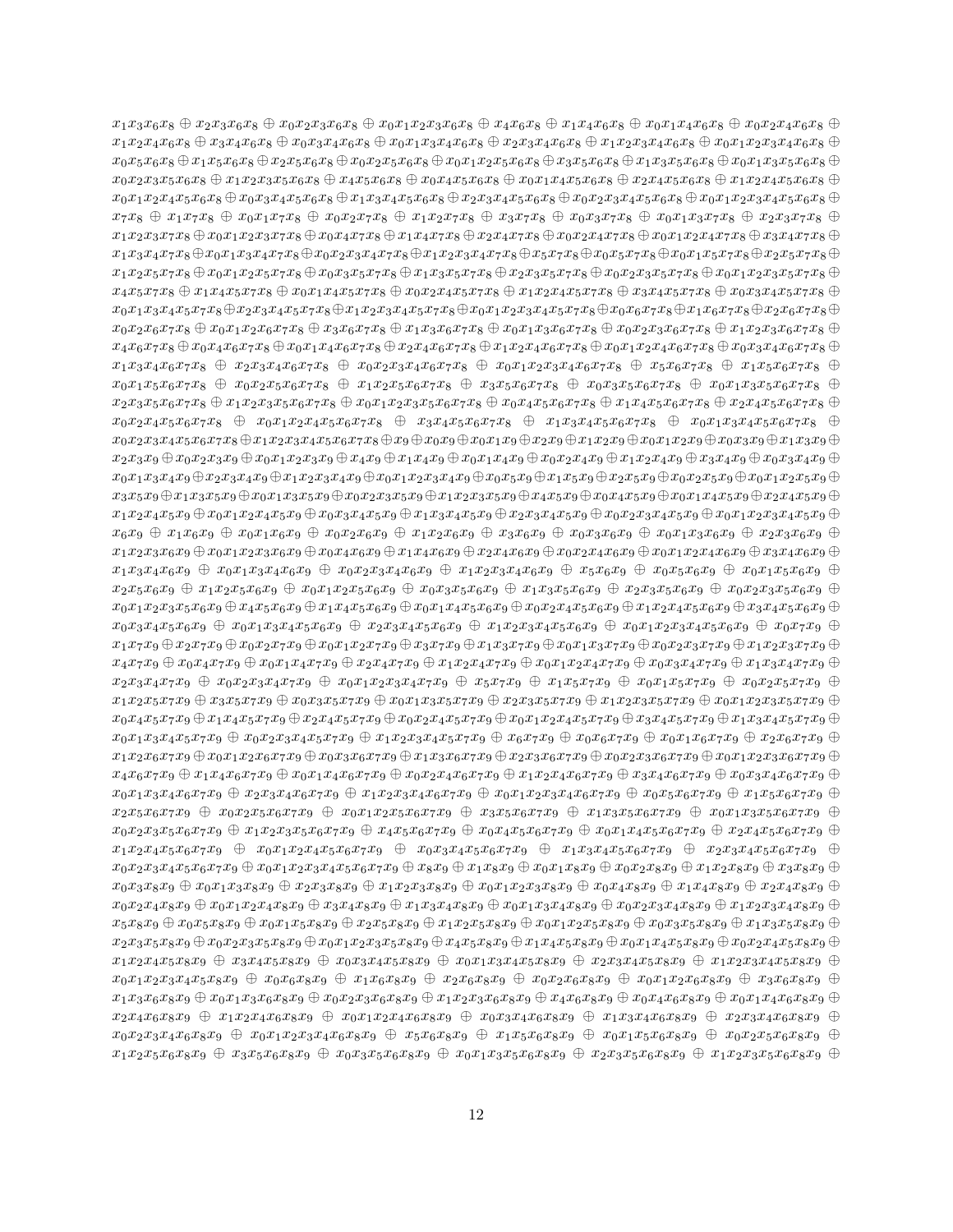$x_0x_1x_2x_3x_5x_6x_8x_9 \oplus x_0x_4x_5x_6x_8x_9 \oplus x_1x_4x_5x_6x_8x_9 \oplus x_2x_4x_5x_6x_8x_9 \oplus x_0x_2x_4x_5x_6x_8x_9 \oplus x_0x_1x_2x_4x_5x_6x_8x_9 \oplus x_0x_2x_4x_5x_6x_8x_9$  $x_3x_4x_5x_6x_8x_9 \oplus x_1x_3x_4x_5x_6x_8x_9 \oplus x_0x_1x_3x_4x_5x_6x_8x_9 \oplus x_0x_2x_3x_4x_5x_6x_8x_9 \oplus x_1x_2x_3x_4x_5x_6x_8x_9 \oplus x_7x_8x_9 \oplus x_7x_8x_9$  $x_0x_7x_8x_9 \oplus x_0x_1x_7x_8x_9 \oplus x_2x_7x_8x_9 \oplus x_1x_2x_7x_8x_9 \oplus x_0x_1x_2x_7x_8x_9 \oplus x_0x_3x_7x_8x_9 \oplus x_1x_3x_7x_8x_9 \oplus x_1x_2x_7x_8x_9$  $x_2x_3x_7x_8x_9 \oplus x_0x_2x_3x_7x_8x_9 \oplus x_0x_1x_2x_3x_7x_8x_9 \oplus x_4x_7x_8x_9 \oplus x_1x_4x_7x_8x_9 \oplus x_0x_1x_4x_7x_8x_9 \oplus x_0x_2x_4x_7x_8x_9 \oplus x_0x_2x_4x_7x_8x_9$  $x_1x_2x_4x_7x_8x_9 + x_3x_4x_7x_8x_9 + x_0x_3x_4x_7x_8x_9 + x_0x_1x_3x_4x_7x_8x_9 + x_2x_3x_4x_7x_8x_9 + x_1x_2x_3x_4x_7x_8x_9 + x_1x_2x_3x_4x_7x_8x_9$  $x_0x_1x_2x_3x_4x_7x_8x_9 \oplus x_0x_5x_7x_8x_9 \oplus x_1x_5x_7x_8x_9 \oplus x_2x_5x_7x_8x_9 \oplus x_0x_2x_5x_7x_8x_9 \oplus x_0x_1x_2x_5x_7x_8x_9 \oplus x_0x_1x_2x_5x_7x_8x_9$  $x_3x_5x_7x_8x_9 + x_1x_3x_5x_7x_8x_9 + x_0x_1x_3x_5x_7x_8x_9 + x_0x_2x_3x_5x_7x_8x_9 + x_1x_2x_3x_5x_7x_8x_9 + x_4x_5x_7x_8x_9 + x_5x_5x_7x_8x_9$  $x_0x_4x_5x_7x_8x_9 \oplus x_0x_1x_4x_5x_7x_8x_9 \oplus x_2x_4x_5x_7x_8x_9 \oplus x_1x_2x_4x_5x_7x_8x_9 \oplus x_0x_1x_2x_4x_5x_7x_8x_9 \oplus x_0x_3x_4x_5x_7x_8x_9 \oplus x_0x_3x_4x_5x_7x_8x_9$  $x_1x_3x_4x_5x_7x_8x_9 \oplus x_2x_3x_4x_5x_7x_8x_9 \oplus x_0x_2x_3x_4x_5x_7x_8x_9 \oplus x_0x_1x_2x_3x_4x_5x_7x_8x_9 \oplus x_6x_7x_8x_9 \oplus x_1x_6x_7x_8x_9 \oplus x_1x_6x_7x_8x_9$  $x_0x_1x_6x_7x_8x_9 + x_0x_2x_6x_7x_8x_9 + x_1x_2x_6x_7x_8x_9 + x_3x_6x_7x_8x_9 + x_0x_3x_6x_7x_8x_9 + x_0x_1x_3x_6x_7x_8x_9 + x_0x_2x_6x_7x_8x_9$  $x_2x_3x_6x_7x_8x_9 \oplus x_1x_2x_3x_6x_7x_8x_9 \oplus x_0x_1x_2x_3x_6x_7x_8x_9 \oplus x_0x_4x_6x_7x_8x_9 \oplus x_1x_4x_6x_7x_8x_9 \oplus x_2x_4x_6x_7x_8x_9 \oplus x_3x_6x_7x_8x_9$  $x_0x_2x_4x_6x_7x_8x_9$   $\oplus$   $x_0x_1x_2x_4x_6x_7x_8x_9$   $\oplus$   $x_3x_4x_6x_7x_8x_9$   $\oplus$   $x_1x_3x_4x_6x_7x_8x_9$   $\oplus$   $x_0x_1x_3x_4x_6x_7x_8x_9$   $\oplus$  $x_0x_2x_3x_4x_6x_7x_8x_9 \oplus x_1x_2x_3x_4x_6x_7x_8x_9 \oplus x_5x_6x_7x_8x_9 \oplus x_0x_5x_6x_7x_8x_9 \oplus x_0x_1x_5x_6x_7x_8x_9 \oplus x_2x_5x_6x_7x_8x_9 \oplus x_3x_4x_6x_7x_8x_9$  $x_1x_2x_5x_6x_7x_8x_9$   $\oplus$   $x_0x_1x_2x_5x_6x_7x_8x_9$   $\oplus$   $x_0x_3x_5x_6x_7x_8x_9$   $\oplus$   $x_1x_3x_5x_6x_7x_8x_9$   $\oplus$   $x_2x_3x_5x_6x_7x_8x_9$   $\oplus$  $x_0x_2x_3x_5x_6x_7x_8x_9 + x_0x_1x_2x_3x_5x_6x_7x_8x_9 + x_4x_5x_6x_7x_8x_9 + x_1x_4x_5x_6x_7x_8x_9 + x_0x_1x_4x_5x_6x_7x_8x_9 + x_0x_1x_4x_5x_8x_9 + x_0x_1x_4x_5x_6x_7x_8x_9$  $x_0x_2x_4x_5x_6x_7x_8x_9 + x_1x_2x_4x_5x_6x_7x_8x_9 + x_3x_4x_5x_6x_7x_8x_9 + x_0x_3x_4x_5x_6x_7x_8x_9 + x_0x_1x_3x_4x_5x_6x_7x_8x_9 + x_1x_2x_4x_5x_6x_7x_8x_9 + x_1x_2x_4x_5x_6x_7x_8x_9 + x_1x_2x_4x_5x_6x_7x_8x_9 + x_1x_2x_4x_5x_6x_7x_$  $x_2x_3x_4x_5x_6x_7x_8x_9 \oplus x_1x_2x_3x_4x_5x_6x_7x_8x_9 \oplus x_0x_1x_2x_3x_4x_5x_6x_7x_8x_9 = 0$ 

 $x_0 \oplus x_0 x_1 \oplus x_2 \oplus x_1 x_2 \oplus x_0 x_1 x_2 \oplus x_0 x_3 \oplus x_1 x_3 \oplus x_2 x_3 \oplus x_0 x_2 x_3 \oplus x_0 x_1 x_2 x_3 \oplus x_4 \oplus x_1 x_4 \oplus x_0 x_1 x_4 \oplus x_0 x_2 x_4 \oplus x_1 x_2 x_3$  $x_1x_2x_4 \oplus x_3x_4 \oplus x_0x_3x_4 \oplus x_0x_1x_3x_4 \oplus x_2x_3x_4 \oplus x_1x_2x_3x_4 \oplus x_0x_1x_2x_3x_4 \oplus x_0x_5 \oplus x_1x_5 \oplus x_2x_5 \oplus x_0x_2x_5 \oplus x_1x_2x_5$  $x_0x_1x_2x_5 \oplus x_3x_5 \oplus x_1x_3x_5 \oplus x_0x_1x_3x_5 \oplus x_0x_2x_3x_5 \oplus x_1x_2x_3x_5 \oplus x_4x_5 \oplus x_0x_4x_5 \oplus x_0x_1x_4x_5 \oplus x_2x_4x_5 \oplus x_3x_4$  $x_1x_2x_4x_5 \oplus x_0x_1x_2x_4x_5 \oplus x_0x_3x_4x_5 \oplus x_1x_3x_4x_5 \oplus x_2x_3x_4x_5 \oplus x_0x_2x_3x_4x_5 \oplus x_0x_1x_2x_3x_4x_5 \oplus x_6 \oplus x_1x_6 \oplus x_2x_4x_5$  $x_0x_1x_6 \oplus x_0x_2x_6 \oplus x_1x_2x_6 \oplus x_3x_6 \oplus x_0x_3x_6 \oplus x_0x_1x_3x_6 \oplus x_2x_3x_6 \oplus x_1x_2x_3x_6 \oplus x_0x_1x_2x_3x_6 \oplus x_0x_4x_6 \oplus x_1x_4x_6 \oplus x_1x_4x_6 \oplus x_2x_3x_6$  $x_2x_4x_6 \oplus x_0x_2x_4x_6 \oplus x_0x_1x_2x_4x_6 \oplus x_3x_4x_6 \oplus x_1x_3x_4x_6 \oplus x_0x_1x_3x_4x_6 \oplus x_0x_2x_3x_4x_6 \oplus x_1x_2x_3x_4x_6 \oplus x_5x_6 \oplus x_6$  $x_0x_5x_6 \oplus x_0x_1x_5x_6 \oplus x_2x_5x_6 \oplus x_1x_2x_5x_6 \oplus x_0x_1x_2x_5x_6 \oplus x_0x_3x_5x_6 \oplus x_1x_3x_5x_6 \oplus x_2x_3x_5x_6 \oplus x_0x_2x_3x_5x_6 \oplus x_1x_2x_5$  $x_0x_1x_2x_3x_5x_6 \oplus x_4x_5x_6 \oplus x_1x_4x_5x_6 \oplus x_0x_1x_4x_5x_6 \oplus x_0x_2x_4x_5x_6 \oplus x_1x_2x_4x_5x_6 \oplus x_3x_4x_5x_6 \oplus x_0x_3x_4x_5x_6 \oplus x_1x_2x_3x_4$  $x_0x_1x_3x_4x_5x_6 \oplus x_2x_3x_4x_5x_6 \oplus x_1x_2x_3x_4x_5x_6 \oplus x_0x_1x_2x_3x_4x_5x_6 \oplus x_0x_7 \oplus x_1x_7 \oplus x_2x_7 \oplus x_0x_2x_7 \oplus x_0x_1x_2x_7 \oplus x_1x_2x_7$  $x_3x_7 \oplus x_1x_3x_7 \oplus x_0x_1x_3x_7 \oplus x_0x_2x_3x_7 \oplus x_1x_2x_3x_7 \oplus x_4x_7 \oplus x_0x_4x_7 \oplus x_0x_1x_4x_7 \oplus x_2x_4x_7 \oplus x_1x_2x_4x_7 \oplus x_1x_2x_4x_7$  $x_0x_1x_2x_4x_7 \oplus x_0x_3x_4x_7 \oplus x_1x_3x_4x_7 \oplus x_2x_3x_4x_7 \oplus x_0x_2x_3x_4x_7 \oplus x_0x_1x_2x_3x_4x_7 \oplus x_5x_7 \oplus x_1x_5x_7 \oplus x_0x_1x_5x_7 \oplus x_1x_5x_7$  $x_0x_2x_5x_7 + x_1x_2x_5x_7 + x_3x_5x_7 + x_0x_3x_5x_7 + x_0x_1x_3x_5x_7 + x_1x_2x_3x_5x_7 + x_1x_2x_3x_5x_7 + x_0x_1x_2x_3x_5x_7 + x_1x_2x_3x_5x_7 + x_1x_2x_3x_5x_7 + x_1x_2x_3x_5x_7 + x_1x_2x_3x_5x_7 + x_1x_2x_3x_5x_7 + x_1x_2x_3x_5x_7 + x_1x_2x_$  $x_0x_4x_5x_7 \oplus x_1x_4x_5x_7 \oplus x_2x_4x_5x_7 \oplus x_0x_2x_4x_5x_7 \oplus x_0x_1x_2x_4x_5x_7 \oplus x_3x_4x_5x_7 \oplus x_1x_3x_4x_5x_7 \oplus x_0x_1x_3x_4x_5x_7 \oplus x_1x_2x_4x_5$  $x_0x_2x_3x_4x_5x_7 \oplus x_1x_2x_3x_4x_5x_7 \oplus x_6x_7 \oplus x_0x_6x_7 \oplus x_0x_1x_6x_7 \oplus x_2x_6x_7 \oplus x_1x_2x_6x_7 \oplus x_0x_1x_2x_6x_7 \oplus x_0x_3x_6x_7 \oplus x_1x_2x_6$  $x_1x_3x_6x_7 \oplus x_2x_3x_6x_7 \oplus x_0x_2x_3x_6x_7 \oplus x_0x_1x_2x_3x_6x_7 \oplus x_4x_6x_7 \oplus x_1x_4x_6x_7 \oplus x_0x_1x_4x_6x_7 \oplus x_0x_2x_4x_6x_7 \oplus x_1x_4x_6$  $x_1x_2x_4x_6x_7 \oplus x_3x_4x_6x_7 \oplus x_0x_3x_4x_6x_7 \oplus x_0x_1x_3x_4x_6x_7 \oplus x_2x_3x_4x_6x_7 \oplus x_1x_2x_3x_4x_6x_7 \oplus x_0x_1x_2x_3x_4x_6x_7 \oplus x_1x_2x_3x_4x_6$  $x_0x_5x_6x_7 \oplus x_1x_5x_6x_7 \oplus x_2x_5x_6x_7 \oplus x_0x_2x_5x_6x_7 \oplus x_0x_1x_2x_5x_6x_7 \oplus x_3x_5x_6x_7 \oplus x_1x_3x_5x_6x_7 \oplus x_0x_1x_3x_5x_6x_7 \oplus x_1x_3x_5$  $x_0x_2x_3x_5x_6x_7 + x_1x_2x_3x_5x_6x_7 + x_4x_5x_6x_7 + x_0x_4x_5x_6x_7 + x_0x_1x_4x_5x_6x_7 + x_2x_4x_5x_6x_7 + x_1x_2x_4x_5x_6x_7 + x_1x_2x_4x_5x_6x_7$  $x_0x_1x_2x_4x_5x_6x_7 + x_0x_3x_4x_5x_6x_7 + x_1x_3x_4x_5x_6x_7 + x_2x_3x_4x_5x_6x_7 + x_0x_2x_3x_4x_5x_6x_7 + x_0x_1x_2x_3x_4x_5x_6x_7 + x_1x_2x_3x_4x_5x_6x_7$  $x_8 \oplus x_1x_8 \oplus x_0x_1x_8 \oplus x_0x_2x_8 \oplus x_1x_2x_8 \oplus x_3x_8 \oplus x_0x_3x_8 \oplus x_0x_1x_3x_8 \oplus x_2x_3x_8 \oplus x_1x_2x_3x_8 \oplus x_0x_1x_2x_3x_8 \oplus x_1x_2x_3x_8 \oplus x_1x_2x_3x_8 \oplus x_1x_2x_3x_8 \oplus x_1x_2x_3x_8 \oplus x_1x_2x_3x_8 \oplus x_1x_2x_3x_8 \$  $x_0x_4x_8 \oplus x_1x_4x_8 \oplus x_2x_4x_8 \oplus x_0x_2x_4x_8 \oplus x_0x_1x_2x_4x_8 \oplus x_3x_4x_8 \oplus x_1x_3x_4x_8 \oplus x_0x_1x_3x_4x_8 \oplus x_0x_2x_3x_4x_8 \oplus x_0x_2x_3x_4$  $x_1x_2x_3x_4x_8 + x_5x_8 + x_0x_5x_8 + x_0x_1x_5x_8 + x_2x_5x_8 + x_1x_2x_5x_8 + x_0x_1x_2x_5x_8 + x_0x_3x_5x_8 + x_1x_3x_5x_8 + x_1x_2x_5x_8 + x_1x_2x_5x_8 + x_1x_3x_5x_8 + x_1x_3x_5x_8 + x_1x_3x_5x_8 + x_1x_3x_5x_8 + x_1x_3x_5x_8 + x_1x_3x_5x_8 + x_1x_$  $x_2x_3x_5x_8 \oplus x_0x_2x_3x_5x_8 \oplus x_0x_1x_2x_3x_5x_8 \oplus x_4x_5x_8 \oplus x_1x_4x_5x_8 \oplus x_0x_1x_4x_5x_8 \oplus x_0x_2x_4x_5x_8 \oplus x_1x_2x_4x_5x_8 \oplus x_1x_2x_4x_5$  $x_3x_4x_5x_8 \oplus x_0x_3x_4x_5x_8 \oplus x_0x_1x_3x_4x_5x_8 \oplus x_2x_3x_4x_5x_8 \oplus x_1x_2x_3x_4x_5x_8 \oplus x_0x_1x_2x_3x_4x_5x_8 \oplus x_0x_6x_8 \oplus x_1x_6x_8 \oplus x_1x_6x_8 \oplus x_2x_3x_4x_5$  $x_2x_6x_8 \oplus x_0x_2x_6x_8 \oplus x_0x_1x_2x_6x_8 \oplus x_3x_6x_8 \oplus x_1x_3x_6x_8 \oplus x_0x_1x_3x_6x_8 \oplus x_0x_2x_3x_6x_8 \oplus x_1x_2x_3x_6x_8 \oplus x_4x_6x_8 \oplus x_5x_6$  $x_0x_4x_6x_8 \oplus x_0x_1x_4x_6x_8 \oplus x_2x_4x_6x_8 \oplus x_1x_2x_4x_6x_8 \oplus x_0x_1x_2x_4x_6x_8 \oplus x_0x_3x_4x_6x_8 \oplus x_1x_3x_4x_6x_8 \oplus x_2x_3x_4x_6x_8 \oplus x_3x_4x_6$  $x_0x_2x_3x_4x_6x_8 \oplus x_0x_1x_2x_3x_4x_6x_8 \oplus x_5x_6x_8 \oplus x_1x_5x_6x_8 \oplus x_0x_1x_5x_6x_8 \oplus x_0x_2x_5x_6x_8 \oplus x_1x_2x_5x_6x_8 \oplus x_3x_5x_6x_8 \oplus x_1x_2x_5x_6$  $x_0x_3x_5x_6x_8 \oplus x_0x_1x_3x_5x_6x_8 \oplus x_2x_3x_5x_6x_8 \oplus x_1x_2x_3x_5x_6x_8 \oplus x_0x_1x_2x_3x_5x_6x_8 \oplus x_0x_4x_5x_6x_8 \oplus x_1x_4x_5x_6x_8 \oplus x_1x_4x_5x_6x_8 \oplus x_1x_4x_5x_6x_8 \oplus x_1x_4x_5x_6x_8 \oplus x_1x_4x_5x_6x_8 \oplus x_1x_4x_5x$  $x_2x_4x_5x_6x_8 + x_0x_2x_4x_5x_6x_8 + x_0x_1x_2x_4x_5x_6x_8 + x_3x_4x_5x_6x_8 + x_1x_3x_4x_5x_6x_8 + x_0x_1x_3x_4x_5x_6x_8 + x_1x_2x_4x_5x_6x_8$  $x_0x_2x_3x_4x_5x_6x_8 + x_1x_2x_3x_4x_5x_6x_8 + x_7x_8 + x_0x_1x_7x_8 + x_0x_1x_7x_8 + x_1x_2x_7x_8 + x_0x_1x_2x_7x_8 + x_0x_1x_2x_7x_8 + x_1x_2x_3x_4$  $x_0x_3x_7x_8 \oplus x_1x_3x_7x_8 \oplus x_2x_3x_7x_8 \oplus x_0x_2x_3x_7x_8 \oplus x_0x_1x_2x_3x_7x_8 \oplus x_4x_7x_8 \oplus x_1x_4x_7x_8 \oplus x_0x_1x_4x_7x_8 \oplus x_1x_4x_7x_8$  $x_0x_2x_4x_7x_8 + x_1x_2x_4x_7x_8 + x_3x_4x_7x_8 + x_0x_3x_4x_7x_8 + x_0x_1x_3x_4x_7x_8 + x_2x_3x_4x_7x_8 + x_1x_2x_3x_4x_7x_8 + x_1x_2x_3x_4x_7x_8 + x_1x_2x_3x_4x_7x_8 + x_1x_2x_3x_4x_7x_8 + x_1x_2x_3x_4x_7x_8 + x_1x_2x_3x_4x_7x_8 + x_1x_2x_3x$  $x_0x_1x_2x_3x_4x_7x_8 \oplus x_0x_5x_7x_8 \oplus x_1x_5x_7x_8 \oplus x_2x_5x_7x_8 \oplus x_0x_2x_5x_7x_8 \oplus x_0x_1x_2x_5x_7x_8 \oplus x_3x_5x_7x_8 \oplus x_1x_3x_5x_7x_8 \oplus x_1x_3x_5x_7x_8 \oplus x_1x_3x_5x_7x_8 \oplus x_1x_3x_5x_7x_8 \oplus x_1x_3x_5x_7x_8 \oplus x_1x_3x$  $x_0x_1x_3x_5x_7x_8 \oplus x_0x_2x_3x_5x_7x_8 \oplus x_1x_2x_3x_5x_7x_8 \oplus x_4x_5x_7x_8 \oplus x_0x_4x_5x_7x_8 \oplus x_0x_1x_4x_5x_7x_8 \oplus x_2x_4x_5x_7x_8 \oplus x_1x_4x_5x_7$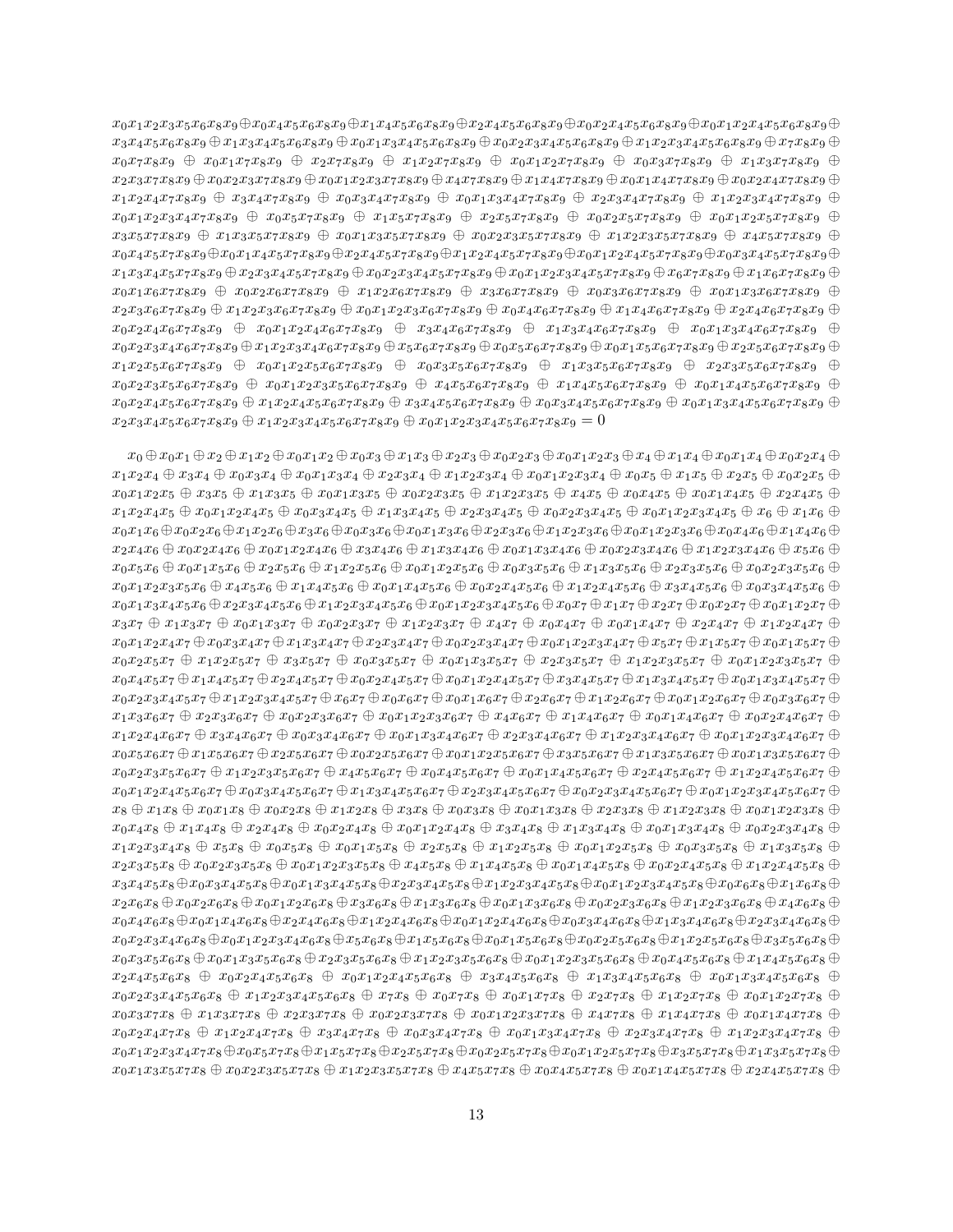$x_1x_2x_4x_5x_7x_8 \oplus x_0x_1x_2x_4x_5x_7x_8 \oplus x_0x_3x_4x_5x_7x_8 \oplus x_1x_3x_4x_5x_7x_8 \oplus x_2x_3x_4x_5x_7x_8 \oplus x_0x_2x_3x_4x_5x_7x_8 \oplus x_0x_2x_3x_4x_5x_7x_8 \oplus x_0x_2x_3x_4x_5x_7$  $x_0x_1x_2x_3x_4x_5x_7x_8 \oplus x_6x_7x_8 \oplus x_1x_6x_7x_8 \oplus x_0x_1x_6x_7x_8 \oplus x_0x_2x_6x_7x_8 \oplus x_1x_2x_6x_7x_8 \oplus x_3x_6x_7x_8 \oplus x_0x_3x_6x_7x_8 \oplus x_0x_2x_6x_7$  $x_0x_1x_3x_6x_7x_8 \oplus x_2x_3x_6x_7x_8 \oplus x_1x_2x_3x_6x_7x_8 \oplus x_0x_1x_2x_3x_6x_7x_8 \oplus x_0x_4x_6x_7x_8 \oplus x_1x_4x_6x_7x_8 \oplus x_2x_4x_6x_7x_8 \oplus x_3x_4x_6x_7$  $x_0x_2x_4x_6x_7x_8 + x_0x_1x_2x_4x_6x_7x_8 + x_3x_4x_6x_7x_8 + x_1x_3x_4x_6x_7x_8 + x_0x_1x_3x_4x_6x_7x_8 + x_0x_2x_3x_4x_6x_7x_8 + x_0x_3x_4x_6x_7$  $x_1x_2x_3x_4x_6x_7x_8 \oplus x_5x_6x_7x_8 \oplus x_0x_5x_6x_7x_8 \oplus x_0x_1x_5x_6x_7x_8 \oplus x_2x_5x_6x_7x_8 \oplus x_1x_2x_5x_6x_7x_8 \oplus x_0x_1x_2x_5x_6x_7x_8 \oplus x_0x_1x_2x_5x_6x_7x_8 \oplus x_0x_1x_2x_5x_6x_7x_8 \oplus x_0x_1x_2x_5x_6x_7x_8 \oplus x_0x_1x$  $x_0x_3x_5x_6x_7x_8 \oplus x_1x_3x_5x_6x_7x_8 \oplus x_2x_3x_5x_6x_7x_8 \oplus x_0x_2x_3x_5x_6x_7x_8 \oplus x_0x_1x_2x_3x_5x_6x_7x_8 \oplus x_4x_5x_6x_7x_8 \oplus x_5x_6x_7x_8$  $x_1x_4x_5x_6x_7x_8 \oplus x_0x_1x_4x_5x_6x_7x_8 \oplus x_0x_2x_4x_5x_6x_7x_8 \oplus x_1x_2x_4x_5x_6x_7x_8 \oplus x_3x_4x_5x_6x_7x_8 \oplus x_0x_3x_4x_5x_6x_7x_8 \oplus x_1x_2x_4x_5$  $x_0x_1x_3x_4x_5x_6x_7x_8 \oplus x_2x_3x_4x_5x_6x_7x_8 \oplus x_1x_2x_3x_4x_5x_6x_7x_8 \oplus x_0x_1x_2x_3x_4x_5x_6x_7x_8 \oplus x_0x_9 \oplus x_1x_9 \oplus x_2x_9 \oplus x_4x_5$  $x_0x_2x_9 \oplus x_0x_1x_2x_9 \oplus x_3x_9 \oplus x_1x_3x_9 \oplus x_0x_1x_3x_9 \oplus x_0x_2x_3x_9 \oplus x_1x_2x_3x_9 \oplus x_4x_9 \oplus x_0x_4x_9 \oplus x_0x_1x_4x_9 \oplus x_2x_4x_9 \oplus x_1x_2x_3$  $x_1x_2x_4x_9 \oplus x_0x_1x_2x_4x_9 \oplus x_0x_3x_4x_9 \oplus x_1x_3x_4x_9 \oplus x_2x_3x_4x_9 \oplus x_0x_2x_3x_4x_9 \oplus x_0x_1x_2x_3x_4x_9 \oplus x_5x_9 \oplus x_1x_5x_9 \oplus x_2x_4x_9$  $x_0x_1x_5x_9 \oplus x_0x_2x_5x_9 \oplus x_1x_2x_5x_9 \oplus x_3x_5x_9 \oplus x_0x_3x_5x_9 \oplus x_0x_1x_3x_5x_9 \oplus x_2x_3x_5x_9 \oplus x_1x_2x_3x_5x_9 \oplus x_0x_1x_2x_3x_5x_9 \oplus x_0x_1x_2x_3x_5$  $x_0x_4x_5x_9 \oplus x_1x_4x_5x_9 \oplus x_2x_4x_5x_9 \oplus x_0x_2x_4x_5x_9 \oplus x_0x_1x_2x_4x_5x_9 \oplus x_1x_3x_4x_5x_9 \oplus x_0x_1x_3x_4x_5x_9 \oplus x_0x_1x_3x_4x_5x_9$  $x_0x_2x_3x_4x_5x_9 \oplus x_1x_2x_3x_4x_5x_9 \oplus x_6x_9 \oplus x_0x_6x_9 \oplus x_0x_1x_6x_9 \oplus x_2x_6x_9 \oplus x_1x_2x_6x_9 \oplus x_0x_1x_2x_6x_9 \oplus x_0x_3x_6x_9 \oplus x_1x_2x_6$  $x_1x_3x_6x_9 \oplus x_2x_3x_6x_9 \oplus x_0x_2x_3x_6x_9 \oplus x_0x_1x_2x_3x_6x_9 \oplus x_4x_6x_9 \oplus x_1x_4x_6x_9 \oplus x_0x_1x_4x_6x_9 \oplus x_0x_2x_4x_6x_9 \oplus x_0x_2x_4x_6x_9$  $x_1x_2x_4x_6x_9 \oplus x_3x_4x_6x_9 \oplus x_0x_3x_4x_6x_9 \oplus x_0x_1x_3x_4x_6x_9 \oplus x_2x_3x_4x_6x_9 \oplus x_1x_2x_3x_4x_6x_9 \oplus x_0x_1x_2x_3x_4x_6x_9 \oplus x_1x_2x_3x_4x_6x_9$  $x_0x_5x_6x_9 \oplus x_1x_5x_6x_9 \oplus x_2x_5x_6x_9 \oplus x_0x_2x_5x_6x_9 \oplus x_0x_1x_2x_5x_6x_9 \oplus x_3x_5x_6x_9 \oplus x_1x_3x_5x_6x_9 \oplus x_0x_1x_3x_5x_6x_9 \oplus x_1x_2x_5x_6x_9$  $x_0x_2x_3x_5x_6x_9 + x_1x_2x_3x_5x_6x_9 + x_4x_5x_6x_9 + x_0x_4x_5x_6x_9 + x_0x_1x_4x_5x_6x_9 + x_2x_4x_5x_6x_9 + x_1x_2x_4x_5x_6x_9 + x_1x_2x_4x_5x_6x_9 + x_1x_2x_4x_5x_6x_9 + x_1x_2x_4x_5x_6x_9 + x_1x_2x_4x_5x_6x_9 + x_1x_2x_4x_5x_6x_9 + x_1x$  $x_0x_1x_2x_4x_5x_6x_9 \oplus x_0x_3x_4x_5x_6x_9 \oplus x_1x_3x_4x_5x_6x_9 \oplus x_2x_3x_4x_5x_6x_9 \oplus x_0x_2x_3x_4x_5x_6x_9 \oplus x_0x_1x_2x_3x_4x_5x_6x_9 \oplus x_0x_1x_2x_3x_4x_5$  $x_7x_9 \oplus x_1x_7x_9 \oplus x_0x_1x_7x_9 \oplus x_0x_2x_7x_9 \oplus x_1x_2x_7x_9 \oplus x_3x_7x_9 \oplus x_0x_3x_7x_9 \oplus x_0x_1x_3x_7x_9 \oplus x_2x_3x_7x_9 \oplus x_3x_7x_9$  $x_1x_2x_3x_7x_9 \oplus x_0x_1x_2x_3x_7x_9 \oplus x_0x_4x_7x_9 \oplus x_1x_4x_7x_9 \oplus x_2x_4x_7x_9 \oplus x_0x_2x_4x_7x_9 \oplus x_0x_1x_2x_4x_7x_9 \oplus x_3x_4x_7x_9 \oplus x_0x_1x_2x_4x_7x_9$  $x_1x_3x_4x_7x_9 \oplus x_0x_1x_3x_4x_7x_9 \oplus x_0x_2x_3x_4x_7x_9 \oplus x_1x_2x_3x_4x_7x_9 \oplus x_5x_7x_9 \oplus x_0x_5x_7x_9 \oplus x_0x_1x_5x_7x_9 \oplus x_2x_5x_7x_9 \oplus x_2x_5x_7x_9$  $x_1x_2x_5x_7x_9 \oplus x_0x_1x_2x_5x_7x_9 \oplus x_0x_3x_5x_7x_9 \oplus x_1x_3x_5x_7x_9 \oplus x_2x_3x_5x_7x_9 \oplus x_0x_2x_3x_5x_7x_9 \oplus x_0x_1x_2x_3x_5x_7x_9 \oplus x_0x_1x_2x_3x_5x_7x_9$  $x_4x_5x_7x_9 \oplus x_1x_4x_5x_7x_9 \oplus x_0x_1x_4x_5x_7x_9 \oplus x_0x_2x_4x_5x_7x_9 \oplus x_1x_2x_4x_5x_7x_9 \oplus x_3x_4x_5x_7x_9 \oplus x_0x_3x_4x_5x_7x_9 \oplus x_1x_2x_3x_4x_5x_7$  $x_0x_1x_3x_4x_5x_7x_9 \oplus x_2x_3x_4x_5x_7x_9 \oplus x_1x_2x_3x_4x_5x_7x_9 \oplus x_0x_1x_2x_3x_4x_5x_7x_9 \oplus x_0x_6x_7x_9 \oplus x_1x_6x_7x_9 \oplus x_2x_6x_7x_9 \oplus x_2x_6x_7x_9$  $x_0x_2x_6x_7x_9 \oplus x_0x_1x_2x_6x_7x_9 \oplus x_3x_6x_7x_9 \oplus x_1x_3x_6x_7x_9 \oplus x_0x_1x_3x_6x_7x_9 \oplus x_0x_2x_3x_6x_7x_9 \oplus x_1x_2x_3x_6x_7x_9 \oplus x_1x_2x_3x_6x_7$  $x_4x_6x_7x_9 \oplus x_0x_4x_6x_7x_9 \oplus x_0x_1x_4x_6x_7x_9 \oplus x_2x_4x_6x_7x_9 \oplus x_1x_2x_4x_6x_7x_9 \oplus x_0x_1x_2x_4x_6x_7x_9 \oplus x_0x_3x_4x_6x_7x_9 \oplus x_0x_2x_4x_6x_7$  $x_1x_3x_4x_6x_7x_9 \oplus x_2x_3x_4x_6x_7x_9 \oplus x_0x_2x_3x_4x_6x_7x_9 \oplus x_0x_1x_2x_3x_4x_6x_7x_9 \oplus x_5x_6x_7x_9 \oplus x_1x_5x_6x_7x_9 \oplus x_2x_3x_4x_6x_7$  $x_0x_1x_5x_6x_7x_9 + x_0x_2x_5x_6x_7x_9 + x_1x_2x_5x_6x_7x_9 + x_3x_5x_6x_7x_9 + x_0x_3x_5x_6x_7x_9 + x_0x_1x_3x_5x_6x_7x_9 + x_1x_2x_5x_6x_7x_9$  $x_2x_3x_5x_6x_7x_9 \oplus x_1x_2x_3x_5x_6x_7x_9 \oplus x_0x_1x_2x_3x_5x_6x_7x_9 \oplus x_0x_4x_5x_6x_7x_9 \oplus x_1x_4x_5x_6x_7x_9 \oplus x_2x_4x_5x_6x_7x_9 \oplus x_3x_5x_6x_7$  $x_0x_2x_4x_5x_6x_7x_9 \oplus x_0x_1x_2x_4x_5x_6x_7x_9 \oplus x_3x_4x_5x_6x_7x_9 \oplus x_1x_3x_4x_5x_6x_7x_9 \oplus x_0x_1x_3x_4x_5x_6x_7x_9 \oplus x_1x_2x_4x_5x_6x_7x_9$  $x_0x_2x_3x_4x_5x_6x_7x_9 \oplus x_1x_2x_3x_4x_5x_6x_7x_9 \oplus x_8x_9 \oplus x_0x_8x_9 \oplus x_0x_1x_8x_9 \oplus x_2x_8x_9 \oplus x_1x_2x_8x_9 \oplus x_0x_1x_2x_8x_9 \oplus x_0x_1x_2x_8$  $x_0x_3x_8x_9 + x_1x_3x_8x_9 + x_2x_3x_8x_9 + x_0x_2x_3x_8x_9 + x_0x_1x_2x_3x_8x_9 + x_4x_8x_9 + x_1x_4x_8x_9 + x_0x_1x_4x_8x_9 + x_1x_2x_3x_9 + x_1x_2x_3x_9 + x_1x_2x_3x_9 + x_1x_2x_3x_9 + x_1x_2x_3x_9 + x_1x_2x_3x_9 + x_1x_2x_3x_9 + x_1x_2x_3x_9 + x_1$  $x_0x_2x_4x_8x_9 + x_1x_2x_4x_8x_9 + x_3x_4x_8x_9 + x_0x_3x_4x_8x_9 + x_0x_1x_3x_4x_8x_9 + x_2x_3x_4x_8x_9 + x_1x_2x_3x_4x_8x_9 + x_1x_2x_3x_4x_8x_9 + x_1x_2x_3x_4x_8x_9 + x_1x_2x_3x_4x_8x_9 + x_1x_2x_3x_4x_8x_9 + x_1x_2x_3x_4x_8x_9 + x_1x_2x_3x$  $x_0x_1x_2x_3x_4x_8x_9 \oplus x_0x_5x_8x_9 \oplus x_1x_5x_8x_9 \oplus x_2x_5x_8x_9 \oplus x_0x_2x_5x_8x_9 \oplus x_0x_1x_2x_5x_8x_9 \oplus x_3x_5x_8x_9 \oplus x_1x_3x_5x_8x_9 \oplus x_1x_2x_5x_8x_9$  $x_0x_1x_3x_5x_8x_9 + x_0x_2x_3x_5x_8x_9 + x_1x_2x_3x_5x_8x_9 + x_4x_5x_8x_9 + x_0x_4x_5x_8x_9 + x_0x_1x_4x_5x_8x_9 + x_2x_4x_5x_8x_9 + x_0x_2x_3x_5x_8$  $x_1x_2x_4x_5x_8x_9 + x_0x_1x_2x_4x_5x_8x_9 + x_0x_3x_4x_5x_8x_9 + x_1x_3x_4x_5x_8x_9 + x_2x_3x_4x_5x_8x_9 + x_0x_2x_3x_4x_5x_8x_9 + x_0x_3x_4x_5x_8x_9 + x_0x_3x_4x_5x_8x_9 + x_0x_3x_4x_5x_8x_9 + x_0x_3x_4x_5x_8x_9 + x_0x_3x_4x_5x_8x_9 + x_0x_$  $x_0x_1x_2x_3x_4x_5x_8x_9 + x_6x_8x_9 + x_1x_6x_8x_9 + x_0x_1x_6x_8x_9 + x_0x_2x_6x_8x_9 + x_1x_2x_6x_8x_9 + x_3x_6x_8x_9 + x_1x_2x_6x_9$  $x_0x_3x_6x_8x_9 \oplus x_0x_1x_3x_6x_8x_9 \oplus x_2x_3x_6x_8x_9 \oplus x_1x_2x_3x_6x_8x_9 \oplus x_0x_1x_2x_3x_6x_8x_9 \oplus x_0x_4x_6x_8x_9 \oplus x_1x_4x_6x_8x_9 \oplus x_1x_4x_6x_8x_9$  $x_2x_4x_6x_8x_9 + x_0x_2x_4x_6x_8x_9 + x_0x_1x_2x_4x_6x_8x_9 + x_3x_4x_6x_8x_9 + x_1x_3x_4x_6x_8x_9 + x_0x_1x_3x_4x_6x_8x_9 + x_0x_1x_2x_4x_6x_8x_9$  $x_0x_2x_3x_4x_6x_8x_9 \oplus x_1x_2x_3x_4x_6x_8x_9 \oplus x_5x_6x_8x_9 \oplus x_0x_5x_6x_8x_9 \oplus x_0x_1x_5x_6x_8x_9 \oplus x_2x_5x_6x_8x_9 \oplus x_3x_4x_6x_8x_9$  $x_1x_2x_5x_6x_8x_9 + x_0x_1x_2x_5x_6x_8x_9 + x_0x_3x_5x_6x_8x_9 + x_1x_3x_5x_6x_8x_9 + x_2x_3x_5x_6x_8x_9 + x_0x_2x_3x_5x_6x_8x_9 + x_0x_3x_5x_6x_8x_9$  $x_0x_1x_2x_3x_5x_6x_8x_9 \oplus x_4x_5x_6x_8x_9 \oplus x_1x_4x_5x_6x_8x_9 \oplus x_0x_1x_4x_5x_6x_8x_9 \oplus x_0x_2x_4x_5x_6x_8x_9 \oplus x_1x_2x_4x_5x_6x_8x_9 \oplus x_1x_2x_4x_5x_6x_8x_9$  $x_3x_4x_5x_6x_8x_9 + x_0x_3x_4x_5x_6x_8x_9 + x_0x_1x_3x_4x_5x_6x_8x_9 + x_2x_3x_4x_5x_6x_8x_9 + x_1x_2x_3x_4x_5x_6x_8x_9 +$  $x_0x_1x_2x_3x_4x_5x_6x_8x_9 + x_0x_7x_8x_9 + x_1x_7x_8x_9 + x_2x_7x_8x_9 + x_0x_2x_7x_8x_9 + x_0x_1x_2x_7x_8x_9 + x_3x_7x_8x_9 + x_1x_2x_3x_9 + x_1x_2x_3x_9 + x_1x_2x_3x_9 + x_1x_2x_3x_9 + x_1x_2x_3x_9 + x_1x_2x_3x_9 + x_1x_2x_3x_9 + x_1x_2x_3x_9 + x$  $x_1x_3x_7x_8x_9 \oplus x_0x_1x_3x_7x_8x_9 \oplus x_0x_2x_3x_7x_8x_9 \oplus x_1x_2x_3x_7x_8x_9 \oplus x_4x_7x_8x_9 \oplus x_0x_4x_7x_8x_9 \oplus x_0x_1x_4x_7x_8x_9 \oplus x_1x_2x_3x_7$  $x_2x_4x_7x_8x_9 + x_1x_2x_4x_7x_8x_9 + x_0x_1x_2x_4x_7x_8x_9 + x_0x_3x_4x_7x_8x_9 + x_1x_3x_4x_7x_8x_9 + x_2x_3x_4x_7x_8x_9 + x_3x_4x_7x_8x_9 + x_1x_3x_4x_7x_8x_9 + x_1x_3x_4x_7x_8x_9 + x_1x_3x_4x_7x_8x_9 + x_1x_3x_4x_7x_8x_9 + x_1x_3x_4x_7x_$  $x_0x_2x_3x_4x_7x_8x_9 \oplus x_0x_1x_2x_3x_4x_7x_8x_9 \oplus x_5x_7x_8x_9 \oplus x_1x_5x_7x_8x_9 \oplus x_0x_1x_5x_7x_8x_9 \oplus x_0x_2x_5x_7x_8x_9 \oplus$  $x_1x_2x_5x_7x_8x_9 + x_3x_5x_7x_8x_9 + x_0x_3x_5x_7x_8x_9 + x_0x_1x_3x_5x_7x_8x_9 + x_2x_3x_5x_7x_8x_9 + x_1x_2x_3x_5x_7x_8x_9 + x_1x_2x_3x_5x_7x_8x_9$  $x_0x_1x_2x_3x_5x_7x_8x_9 \oplus x_0x_4x_5x_7x_8x_9 \oplus x_1x_4x_5x_7x_8x_9 \oplus x_2x_4x_5x_7x_8x_9 \oplus x_0x_2x_4x_5x_7x_8x_9 \oplus x_0x_1x_2x_4x_5x_7x_8x_9 \oplus x_0x_2x_4x_5x_7x_8x_9$  $x_3x_4x_5x_7x_8x_9 + x_1x_3x_4x_5x_7x_8x_9 + x_0x_1x_3x_4x_5x_7x_8x_9 + x_0x_2x_3x_4x_5x_7x_8x_9 + x_1x_2x_3x_4x_5x_7x_8x_9 + x_1x_2x_3x_4x_5x_7x_8x_9$  $x_6x_7x_8x_9 \oplus x_0x_6x_7x_8x_9 \oplus x_0x_1x_6x_7x_8x_9 \oplus x_2x_6x_7x_8x_9 \oplus x_1x_2x_6x_7x_8x_9 \oplus x_0x_1x_2x_6x_7x_8x_9 \oplus x_0x_1x_2x_6$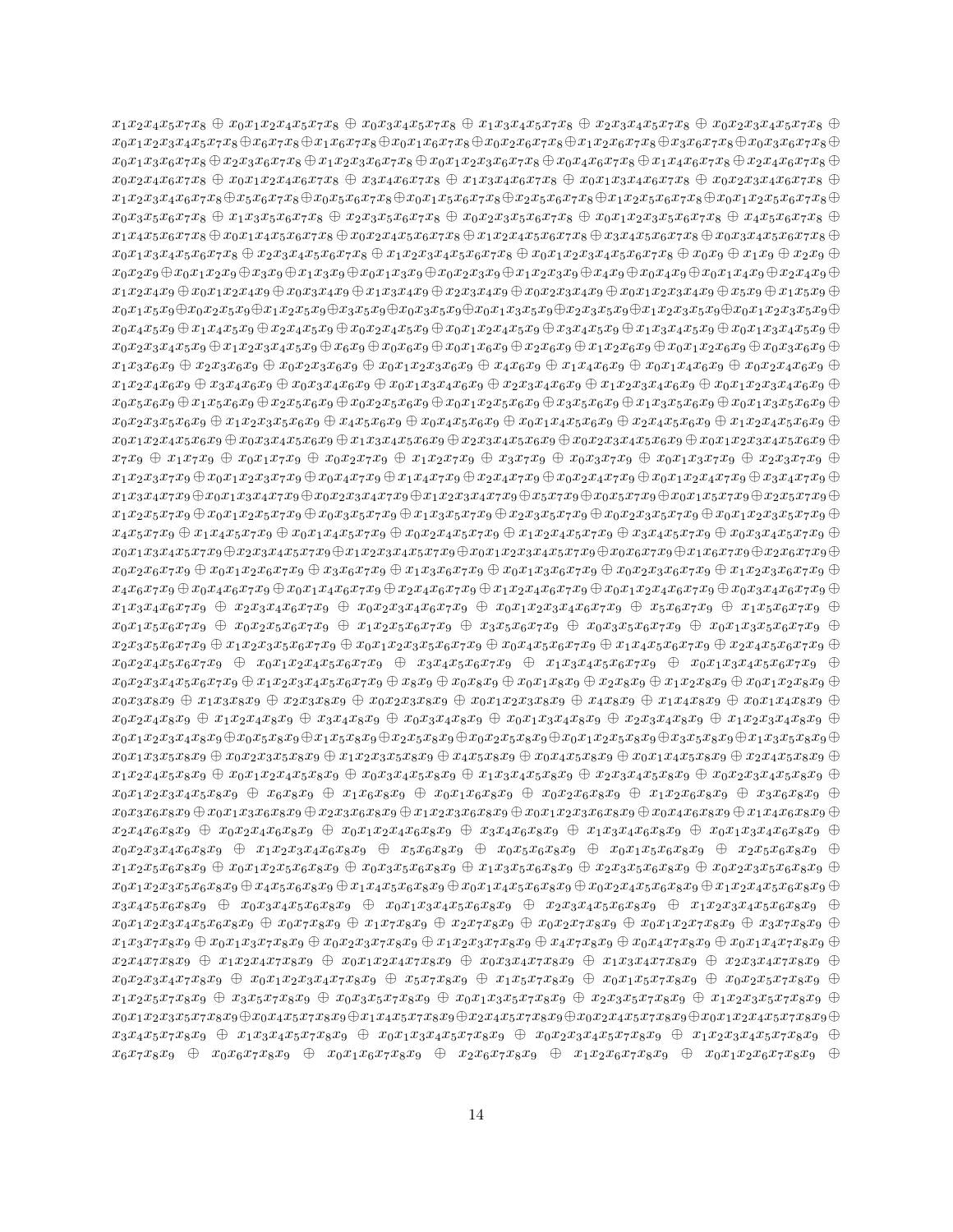$x_0x_3x_6x_7x_8x_9 \oplus x_1x_3x_6x_7x_8x_9 \oplus x_2x_3x_6x_7x_8x_9 \oplus x_0x_2x_3x_6x_7x_8x_9 \oplus x_0x_1x_2x_3x_6x_7x_8x_9 \oplus x_4x_6x_7x_8x_9 \oplus x_5x_6x_7x_8x_9$  $x_1x_4x_6x_7x_8x_9 \oplus x_0x_1x_4x_6x_7x_8x_9 \oplus x_0x_2x_4x_6x_7x_8x_9 \oplus x_1x_2x_4x_6x_7x_8x_9 \oplus x_3x_4x_6x_7x_8x_9 \oplus x_0x_3x_4x_6x_7x_8x_9 \oplus x_0x_3x_4x_6x_7x_8x_9$  $x_0x_1x_3x_4x_6x_7x_8x_9 + x_2x_3x_4x_6x_7x_8x_9 + x_1x_2x_3x_4x_6x_7x_8x_9 + x_0x_1x_2x_3x_4x_6x_7x_8x_9 + x_0x_5x_6x_7x_8x_9 + x_0x_1x_2x_3x_4x_6x_7x_8x_9$  $x_1x_5x_6x_7x_8x_9 \oplus x_2x_5x_6x_7x_8x_9 \oplus x_0x_2x_5x_6x_7x_8x_9 \oplus x_0x_1x_2x_5x_6x_7x_8x_9 \oplus x_3x_5x_6x_7x_8x_9 \oplus x_1x_3x_5x_6x_7x_8x_9 \oplus x_1x_3x_5x_6x_7x_8x_9$  $x_0x_1x_3x_5x_6x_7x_8x_9 + x_0x_2x_3x_5x_6x_7x_8x_9 + x_1x_2x_3x_5x_6x_7x_8x_9 + x_4x_5x_6x_7x_8x_9 + x_0x_4x_5x_6x_7x_8x_9$  $x_0x_1x_4x_5x_6x_7x_8x_9 \oplus x_2x_4x_5x_6x_7x_8x_9 \oplus x_1x_2x_4x_5x_6x_7x_8x_9 \oplus x_0x_1x_2x_4x_5x_6x_7x_8x_9 \oplus x_0x_3x_4x_5x_6x_7x_8x_9 \oplus x_0x_1x_2x_4x_5$  $x_1x_3x_4x_5x_6x_7x_8x_9 + x_2x_3x_4x_5x_6x_7x_8x_9 + x_0x_2x_3x_4x_5x_6x_7x_8x_9 + x_0x_1x_2x_3x_4x_5x_6x_7x_8x_9 = 0$ 

<span id="page-14-0"></span>∗ [ortizg@iu.edu](mailto:ortizg@iu.edu)

- <span id="page-14-1"></span>[1] S. M. Barnett, J. Jeffers, and D. T. Pegg, Quantum retrodiction: Foundations and controversies, Symmetry 13, [10.3390/sym13040586](https://doi.org/10.3390/sym13040586) (2021).
- <span id="page-14-2"></span>[2] Y. Aharonov and L. Vaidman, The two-state vector formalism: An updated review, in [Time in Quantum](https://doi.org/10.1007/978-3-540-73473-4_13) [Mechanics](https://doi.org/10.1007/978-3-540-73473-4_13), edited by J. Muga, R. S. Mayato, and ´I. Egusquiza (Springer Berlin Heidelberg, Berlin, Heidelberg, 2008) pp. 399–447.
- <span id="page-14-3"></span>[3] S. Watanabe, Symmetry of physical laws. Part III. prediction and retrodiction, [Rev. Mod. Phys.](https://doi.org/10.1103/RevModPhys.27.179) 27, [179 \(1955\).](https://doi.org/10.1103/RevModPhys.27.179)
- <span id="page-14-4"></span>[4] Y. Futamura, Partial computation of programs, in RIMS Symposia on Software Science and Engineering, edited by E. Goto, K. Furukawa, R. Nakajima, I. Nakata, and A. Yonezawa (Springer Berlin Heidelberg, Berlin, Heidelberg, 1983) pp. 1–35.<br>[5] E. Bernstein and U. Vazirani,
- <span id="page-14-5"></span>Bernstein and U. Vazirani, Quantum complexity theory, SIAM Journal on Computing 26, 1411 (1997), [nal on Computing](https://doi.org/10.1137/S0097539796300921)  $26$ , 1411 [https://doi.org/10.1137/S0097539796300921.](https://arxiv.org/abs/https://doi.org/10.1137/S0097539796300921)
- [6] D. Deutsch, Quantum theory, the Church–Turing principle and the universal quantum computer, Proc. R. Soc. Lond. A 400 (1985).
- [7] D. Deutsch and R. Jozsa, Rapid solution of problems by quantum computation, Proc. R. Soc. Lond. A 439 (1992).
- [8] D. Simon, On the power of quantum computation, in [Proceedings 35th Annual Symposium on Founda](https://doi.org/10.1109/SFCS.1994.365701)[tions of Computer Science](https://doi.org/10.1109/SFCS.1994.365701) (1994) pp. 116–123.
- [9] P. W. Shor, Polynomial-time algorithms for prime factorization and discrete logarithms on a quantum computer, [SIAM](https://doi.org/10.1137/S0097539795293172) [Journal on Computing](https://doi.org/10.1137/S0097539795293172) 26, 1484 (1997), [https://doi.org/10.1137/S0097539795293172.](https://arxiv.org/abs/https://doi.org/10.1137/S0097539795293172)
- <span id="page-14-7"></span>[10] N. D. Mermin, [Quantum Computer Science: An In](https://doi.org/10.1017/CBO9780511813870)[troduction](https://doi.org/10.1017/CBO9780511813870) (Cambridge University Press, 2007).
- <span id="page-14-8"></span>[11] M. A. Nielsen and I. L. Chuang, *Quantum Compu*[tation and Quantum Information: 10th Anniversary](https://doi.org/10.1017/CBO9780511976667) [Edition](https://doi.org/10.1017/CBO9780511976667) (Cambridge University Press, 2010).
- <span id="page-14-6"></span>[12] L. K. Grover, A fast quantum mechanical algorithm for database search, in [Proceedings of the Twenty-](https://doi.org/10.1145/237814.237866)[Eighth Annual ACM Symposium on Theory of Com](https://doi.org/10.1145/237814.237866)[puting](https://doi.org/10.1145/237814.237866), STOC '96 (Association for Computing Machinery, New York, NY, USA, 1996) p. 212–219.
- <span id="page-14-9"></span>[13] I. Komargodski, M. Naor, and E. Yogev, Whitebox vs. black-box complexity of search problems:

Ramsey and graph property testing, J. ACM 66, [10.1145/3341106](https://doi.org/10.1145/3341106) (2019).

- <span id="page-14-10"></span>[14] L. Burnett, W. Millan, E. Dawson, and A. Clark, Simpler methods for generating better boolean functions with good cryptographic properties, [Aus](https://eprints.qut.edu.au/21763/)[tralasian Journal of Combinatorics](https://eprints.qut.edu.au/21763/) 29, 231 (2004).
- <span id="page-14-11"></span>[15] A. A. Abbott, The Deutsch-Jozsa problem: dequantization and entanglement, Natural Computing 11 (2012).
- <span id="page-14-12"></span>[16] B. Trakhtenbrot, A survey of Russian approaches to Perebor (brute-force searches) algorithms, [Annals of](https://doi.org/10.1109/MAHC.1984.10036) [the History of Computing](https://doi.org/10.1109/MAHC.1984.10036) 6, 384 (1984).
- [17] R. M. Karp, Reducibility among combinatorial problems, in [Complexity of Computer Computa](https://doi.org/10.1007/978-1-4684-2001-2_9)[tions: Proceedings of a symposium on the Complex](https://doi.org/10.1007/978-1-4684-2001-2_9)[ity of Computer Computations, held March 20–22,](https://doi.org/10.1007/978-1-4684-2001-2_9) [1972, at the IBM Thomas J. Watson Research Cen](https://doi.org/10.1007/978-1-4684-2001-2_9)[ter, Yorktown Heights, New York, and sponsored](https://doi.org/10.1007/978-1-4684-2001-2_9) [by the Office of Naval Research, Mathematics Pro](https://doi.org/10.1007/978-1-4684-2001-2_9)[gram, IBM World Trade Corporation, and the IBM](https://doi.org/10.1007/978-1-4684-2001-2_9) [Research Mathematical Sciences Department](https://doi.org/10.1007/978-1-4684-2001-2_9), edited by R. E. Miller, J. W. Thatcher, and J. D. Bohlinger (Springer US, Boston, MA, 1972) pp. 85–103.
- <span id="page-14-13"></span>[18] S. A. Cook, The complexity of theorem-proving procedures, in [Proceedings of the Third Annual ACM](https://doi.org/10.1145/800157.805047) [Symposium on Theory of Computing](https://doi.org/10.1145/800157.805047), STOC '71 (Association for Computing Machinery, New York, NY, USA, 1971) p. 151–158.
- <span id="page-14-14"></span>[19] A. Bocharov, S. X. Cui, M. Roetteler, and K. M. Svore, Improved quantum ternary arithmetic, Quantum Info. Comput. 16, 862–884 (2016).
- <span id="page-14-15"></span>[20] V. Vedral, A. Barenco, and A. Ekert, Quantum networks for elementary arithmetic operations, [Phys.](https://doi.org/10.1103/PhysRevA.54.147) Rev. A 54[, 147 \(1996\).](https://doi.org/10.1103/PhysRevA.54.147)
- <span id="page-14-16"></span>[21] M. R. Geller and Z. Zhou, Factoring 51 and 85 with 8 qubits, Scientific Reports (3023) 3 (2013).
- <span id="page-14-17"></span>[22] R. Jozsa and N. Linden, On the role of entanglement in quantum-computational speed-up, [Proceed](http://www.jstor.org/stable/3560059)[ings: Mathematical, Physical and Engineering Sci](http://www.jstor.org/stable/3560059)ences 459[, 2011 \(2003\).](http://www.jstor.org/stable/3560059)
- <span id="page-14-18"></span>[23] H. Barnum, E. Knill, G. Ortiz, R. Somma, and L. Viola, A subsystem-independent generalization of entanglement, [Phys. Rev. Lett.](https://doi.org/10.1103/PhysRevLett.92.107902) 92, 107902 (2004).
- <span id="page-14-19"></span>[24] D. Aharonov, A simple proof that Toffoli and Hadamard are quantum universal, arXiv:quantph/0301040 (2003).
- <span id="page-14-20"></span>[25] R. S. Boyer, B. Elspas, and K. N. Levitt, Select—a formal system for testing and debugging programs by symbolic execution, [SIGPLAN Not.](https://doi.org/10.1145/390016.808445) 10, 234–245 [\(1975\).](https://doi.org/10.1145/390016.808445)